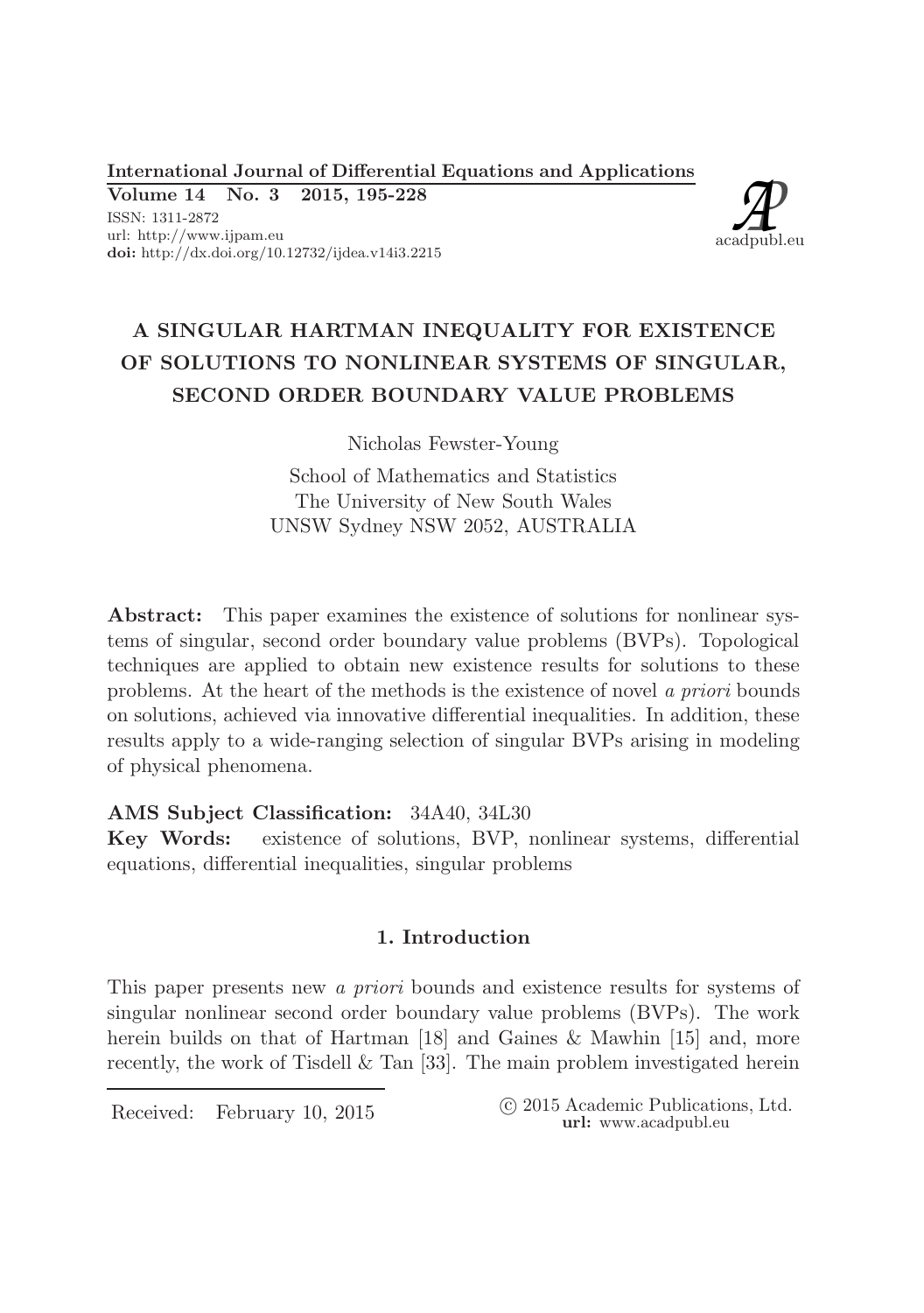is the following differential equation

$$
(p(t)\mathbf{y}'(t))' = p(t)q(t)\mathbf{f}(t,\mathbf{y}(t),p(t)\mathbf{y}'(t)), \quad t \in (0,T),
$$
 (1.1)

with various types of boundary conditions given by

$$
-\alpha \mathbf{y}(0) + \beta \lim_{t \to 0^+} p(t) \mathbf{y}'(t) = \mathbf{g}_1(\mathbf{y}(0), \lim_{t \to 0^+} p(t) \mathbf{y}'(t)), \tag{1.2}
$$

$$
\gamma \mathbf{y}(T) + \delta \lim_{t \to T^-} p(t) \mathbf{y}'(t) = \mathbf{g}_2(\mathbf{y}(T), \lim_{t \to T^-} p(t) \mathbf{y}'(t)), \tag{1.3}
$$

with  $\alpha^2 + \beta^2 > 0$ ,  $\gamma^2 + \delta^2 > 0$ ,  $\beta, \delta \ge 0$ . The vector-valued functions  $\mathbf{g_i}$ :  $\mathbb{R}^n \times \mathbb{R}^n \to \mathbb{R}^n$  for  $i = 1, 2$  are continuous functions and the norm chosen to be used throughout the paper for vector-valued terms is

$$
\|\mathbf{u}\| := \sqrt{\sum_{k=1}^n |u_k|^2}, \quad \text{for} \quad \mathbf{u} \in \mathbb{R}^n.
$$

Denote the spaces of continuous, continuously differentiable and twice continuously differentiable functions mapping an interval  $[a, b] \subset \mathbb{R}$  to  $\mathbb{R}^n$  by  $C([a, b]; \mathbb{R}^n)$ ,  $C^1([a, b]; \mathbb{R}^n)$  and  $C^2([a, b]; \mathbb{R}^n)$  respectively. In addition, the function f is assumed to be defined and continuous on at least the set

$$
\Omega_R := \{ (t, \mathbf{u}, \mathbf{v}) \in [0, T] \times \mathbb{R}^{2n} : ||\mathbf{u}|| \leq R, \ \mathbf{v} \in \mathbb{R}^n \}.
$$

Furthermore, we assume

$$
p \in C([0, T]; \mathbb{R}) \cap C^{1}((0, T); \mathbb{R}) \text{ with } p > 0 \text{ on } (0, T)
$$
 (1.4)

$$
q \in C((0,T); \mathbb{R})
$$
 with  $q > 0$  on  $(0,T)$ . (1.5)

A solution to  $(1.1)$ - $(1.3)$  is a  $y \in C([0,T];\mathbb{R}^n) \cap C^2((0,T): \mathbb{R}^n)$  with  $p\mathbf{y}' \in C([0,T];\mathbb{R}^n)$  $C([0,T];\mathbb{R}^n)$  such that y satisfies  $(1.1)$ – $(1.3)$ .

Above, the constant  $R \geq 0$  will be determined by novel singular differential inequalities herein and in turn produce the existence of a priori bounds on the solutions. This allows for relaxed conditions regarding continuity of f in the classical theory for singular BVPs appearing in the works of [1], [7], [29] and  $[30]$ . For instance, the function  $f$  may have a singularity in the y variable; however, this paper proves that if appropriate a *priori* bounds on solutions (and their derivatives) can be obtained then it is possible via the results herein to yield existence of solutions to the BVP. The existence component is achieved by modifying the singular BVP and then applying topological methods, such as the Topological Transversality method of Granas, Guenther & Lee [17].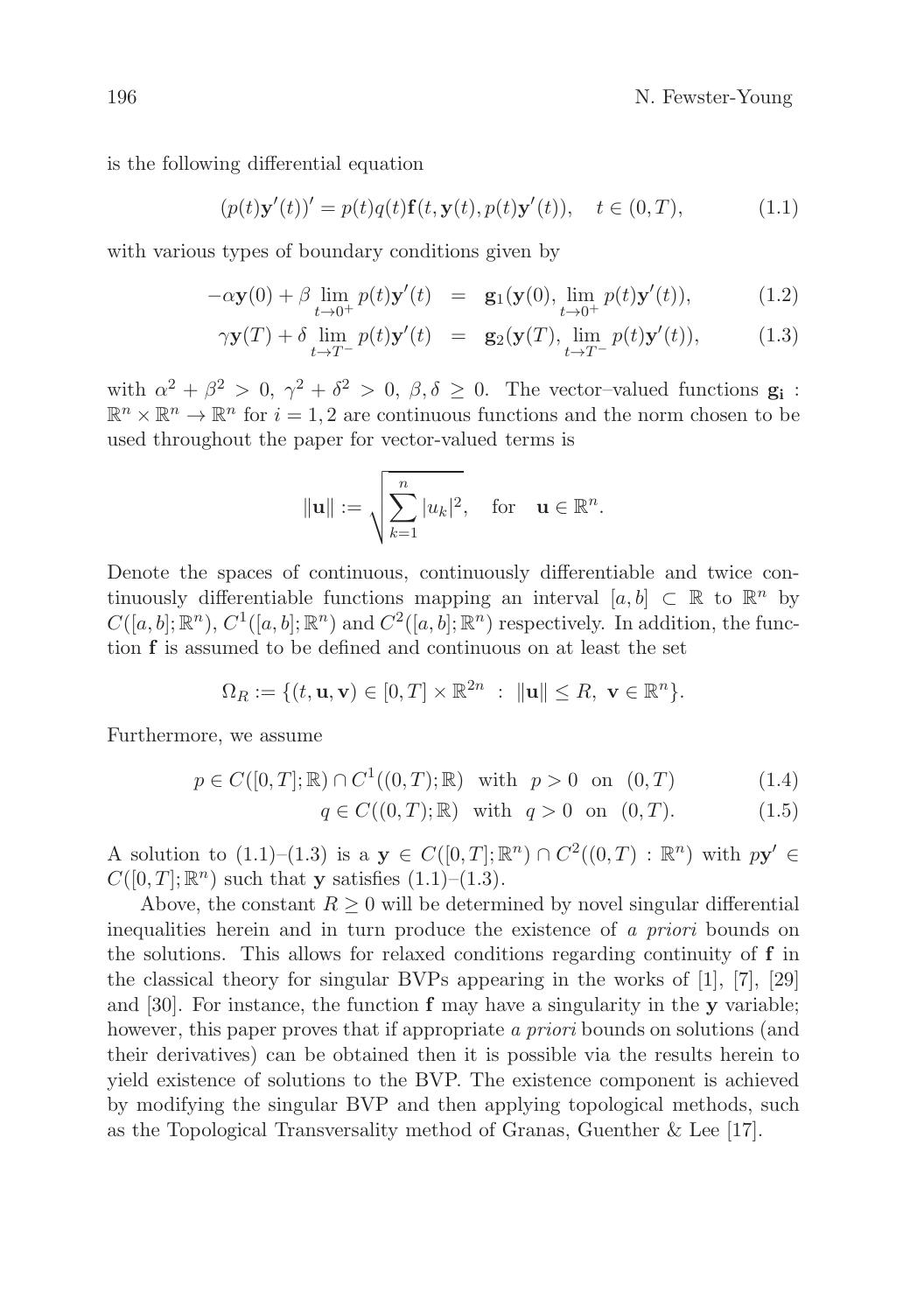Notice that **f** is still required to be continuous at  $y = 0$ . In the scalar scenario, the authors Baxely [4] and Pennline [28] have investigated this case and where f has a singularity when  $y \neq 0$ . More recently though, Ford & Pennline [14] considered the scalar derivative independent singular problem with a homogeneous Neumann boundary condition. The methods of [14], [28] differ from this paper. They search for solutions in finite regions where  $f$  is an increasing and differentiable function in  $y$ , and then they apply Picard iterative method to yield existence. Also, the papers [4], [14], [28], provide interesting examples of solutions to physical phenomena, such as thermal distribution in the human head, reactant concentration in a chemical reactor and oxygen diffusion in cells with Michaelis–Menten kinetics.

The differential inequalities that yield a priori bounds on y have been studied extensively in the non–singular case by many authors; who developed interesting results for a *priori* bounds on the **y** term such as [13], [15], [17], [18], [23], [31] and [33].

The derivative dependent BVP has an added element of difficultly compared to a derivative independent BVP. For these BVPs, the a priori bounds on the derivative of possible solutions are needed too. In the literature, this means additional conditions are placed on f and a common condition is the Nagumo– Bernstein condition [27]. There is much known about the Nagumo–Bernstein and other Nagumo conditions for the scalar non-singular case, see [6], [17], [21], [19], [24], [25], [27] and [32]. In the non–singular vector-valued scenario, Heinz [20] gave a discussion and an example on how further additional assumptions were even needed to yield a *priori* bounds on the derivatives. An example constructed in the singular setting is as follows:

$$
(t^{1-r} \mathbf{y}')' = -t^{r-1} \| t^{1-r} \mathbf{y}' \|^2 \mathbf{y}, \quad t \in (0,1), \quad 0 \le r \le 1; \tag{1.6}
$$

$$
\mathbf{y}(0) = \begin{pmatrix} 1 \\ 0 \end{pmatrix}, \qquad \mathbf{y}(1) = \begin{pmatrix} -1 \\ 0 \end{pmatrix}, \quad n = 2. \tag{1.7}
$$

Observe that the binary vector  $\mathbf{y}(t) = (\cos(mt^r), \sin(mt^r))$  where  $m = (2k-1)\pi$ for  $k \in \mathbb{Z}$  is a solution to (1.6)–(1.7) with  $\|\mathbf{y}(t)\| = 1$  and  $\|t^{1-r}\mathbf{y}'(t)\| = rm$ . However, there is no one bound for the derivative of solutions to  $(1.6)$ – $(1.7)$ since the constant  $m$  is arbitrary. This paper targets the more difficult case of the vector–valued scenario for singular BVPs like  $(1.6)$ – $(1.7)$ . The results are motivated by the non–singular case and meritable results have been given by Fabry [9]; Fabry & Habets [12], [11], [10]; Gaines & Mawhin [15]; George & York [16]; Hartman [18]; Mawhin [26]; Schmitt & Thompson [31] and Tisdell & Tan [33].

In Section 2, the function **f** is assumed to be  $C([0, T] \times \mathbb{R}^{2n}; \mathbb{R}^{n})$ ; the first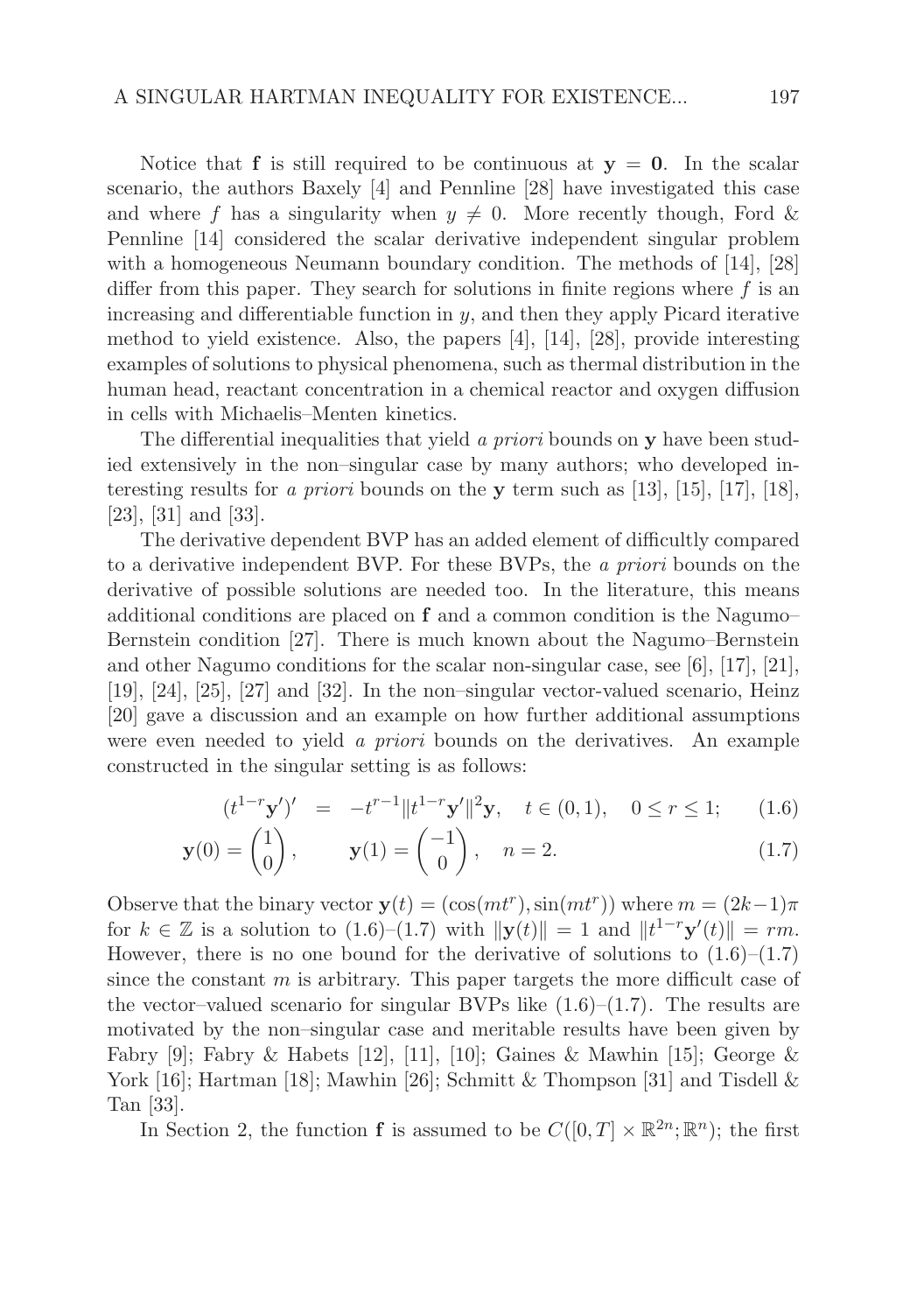novel result is presented herein for singular BVPs and uses a novel singular differential inequality motivated from the work of Hartman [18]. This result yields a priori bounds on all possible solutions to the BVP. The next result, Theorem 2.4 is particularly interesting since only one differential inequality is needed to prove a priori bounds for both the solution and their derivatives. It removes a condition in the theory of [13], [19], [18]or removing the assumption of having a Nagumo condition. This particular inequality was first introduced by Fewster–Young & Tisdell [13]. The Theorems 2.7–2.12 are novel singular results for the vector–valued Nagumo condition [18], a one–sided Nagumo condition [16] and the following inequality for some non–negative constants  $V_2, W_2$ ;

$$
\|\mathbf{f}(t, \mathbf{u}, \mathbf{v})\| \le V_2 \langle \mathbf{v}, \mathbf{f}(t, \mathbf{u}, \mathbf{v}) \rangle + W_2,
$$
  
for  $t \in (0, T), \|\mathbf{u}\| \le R, \mathbf{v} \in \mathbb{R}^n$ . (1.8)

In Section 3, the continuity of f is relaxed to the set  $\Omega_R$  and is devoted to the existence of solutions to singular BVP  $(1.1)$ – $(1.3)$ . The first novel and main result is a general existence theorem for singular systems of BVPs. This result has merit in itself by providing a framework for the existence of solutions to singular vector–valued BVPs. The result does require the assumption of the a *priori* bounds on solutions to  $(1.1)$ – $(1.3)$  to be known. Therefore, by using this result and incorporating it with the previous novel results on a priori bounds in this paper, the existence of solutions to  $(1.1)$ – $(1.3)$  can be obtained.

In the last section, an example is presented to illustrate the benefit these results have in relation to the literature.

#### 2. A Priori Bounds on Solutions

The first main result yields a priori bounds to solutions to the BVP (1.1) with various boundary conditions. In this result, the boundary conditions are only assumed to be continuous and with  $\beta$ ,  $\delta > 0$ . For the applicability of result, the aim is to first seek a  $R \geq 0$ , such that the differential inequality (2.1) holds then to proceed whether the other conditions hold.

**Theorem 2.1.** *Let*  $f \in C([0, T] \times \mathbb{R}^{2n}; \mathbb{R}^n)$ *,*  $\beta, \delta > 0$  *and let* (1.4)*,* (1.5) *hold. If there exists a non–negative constant* R *such that*

$$
\langle \mathbf{u}, p^2(t)q(t)\mathbf{f}(t, \mathbf{u}, \mathbf{v}) \rangle + ||\mathbf{v}||^2 > 0, \quad \text{when } \langle \mathbf{u}, \mathbf{v} \rangle = 0 \text{ and } ||\mathbf{u}|| \ge R \quad (2.1)
$$

*and*

$$
\langle \mathbf{r}, \mathbf{g}_1(\mathbf{r}, \mathbf{s}) \rangle > -\alpha \|\mathbf{r}\|^2, \quad \langle \mathbf{r}, \mathbf{g}_2(\mathbf{r}, \mathbf{s}) \rangle < \gamma \|\mathbf{r}\|^2 \quad \text{for} \quad \|\mathbf{r}\| > R,\tag{2.2}
$$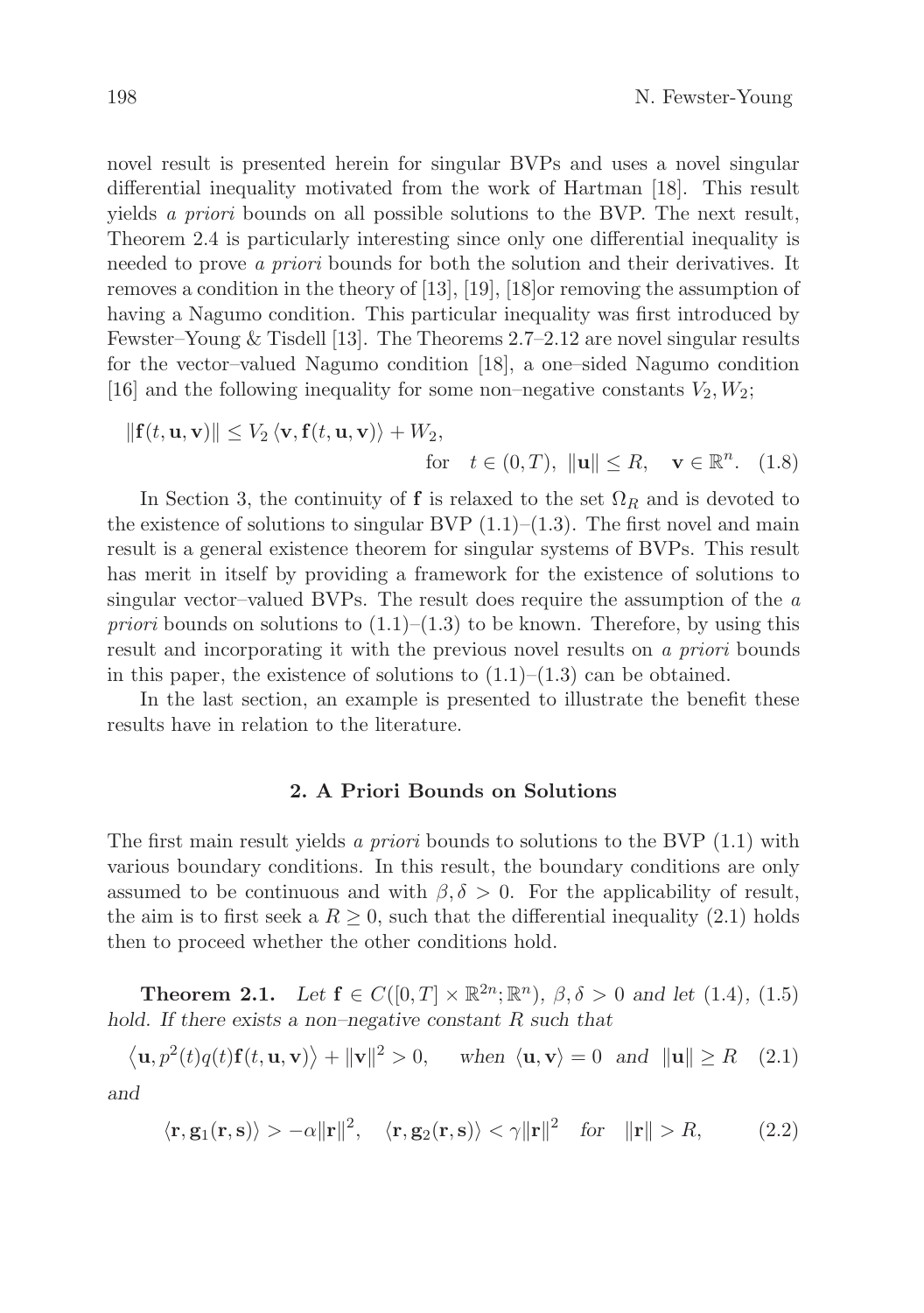*then every possible solution*  $y = y(t)$  *to* (1.1)*,* (1.2)*,* (1.3*) satisfies* 

$$
\max_{t \in [0,T]} \|\mathbf{y}(t)\| \le R.
$$

*Proof.* Let  $y := y(t)$  for  $t \in [0, T]$  be a possible solution to  $(1.1)$ – $(1.3)$ . Suppose  $r(t) := ||\mathbf{y}(t)||^2 - R^2$  and observe that

$$
(p(t)r'(t))' = \langle \mathbf{y}(t), (p(t)\mathbf{y}'(t))'\rangle + p(t)||\mathbf{y}'(t)||^2, \text{ for all } t \in (0, T).
$$

Suppose that r has a positive maximum at some point  $s \in (0, T)$  when  $r(s) \geq 0$ . That is,

$$
r''(s) \le 0, \quad \text{when} \quad r'(s) = 0 \quad \text{and} \quad r(s) \ge 0.
$$

Every solution  $\bf{v}$  to (1.1) implies the differential inequality (2.1) becomes

$$
\langle \mathbf{y}, p^2(t)q(t)\mathbf{f}(t, \mathbf{y}, p\mathbf{y}') \rangle + p^2(t) \|\mathbf{y}'\|^2
$$
  
=  $p(t) [\langle \mathbf{y}, (p(t)\mathbf{y}')' \rangle + p(t) \|\mathbf{y}'\|^2] > 0$  (2.3)

for  $t \in (0,T)$  when  $\langle \mathbf{y}(t), p(t)\mathbf{y}'(t) \rangle = 0$  and  $\|\mathbf{y}(t)\| \geq R$ . At the point s, it now follows from (2.3) that  $(p(s)r'(s))' > 0$  and in turn,  $r''(s) > 0$  since  $r'(s) = 2 \langle y(s), y'(s) \rangle = 0$ . This is a contradiction and means that  $r(t)$  does not have a maximum for any point  $t \in (0, T)$ . We next proceed by cases and supposing  $r(0)$  is a positive maximum and  $r(0) > 0$ . This means that  $\lim_{x\to 0^+} p(t)r'(t) \leq 0$ . If  $r(0) > 0$  then see that by the boundary condition (1.2)  $t\rightarrow 0^+$ and (2.2)

$$
\lim_{t \to 0^+} p(t)r'(t) = 2\left\langle \mathbf{y}(0), \frac{\alpha \mathbf{y}(0) + \mathbf{g}_1(\mathbf{y}(0), \lim_{t \to 0^+} p(t)\mathbf{y}'(t))}{\beta} \right\rangle > 0. \tag{2.4}
$$

So  $r(0)$  is strictly increasing near zero and is not the maximum of  $r(0)$  on  $[0, T]$ . The case when  $s = T$  is the same argument and follows. Thus, we have  $||\mathbf{y}(t)|| \leq R$  for all  $t \in [0, T]$ .

Remark 2.2. Note that by using modified boundary conditions:

$$
-\alpha \mathbf{y}(0) + \beta \lim_{t \to 0^+} p(t) \mathbf{y}'(t) = \mathbf{g}_1(\mathbf{y}(0),
$$
  

$$
\lim_{t \to 0^+} p(t) \mathbf{y}'(t) + \frac{\beta \mathbf{y}(0)}{n}, \ n \in \mathbb{Z}^+,
$$
 (2.5)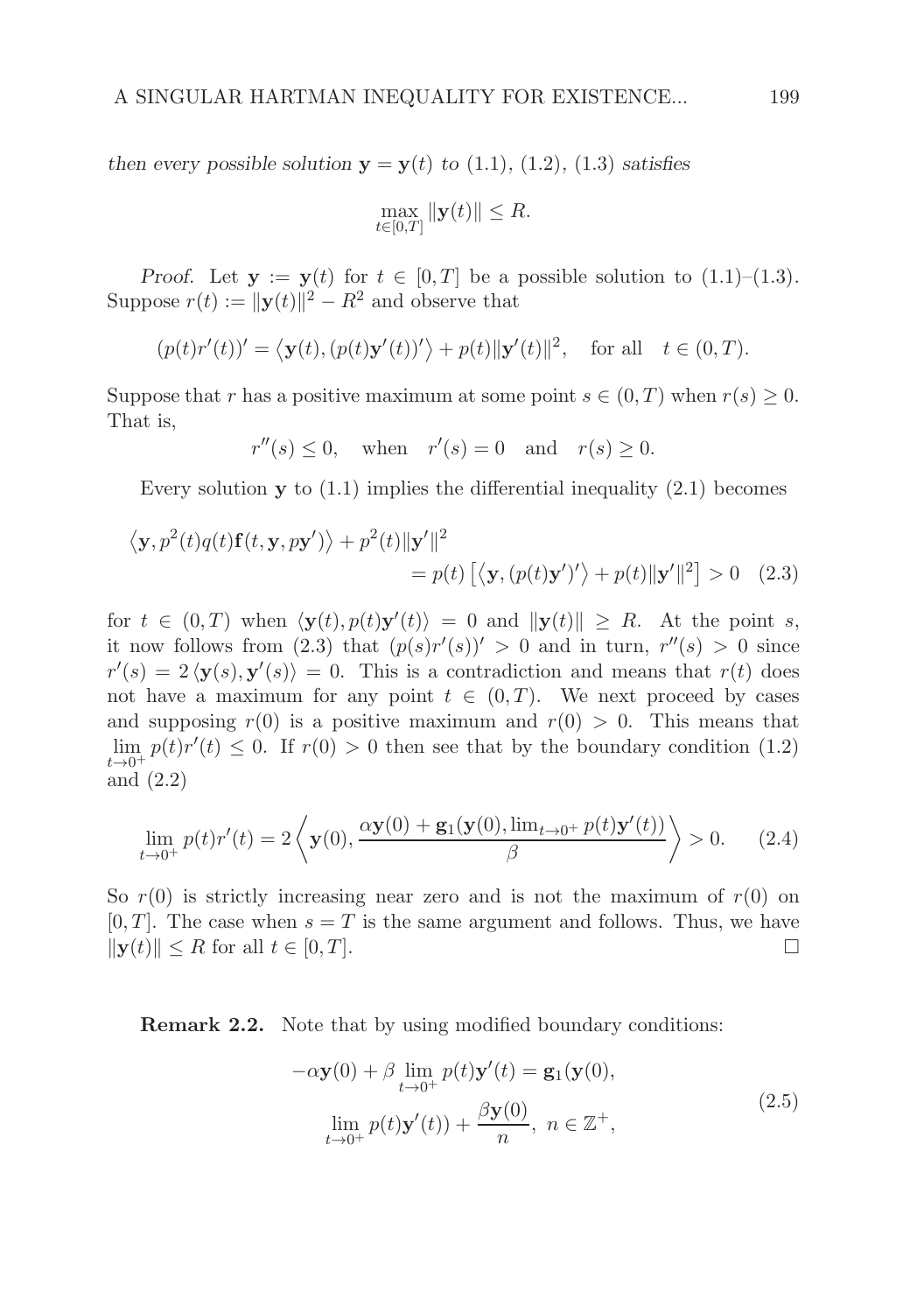$$
\gamma \mathbf{y}(T) + \delta \lim_{t \to T^{-}} p(t) \mathbf{y}'(t) = \mathbf{g}_2(\mathbf{y}(T)),
$$
  

$$
\lim_{t \to T^{-}} p(t) \mathbf{y}'(t) - \frac{\delta \mathbf{y}(T)}{n},
$$
\n(2.6)

the strict inequalities in (2.2) can be weaken to allow equality. This is proved using the *Arzela–Ascoli* theorem [3].

The previous theorem does not allow for Dirichlet boundary conditions, that is when  $\beta = 0$  or  $\gamma = 0$ . In this case, the condition (2.7) is introduced. Note that if condition (2.7) holds then it implies the sufficient conditions (2.2).

**Theorem 2.3.** Let  $f \in C([0, T] \times \mathbb{R}^{2n}; \mathbb{R}^{n})$ , let (1.4), (1.5) and  $\alpha, \gamma \neq 0$ *hold. If there exists a non–negative constant* R *such that* (2.1) *and*

$$
\max\left\{\sup_{\mathbf{r},\mathbf{s}\in\mathbb{R}^n}\frac{\|\mathbf{g}_1(\mathbf{r},\mathbf{s})\|}{|\alpha|},\sup_{\mathbf{r},\mathbf{s}\in\mathbb{R}^n}\frac{\|\mathbf{g}_2(\mathbf{r},\mathbf{s})\|}{|\gamma|}\right\} \le R < \infty\tag{2.7}
$$

*are satisfied then every possible solution*  $y = y(t)$  *to* (1.1)*,* (1.2*),* (1.3*) satisfies* 

$$
\max_{t\in[0,T]}\|\mathbf{y}(t)\| \leq R.
$$

*Proof.* The proof mimics that of Theorem 2.1 and so is omitted. The only difference is showing  $\|\mathbf{y}(0)\|$ ,  $\|\mathbf{y}(T)\| \leq R$ . To see this, let  $r(t) := \|\mathbf{y}(t)\|^2 - R^2$ for  $t \in [0, T]$  then  $(2.7)$  implies  $r(0), r(T) \le 0$ . Thus, all possible solutions  $(1.1)$ ,  $(1.2)$ ,  $(1.3)$  satisfy  $\max_{t \in [0, T]} ||\mathbf{v}(t)|| \le R$ . (1.2), (1.3) satisfy  $\max_{t \in [0,T]} ||\mathbf{y}(t)|| \leq R$ .

The next result builds on Theorem 2.1 in a paper by Fewster–Young and Tisdell [13] for the boundary conditions (1.2) and (1.3) when  $g_1, g_2$  are vectorvalued constants  $\mathbf{c}, \mathbf{d}$  respectively. The case where  $\mathbf{g}_i$ 's are arbitrary continuous functions has a more involved proof and since the applicability to modelling is limited, the result is omitted for brevity. In addition, the majority of the literature [30], [29], [17] assumes the condition  $\alpha, \beta, \gamma, \delta > 0$ , the following results replaces this condition with (2.8). In that paper and in the works of Hartman [19], [18] there is a requirement that the a priori bound on the solutions,  $R > 0$ satisfies the condition  $2VR < 1$  where V is in the inequality (2.9). The forecoming results do not require this condition to yield a priori bounds on the derivative of solutions. result assumes that  $f \in C([0, T] \times \mathbb{R}^{2n}; \mathbb{R}^{n})$  for the sole purpose of producing a priori bounds on the solutions and their derivatives.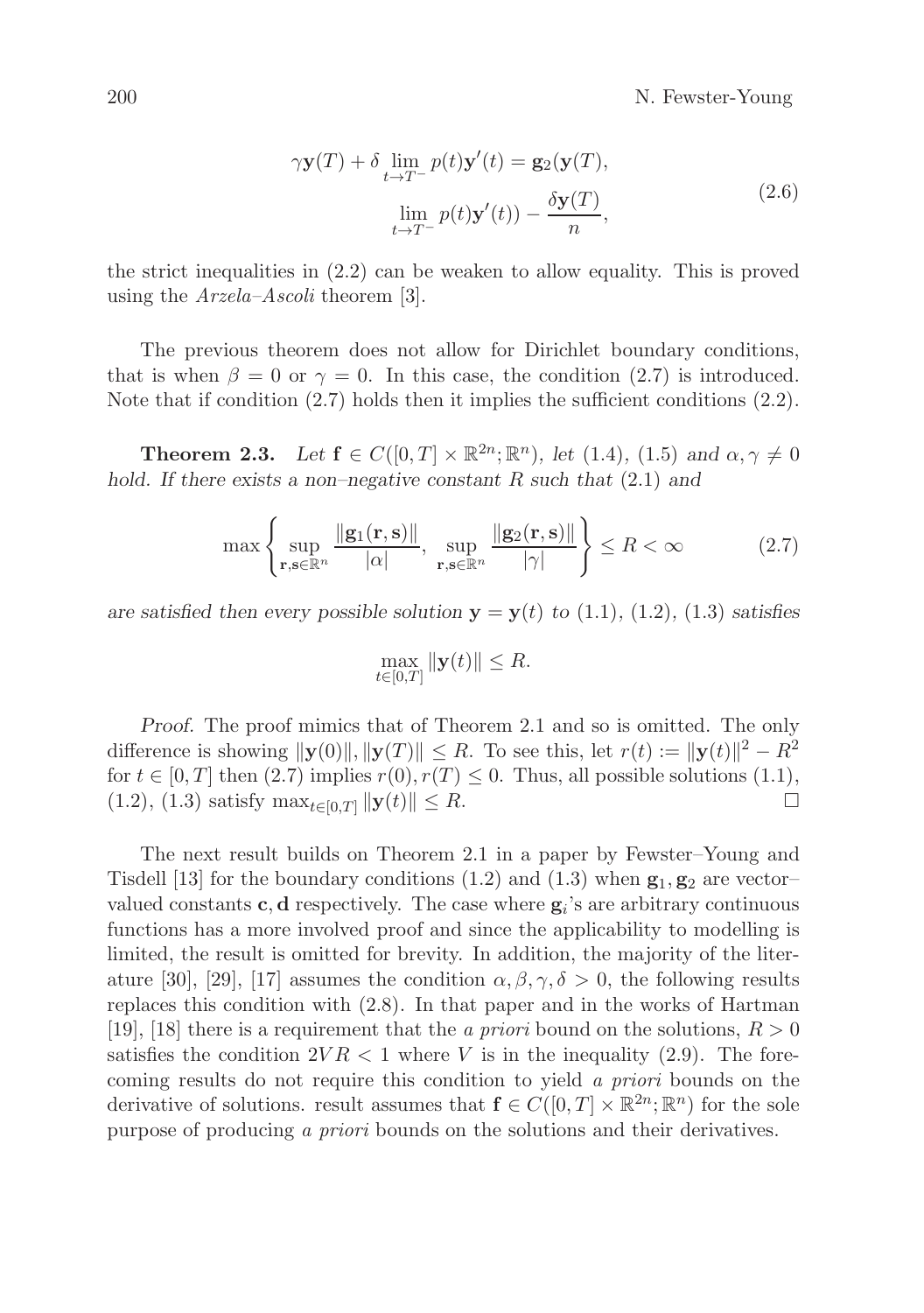**Theorem 2.4.** *Let* **f** ∈  $C([0, T] \times \mathbb{R}^{2n}; \mathbb{R}^{n})$ , (1.4), (1.5) *hold.* Suppose  $g_1 \equiv c, g_2 \equiv d$  *where*  $c, d \in \mathbb{R}^n$  *and there is an*  $M \geq 0$  *such that*  $p^2q \leq M$  *on*  $[0, T]$ ,

$$
K_1 := \int_0^T \frac{1}{p(s)} ds < \infty, \ K_2 := \int_0^T p(s)q(s) ds < \infty \ \text{and} \ \gamma K_1 \neq \left[\frac{\beta \gamma}{\alpha} + \delta\right].\tag{2.8}
$$

*If there are constants* V, W *such that*

$$
\|\mathbf{f}(t, \mathbf{u}, \mathbf{v})\| \le 2V \left( \langle \mathbf{u}, \mathbf{f}(t, \mathbf{u}, \mathbf{v}) \rangle + \frac{\|\mathbf{v}\|^2}{M} \right) + W,
$$
  
for all  $(t, \mathbf{u}, \mathbf{v}) \in [0, T] \times \mathbb{R}^n \times \mathbb{R}^n$  (2.9)

*then all possible solutions*  $\mathbf{y} = \mathbf{y}(t)$  *to BVP* (1.1)*,* (1.2*),* (1.3*) with*  $\alpha, \beta, \gamma, \delta \neq 0$ *satisfy*

$$
\max_{t \in [0,T]} \|\mathbf{y}(t)\| \le \frac{\|\mathbf{c}\|}{|\alpha|} + \left( \left| \frac{\beta}{\alpha} \right| + K_1 \right) \left( \frac{\|\gamma \mathbf{c} + \alpha \mathbf{d}\| + |\gamma|(|\alpha|K_1 + |\beta|)\eta}{\left| \alpha(\gamma \int_0^T \frac{ds}{p(s)} + \delta) + \gamma \beta \right|} + \eta \right)
$$

*and*

$$
\sup_{t \in (0,T)} \|p(t)\mathbf{y}'(t)\| \le \frac{\|(\gamma \mathbf{c} + \alpha \mathbf{d})\| + |\gamma|(|\alpha|K_1 + |\beta|)\eta + \eta \left|\alpha(\gamma \int_0^T \frac{ds}{p(s)} + \delta) + \gamma \beta\right|}{\left|\alpha(\gamma \int_0^T \frac{ds}{p(s)} + \delta) + \gamma \beta\right|}
$$

*where*

$$
\eta := V \left[ \frac{\|\mathbf{d}\|^2}{|\delta||\gamma|} + \frac{\|\mathbf{c}\|^2}{|\alpha||\beta|} \right] + W K_2.
$$

*Proof.* Let  $y = y(t)$  for  $t \in [0, T]$  be any solution to the BVP  $(1.1)$ – $(1.3)$ . From O'Regan [30][Theorem 3.3], the integral representation for all possible solutions to the BVP  $(1.1)$ – $(1.3)$  is

$$
\mathbf{y}(t) = \mathbf{B} + \mathbf{A} \int_0^t \frac{ds}{p(s)} - \int_0^t \frac{1}{p(s)} \int_s^T p(x)q(x)\mathbf{f}(x,\mathbf{y}(x),p(x)\mathbf{y}'(x)) dx ds
$$
 (2.10)

where

$$
\mathbf{A} := \frac{(\gamma \mathbf{c} + \alpha \mathbf{d}) + \gamma (\alpha \int_0^T \frac{1}{p(s)} \int_s^T p(x) q(x) \mathbf{f}(x, \mathbf{y}(x), p(x) \mathbf{y}'(x)) dx ds + \beta \int_0^T p q \mathbf{f}(x, \mathbf{y}, p\mathbf{y}') dx}{\alpha (\gamma \int_0^T \frac{ds}{p(s)} + \delta) + \gamma \beta}
$$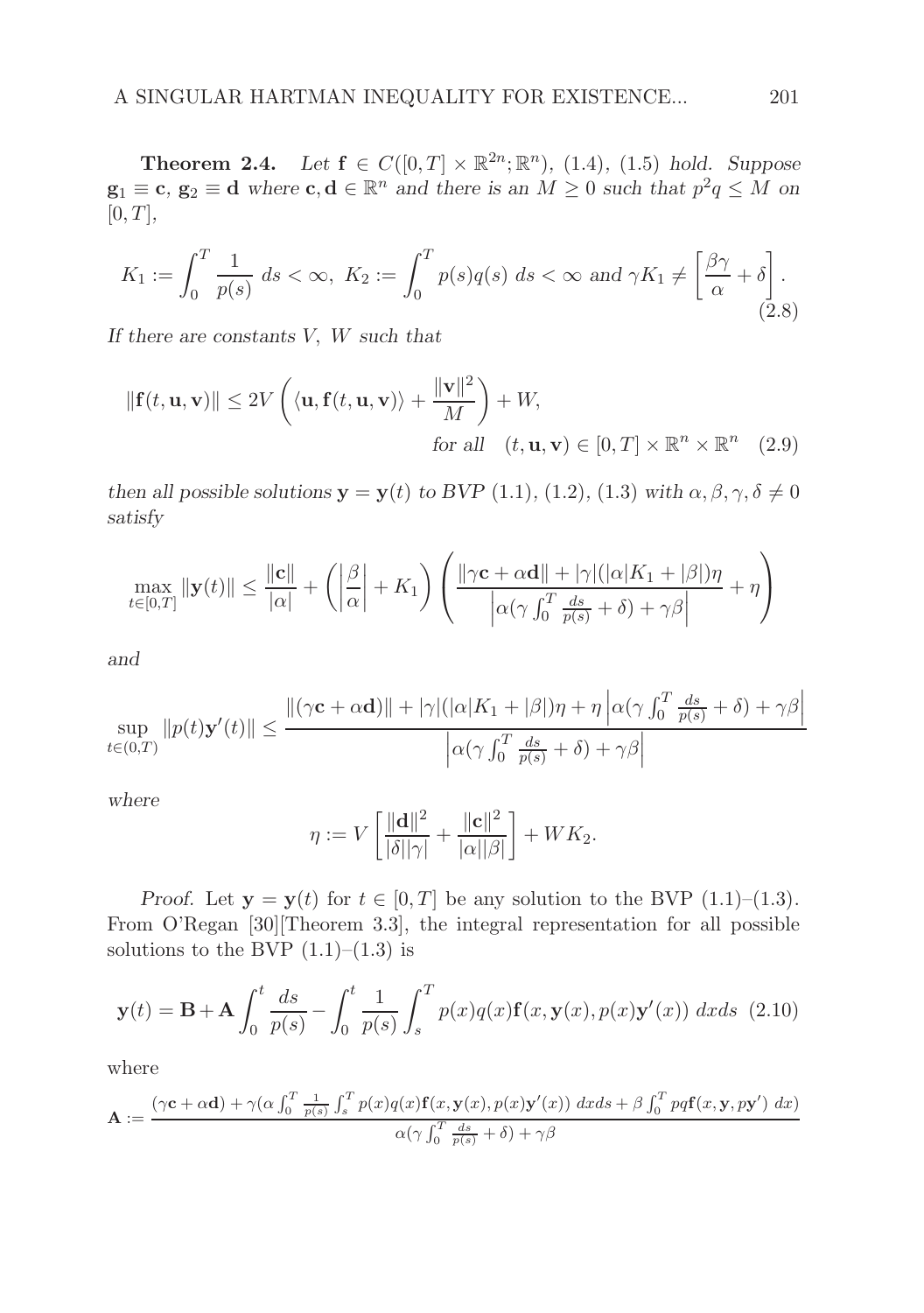and

$$
\mathbf{B} := \frac{\beta \mathbf{A} - \mathbf{c}}{\alpha} - \frac{\beta}{\alpha} \int_0^T p(x) q(x) \mathbf{f}(x, \mathbf{y}, p\mathbf{y}') dx.
$$

To obtain a priori bounds for all possible solutions, we will estimate the term,

$$
\kappa := \left\| \int_0^T p(x)q(x) \mathbf{f}(x, \mathbf{y}(x), p(x) \mathbf{y}'(x)) \, dx ds \right\|.
$$

We now prove that

$$
\kappa \le V \left[ \frac{\|\mathbf{d}\|^2}{|\delta||\gamma|} + \frac{\|\mathbf{c}\|^2}{|\alpha||\beta|} \right] + W K_2 = \eta. \tag{2.11}
$$

If we employ (2.9) and  $p^2q \leq M$  on  $[0, T]$  then we obtain

$$
\kappa \leq \int_0^T p(x)q(x) \|\mathbf{f}(x, \mathbf{y}(x), p(x)\mathbf{y}'(x))\| dx
$$
  
\n
$$
\leq \int_0^T 2V(\langle \mathbf{y}(x), p(x)q(x)\mathbf{f}(t, \mathbf{y}(x), p(x)\mathbf{y}'(x)) \rangle
$$
  
\n
$$
+ \frac{p^3(x)q(x)}{M} \|\mathbf{y}'(x)\|^2) + Wp(x)q(x) dx
$$
  
\n
$$
\leq \int_0^T 2V(\langle \mathbf{y}(x), p(x)q(x)\mathbf{f}(t, \mathbf{y}(x), p(x)\mathbf{y}'(x)) \rangle + p(x) \|\mathbf{y}'(x)\|^2)
$$
  
\n
$$
+ Wp(x)q(x) dx.
$$

We now use (1.1) and simplify to yield

$$
\kappa \le \int_0^T 2V(\langle \mathbf{y}(x), (p(x)\mathbf{y}'(x))'\rangle + p(x)\|\mathbf{y}'(x)\|^2) dx + WK_2.
$$
 (2.12)

Consider the function  $r(t) := ||\mathbf{y}(t)||^2$  and notice that

$$
(p(t)r'(t))' = \langle \mathbf{y}(t), (p(t)\mathbf{y}'(t))'\rangle + p(t)||\mathbf{y}'(t)||^2.
$$

We now may replace and integrate  $(2.12)$  to obtain

$$
\kappa \le 2V \left[ p(T)r'(T) - p(0)r'(0) \right] + WK_2.
$$

By substituting the boundary conditions  $(1.2)$ ,  $(1.3)$ , we have

$$
\kappa \le 2V\left[\left\langle \frac{\mathbf{d} - \gamma \mathbf{y}(T)}{\delta}, \mathbf{y}(T) \right\rangle - \left\langle \frac{\mathbf{c} + \alpha \mathbf{y}(0)}{\beta}, \mathbf{y}(0) \right\rangle \right] + W K_2.
$$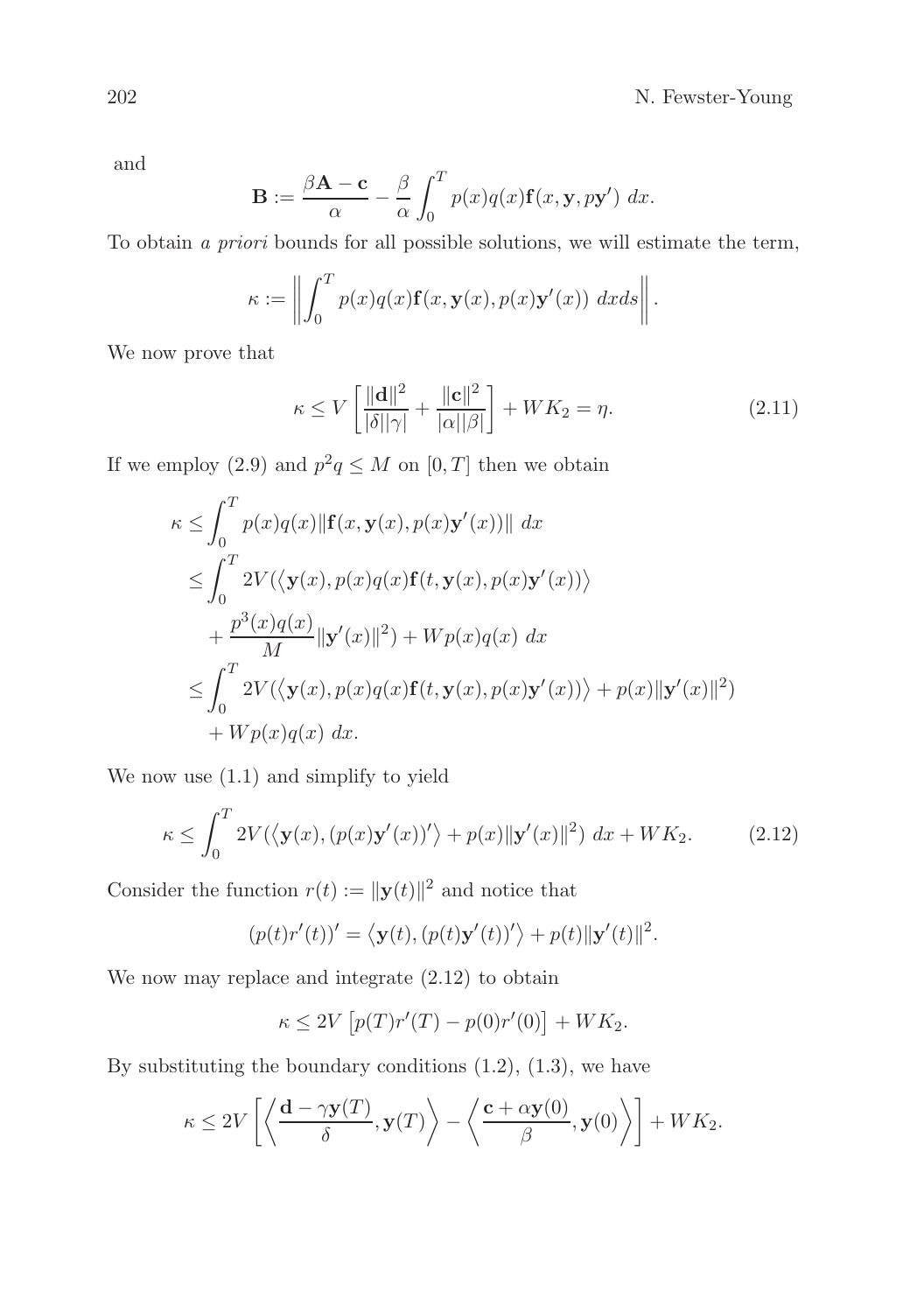By applying the Cauchy–Schwarz inequality [8] to some terms, we have

$$
\kappa \le 2V \left[ \frac{\|\mathbf{d}\|}{|\delta|} \|\mathbf{y}(T)\| - \frac{\gamma \|\mathbf{y}(T)\|^2}{\delta} + \frac{\|\mathbf{c}\|}{|\beta|} \|\mathbf{y}(0)\| - \frac{\alpha \|\mathbf{y}(0)\|^2}{\beta} \right] + W K_2.
$$

We now apply the Peter–Paul inequality [8], that is

$$
2ab \le \frac{a^2}{\epsilon} + \epsilon b^2
$$
, where  $a, b \in \mathbb{R}$  and  $\epsilon > 0$ ,

such that it yields

$$
\kappa \le V \left[ \frac{\|\mathbf{d}\|^2}{|\delta||\gamma|} + \frac{\|\mathbf{c}\|^2}{|\alpha||\beta|} \right] + W K_2.
$$

This proves inequality (2.11), that is  $\kappa \leq \eta$ . We now see that by estimating **A** using  $(2.11)$ , we have

$$
\|\mathbf{A}\| \le \frac{\|(\gamma \mathbf{c} + \alpha \mathbf{d})\| + |\gamma|(|\alpha|K_1 + |\beta|)\kappa}{\left|\alpha(\gamma \int_0^T \frac{ds}{p(s)} + \delta) + \gamma \beta\right|} \le \frac{\|(\gamma \mathbf{c} + \alpha \mathbf{d})\| + |\gamma|(|\alpha|K_1 + |\beta|)\eta}{\left|\alpha(\gamma \int_0^T \frac{ds}{p(s)} + \delta) + \gamma \beta\right|}.
$$

It now follows from integral representation (2.10) that all solutions to  $y = y(t)$ for  $t \in [0, T]$  to  $(1.1)$ ,  $(1.2)$ ,  $(1.3)$  satisfy

$$
\|\mathbf{y}\| \leq \frac{\|\mathbf{c}\|}{|\alpha|} + \left(\left|\frac{\beta}{\alpha}\right| + K_1\right) \left(\frac{\|(\gamma \mathbf{c} + \alpha \mathbf{d})\| + |\gamma|(|\alpha|K_1 + |\beta|)\eta}{\left|\alpha(\gamma \int_0^T \frac{ds}{p(s)} + \delta) + \gamma \beta\right|} + \eta\right).
$$

Furthermore, by differentiating (2.10), we see that the equivalent integral representation for  $p(t)\mathbf{y}'(t)$  for  $t \in [0, T]$  is

$$
p(t)\mathbf{y}'(t) = \mathbf{A} - \int_t^T p(x)q(x)\mathbf{f}(x,\mathbf{y}(x),p(x)\mathbf{y}'(x)) dx, \quad t \in [0,T].
$$

If we estimate then we obtain

$$
\sup_{t \in (0,T)} ||p(t)\mathbf{y}'(t)|| \le ||\mathbf{A}|| + \kappa \le
$$
  

$$
\frac{||(\gamma \mathbf{c} + \alpha \mathbf{d})|| + |\gamma|(|\alpha|K_1 + |\beta|)\eta + \eta |\alpha(\gamma \int_0^T \frac{ds}{p(s)} + \delta) + \gamma \beta|}{|\alpha(\gamma \int_0^T \frac{ds}{p(s)} + \delta) + \gamma \beta|} \square
$$

This result is new for the non–singular case, that is when  $p \equiv 1 \equiv q$ .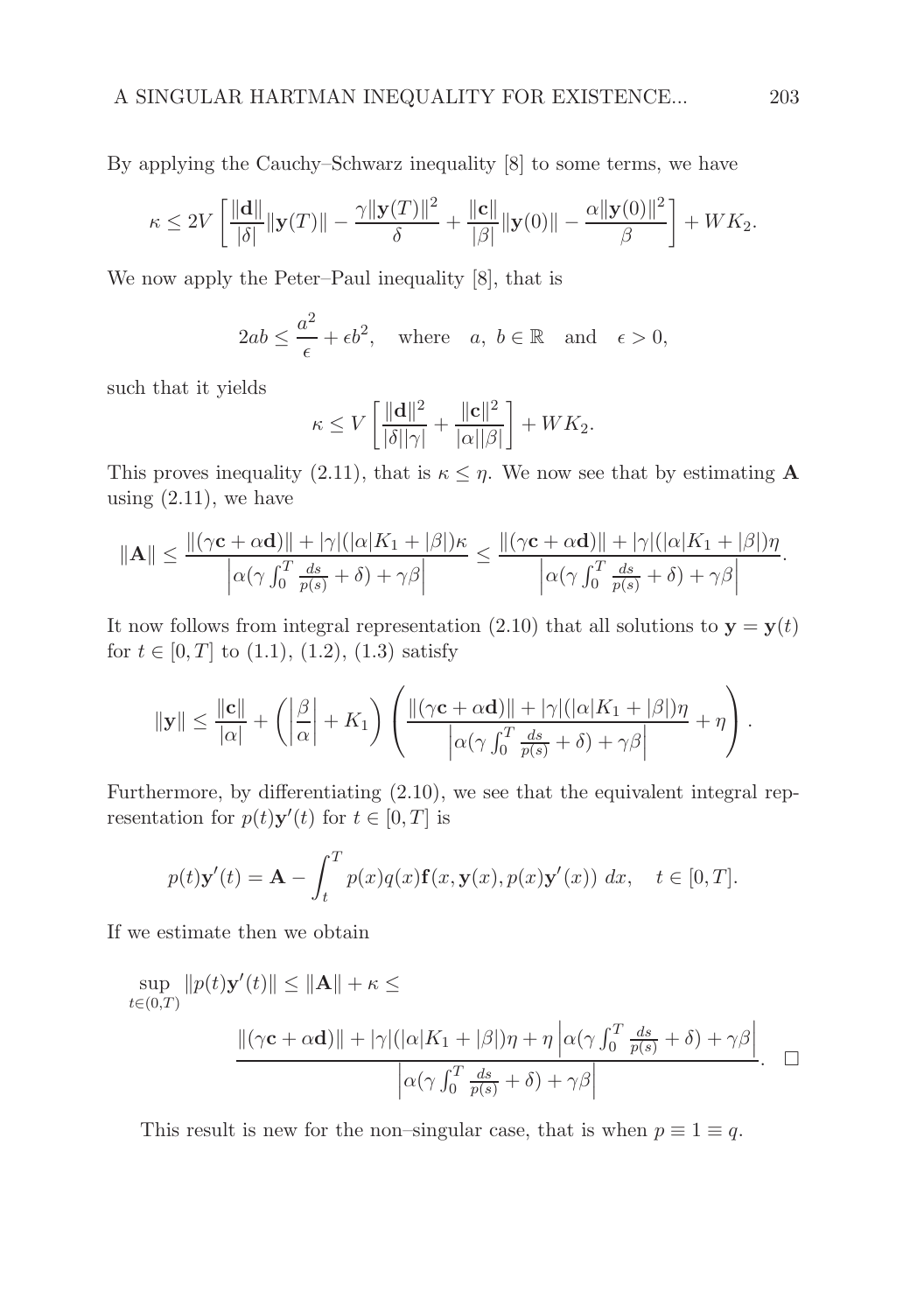**Corollary 2.5.** *Let*  $f \in C([0,T] \times \mathbb{R}^{2n}; \mathbb{R}^{n})$ *. Suppose*  $g_1 \equiv c, g_2 \equiv d$ where  $\mathbf{c}, \mathbf{d} \in \mathbb{R}^n$ . If there are constants V, W such that

$$
\|\mathbf{f}(t,\mathbf{u},\mathbf{v})\| \le 2V(\langle \mathbf{u}, \mathbf{f}(t,\mathbf{u},\mathbf{v}) \rangle + \|\mathbf{v}\|^2) + W,
$$
  
for  $(t,\mathbf{u},\mathbf{v}) \in [0,T] \times \mathbb{R}^{2n}$  (2.13)

*holds then all possible solutions*  $y = y(t)$  *for*  $t \in [0, T]$  *to BVP* (1.1)*,* (1.2*),*  $(1.3)$  *with*  $\alpha, \beta, \gamma, \delta \neq 0$  *satisfy* 

$$
\max_{t \in [0,T]} \|\mathbf{y}(t)\| \le \frac{\|\mathbf{c}\|}{|\alpha|} + \left(\left|\frac{\beta}{\alpha}\right| + T\right) \left(\frac{\|(\gamma \mathbf{c} + \alpha \mathbf{d})\| + |\gamma|(|\alpha|T + |\beta|)\eta}{|\alpha(\gamma T + \delta) + \gamma \beta|} + \eta\right)
$$

*and*

$$
\sup_{t \in (0,T)} \|\mathbf{y}'(t)\| \le \frac{\|(\gamma \mathbf{c} + \alpha \mathbf{d})\| + |\gamma|(|\alpha|T + |\beta|)\eta + \eta |\alpha(\gamma T + \delta) + \gamma \beta|}{|\alpha(\gamma T + \delta) + \gamma \beta|}
$$

*where*

$$
\eta := V \left[ \frac{\|\mathbf{d}\|^2}{|\delta||\gamma|} + \frac{\|\mathbf{c}\|^2}{|\alpha||\beta|} \right] + WT.
$$

Furthermore, if we include the condition; suppose  $N$  is a non-negative constant such that

$$
\left\langle \mathbf{y}(T), \lim_{t \to T^{-}} p(t) \mathbf{y}'(t) \right\rangle - \left\langle \mathbf{y}(0), \lim_{t \to 0^{+}} p(t) \mathbf{y}'(t) \right\rangle \leq N \tag{2.14}
$$

to Theorem 2.4 then for all various boundary conditions of  $(1.2)$ ,  $(1.3)$  that satisfy  $(2.14)$  there is a  $S > 0$  such that

$$
\sup_{t\in(0,T)}\|p(t)\mathbf{y}'(t)\| \leq S.
$$

The condition appeared in a paper by Fabry [9] as Condition 3.1, for non– singular second order boundary value problems with homogeneous boundary conditions. Examples of boundary conditions that satisfy (2.14) are the homogeneous Dirichlet conditions; periodic conditions; homogeneous Neumann conditions; and now conditions  $(1.2)$ ,  $(1.3)$ ; conditions with a homogeneous Neumann boundary on a end point.

**Theorem 2.6.** Let  $f \in C([0, T] \times \mathbb{R}^{2n}; \mathbb{R}^{n})$ , (1.4), (1.5), (2.8), (2.14) hold.  $Suppose \mathbf{g}_1 \equiv \mathbf{c}, \mathbf{g}_2 \equiv \mathbf{d}$  *where*  $\mathbf{c}, \mathbf{d} \in \mathbb{R}^n$  *and there is*  $M > 0$  *such that*  $p^2q \leq M$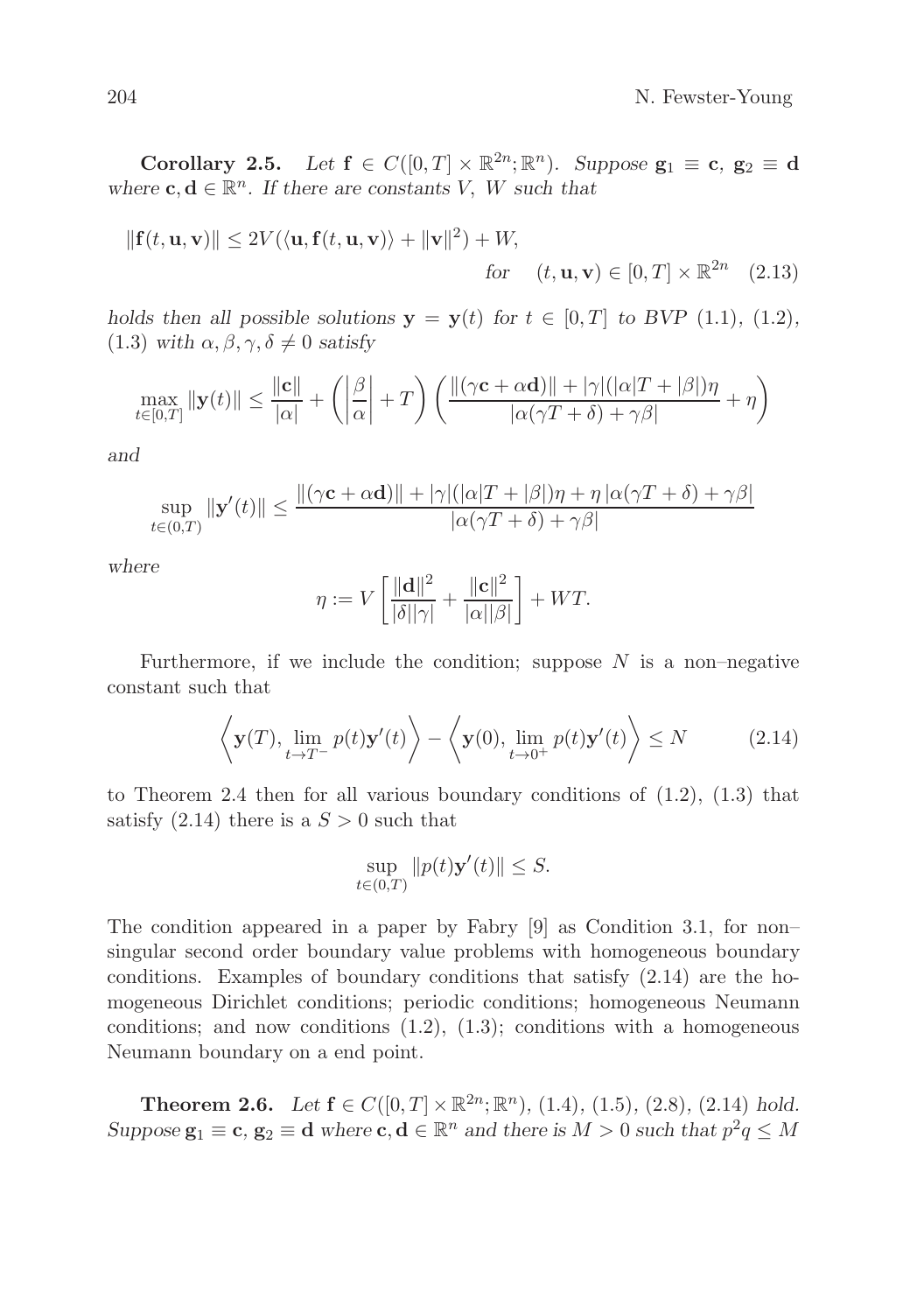*on* [0, T]*. If there are constants* V, W *such that* (2.9) *is satisfied then all possible solutions*  $y = y(t)$  *to BVP* (1.1)*,* (1.2)*,* (1.3) with  $\alpha \neq 0$  *satisfy* 

$$
\max_{t \in [0,T]} \|\mathbf{y}(t)\| \le \frac{\|\mathbf{c}\|}{|\alpha|} + \left(\left|\frac{\beta}{\alpha}\right| + K_1\right) \left(\frac{\|(\gamma \mathbf{c} + \alpha \mathbf{d}\| + |\gamma|(|\alpha|K_1 + |\beta|)\eta}{\left|\alpha(\gamma \int_0^T \frac{ds}{p(s)} + \delta) + \gamma \beta\right|} + \eta\right) (2.15)
$$

*and*

$$
\sup_{t \in (0,T)} ||p(t)\mathbf{y}'(t)|| \le
$$
  

$$
\frac{||(\gamma \mathbf{c} + \alpha \mathbf{d})|| + |\gamma|(|\alpha|K_1 + |\beta|)\eta + \eta |\alpha(\gamma \int_0^T \frac{ds}{p(s)} + \delta) + \gamma \beta|}{|\alpha(\gamma \int_0^T \frac{ds}{p(s)} + \delta) + \gamma \beta|} (2.16)
$$

*where*

$$
\eta := 2VN + WK_2.
$$

*Proof.* The proof is essentially the same as Theorem 2.4 and is omitted for brevity. The difference is

$$
\kappa \le 2VN + WK_2. \qquad \qquad \Box
$$

Note that for the cases when  $\alpha = 0$ , we assume  $\gamma \neq 0$  and this yields a similar integral representation and a priori bounds as in (2.10) and (2.15), (2.16) respectively. For the various boundary conditions mentioned above, the a priori bounds (2.15), (2.16) can be improved to obtain similar bounds obtained by Fewster–Young & Tisdell [13]. For example, a homogeneous Dirichlet–Neumann boundary condition ( $\beta = 0$ ,  $\gamma = 0$ ) yields the same bounds as in Fewster–Young  $&$  Tisdell [13].

The next result extends Hartman's [19] theorem from 1960's to systems of singular second order BVPs. Hartman's result broadened the Nagumo– Bernstein result presented in 1937 [27] to apply to systems of non–singular equations. The following result achieves a bound for all possible solutions and their derivatives'; it uses a combination of the approaches by Hartman [19], Kelley & Peterson [22] and De Coster & Habets [6]. It noteworthy to mention here that the boundary conditions do not play a role in the result like the previous results.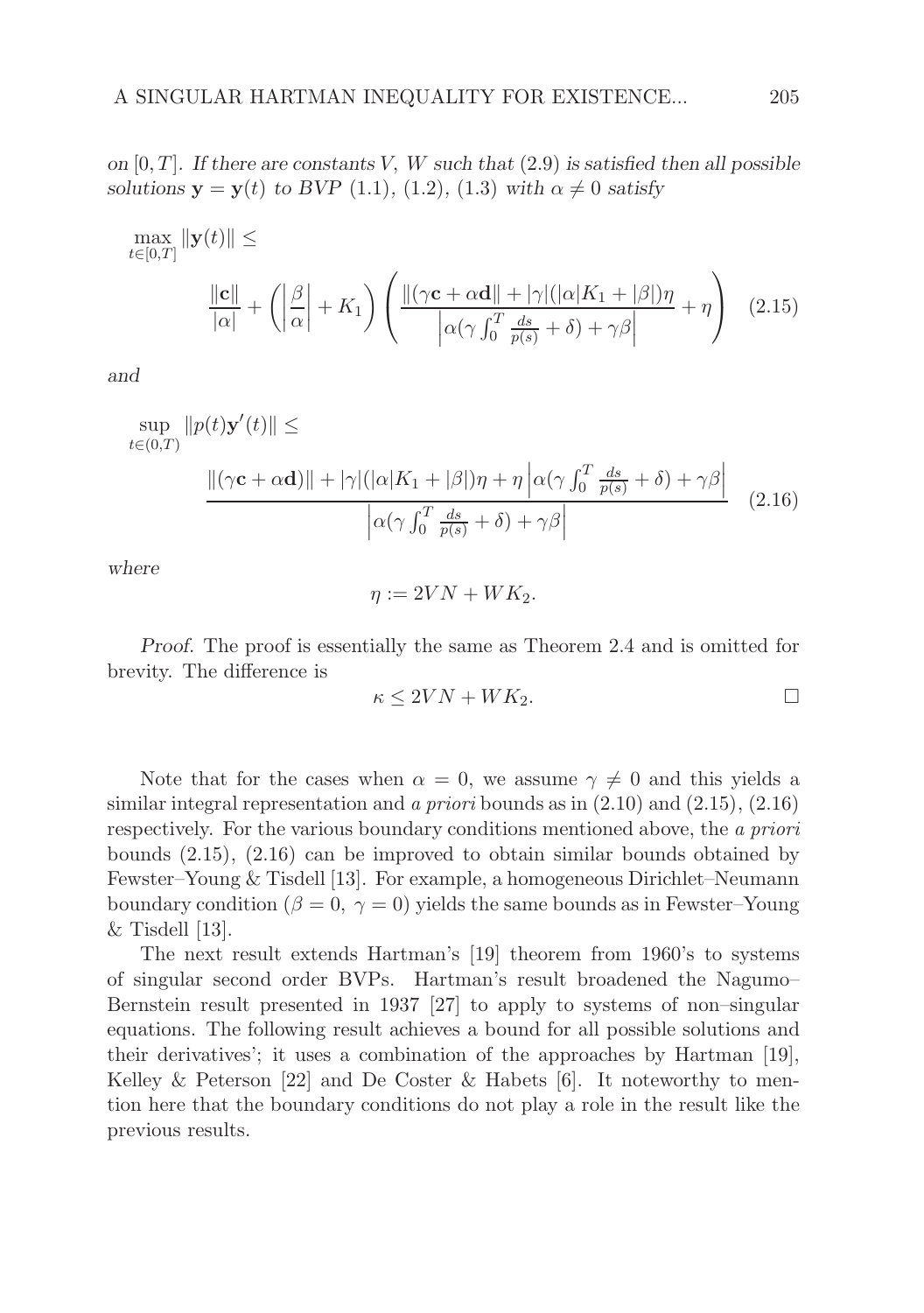#### 206 N. Fewster-Young

**Theorem 2.7.** *Let*  $\mathbf{y} \in C^2((0,T);\mathbb{R}^n) \cap C([0,T];\mathbb{R}^n)$  *that is a solution to* (1.1) and let (1.4) hold. Let  $\lambda$ ,  $M_0$ ,  $M_1$ , K, R, S be non–negative constants *such that*  $M_0 := \text{sup}$  $t \in [0,T]$ p(t)*,*

$$
K_1 := \int_0^T \frac{ds}{p(s)} < \infty \quad \text{and} \quad \int_0^T |p'(t)| \, dt \le M_1. \tag{2.17}
$$

*If there is a real valued function*  $r(t)$  *of class*  $C^2((0,T);\mathbb{R}) \cap C([0,T];\mathbb{R})$  *satisfying* 

$$
\|\mathbf{u}\| \le R
$$
,  $\|(p(t)\mathbf{y}'(t))'\| \le (pr')'(t)$ , where  $\max_{t \in [0,T]} |r(t)| \le K$  (2.18)

*and a positive function*  $\phi(x)$  *where*  $0 \leq x < \infty$  *satisfying* 

$$
\|\mathbf{u}\| \le R, \quad \|p^2(t)q(t)\mathbf{f}(t,\mathbf{u},\mathbf{v})\| \le \phi(\|\mathbf{v}\|) \quad \text{and } \int_{\lambda}^{S} \frac{x}{\phi(x)} dx \ge \lambda K_1 + 2K
$$
\n(2.19)

where  $S \geq \lambda := \frac{(2M_0 + M_1)(R + K)}{T}$  $\frac{f_{11}(R+R)}{T}$  then all possible solutions to  $(1.1)$  satisfy

$$
\sup_{t \in (0,T)} \|p(t)\mathbf{y}'(t)\| \le S. \tag{2.20}
$$

*Proof.* We first will find a bound on  $||p(t)y'(t)||$  for some  $t \in (0, T)$ . Let  $0 < \alpha < T$  and consider the integral equation,

$$
\alpha p(t)\mathbf{y}'(t) = p(t+\alpha)\mathbf{y}(t+\alpha) - p(t)\mathbf{y}(t) + \int_{t}^{t+\alpha} p'(s)\mathbf{y}(s) ds - \int_{t}^{t+\alpha} (t+\alpha - s)(p(s)\mathbf{y}'(s))' ds,
$$

for  $0 \le t \le T - \alpha$ . See that (2.18) implies

$$
\alpha ||p(t)\mathbf{y}'(t)|| \le 2M_0 R + M_1 R + \int_t^{t+\alpha} (t+\alpha - s)(p(s)r'(s))' ds.
$$

By completing the two integration by parts, we have

$$
\alpha ||p(t)\mathbf{y}'(t)|| \le 2M_0R + M_1R + p(t+\alpha)r(t+\alpha) - p(t)r(t)
$$

$$
- \int_t^{t+\alpha} p'(s)r(s) \ ds - \alpha p(t)r'(t).
$$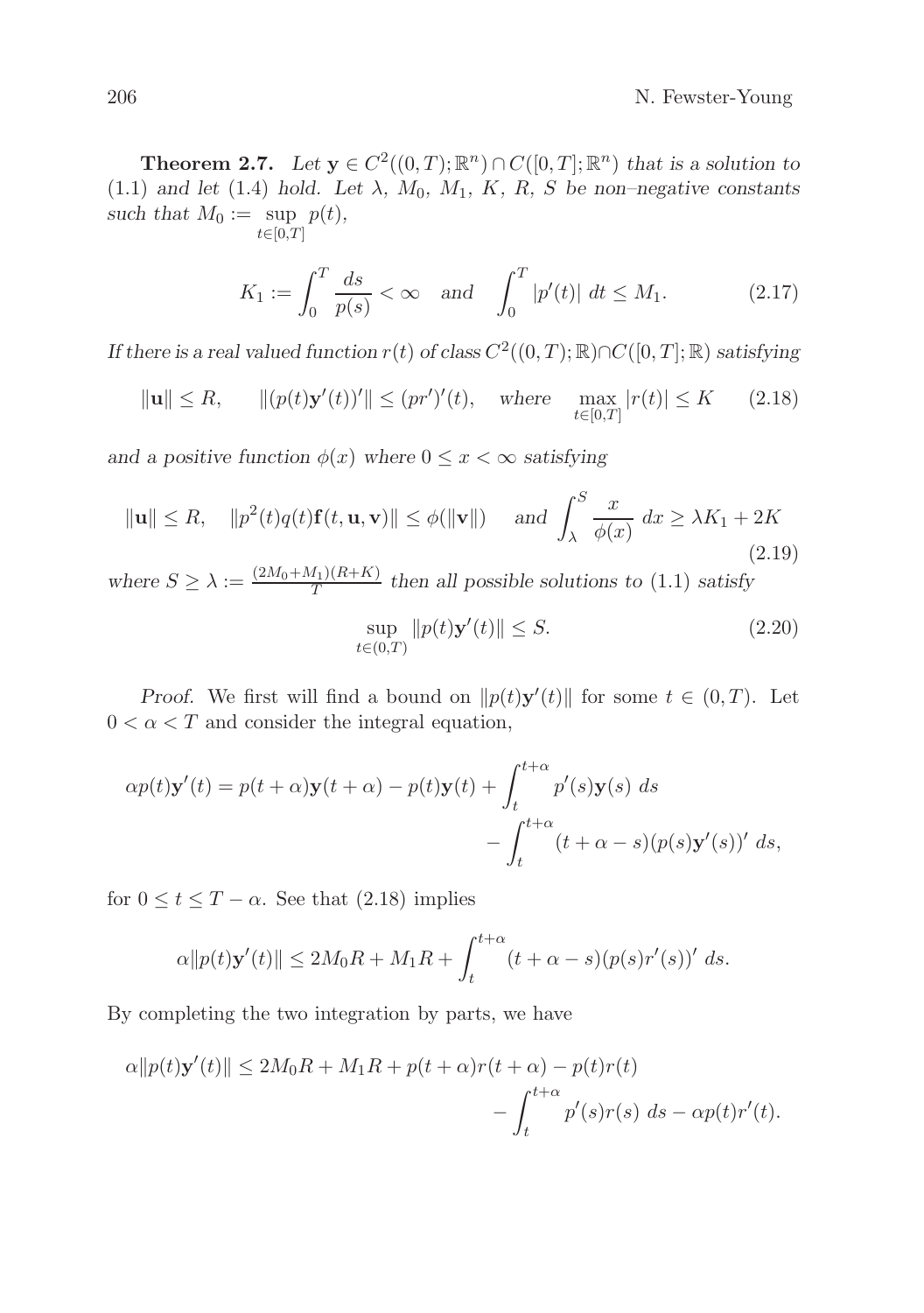Thus,

$$
\alpha \|p(t)\mathbf{y}'(t)\| \le 2M_0(R+K) + M_1(R+K) - \alpha p(t)r'(t),
$$
  
for  $0 \le t \le T - \alpha$ . (2.21)

Similarly, consider the integral equation

$$
\alpha p(t)\mathbf{y}'(t) = p(t)\mathbf{y}(t) - p(t-\alpha)\mathbf{y}(t-\alpha) - \int_{t-\alpha}^{t} p'(s)\mathbf{y}(s) ds
$$
  
+ 
$$
\int_{t-\alpha}^{t} (s+\alpha-t)(p(s)\mathbf{y}'(s))' ds
$$

for  $\alpha \leq t \leq T$ . Applying the same method, we get

$$
\alpha ||p(t)\mathbf{y}'(t)|| \le (2M_0 + M_1)(R + K) + \alpha p(t)r'(t), \quad \text{for } \alpha \le t \le T. \tag{2.22}
$$
  
If  $\alpha = T/2$  then (2.21) and (2.22) imply

$$
\lim_{t \to T/2} \|p(t)\mathbf{y}'(t)\| \le \frac{(2M_0 + M_1)(R + K)}{T} = \lambda.
$$

Suppose there is  $t_0 \in [0, T/2]$  such that  $\lim_{t \to t_0} ||p(t)\mathbf{y}'(t)|| > S$ . The inequalities  $(2.19)$  and  $(2.21)$  imply that

$$
\frac{\left| \left\langle p(t)\mathbf{y}'(t), p^2(t)q(t)\mathbf{f}(t, \mathbf{y}(t), p(t)\mathbf{y}'(t)) \right\rangle \right|}{p(t)\phi(\|p(t)\mathbf{y}'(t)\|)} \le \frac{\|p(t)\mathbf{y}'(t)\|}{p(t)} \n\le \frac{(2M_0 + M_1)(R + K)}{Tp(t)} - r'(t)
$$

for  $t \in [0, T/2]$ . By integrating both sides from  $t_0$  to  $T/2$  and changing variables, we have

$$
\left| \int_{\lim_{t \to t_0} ||p(t)\mathbf{y}'(t)||}^{\lim_{t \to T/2} ||p(t)\mathbf{y}'(t)||} \frac{x}{\phi(x)} dx \right| \leq \lambda K_1 + r(t_0) - r(T/2).
$$

The condition  $|r(t)| \leq K$  for all  $t \in [0, T]$  gives

$$
\int_{\lambda}^{S} \frac{x}{\phi(x)} dx < \int_{\lambda}^{\lim_{t \to t_0} \|p(t)\mathbf{y}'(t)\|} \frac{x}{\phi(x)} dx \le \lambda K_1 + 2K.
$$

The argument if  $t_0 \in [T/2, T]$  is the same and yields the same conclusion. However, this contradicts (2.19) and thus

$$
\sup_{t \in (0,T)} \|p(t)\mathbf{y}'(t)\| \le S. \qquad \Box
$$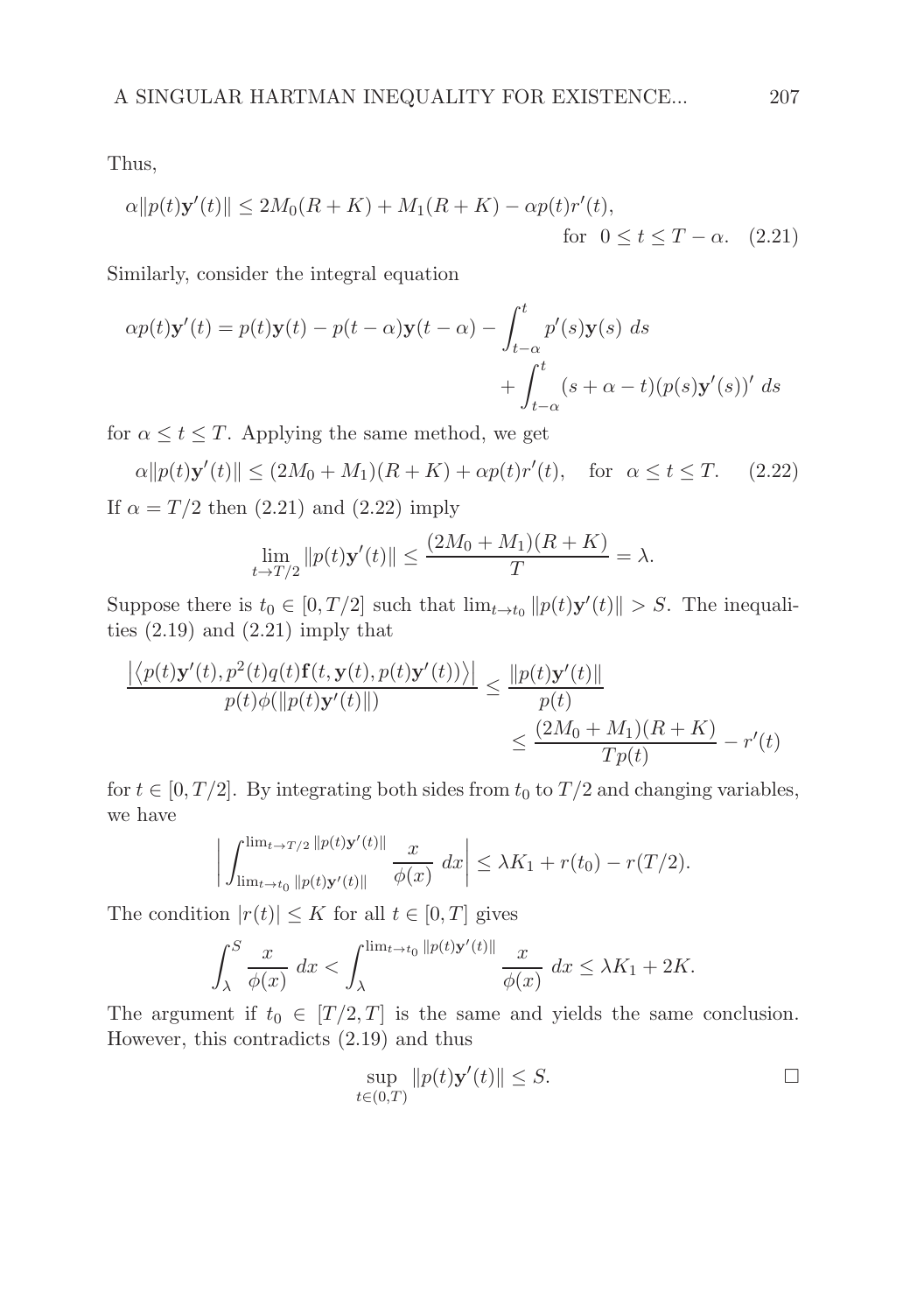**Remark 2.8.** In most applications, the function has the form  $p(t) = t^b$ ,  $b \geq 0$  and  $t \in [0, T]$ . For example, this occurs in thermal distribution in the human head, reactant concentration in a chemical reactor and oxygen diffusion in cells with Michaelis–Menten kinetics and many more can be found in the literature of  $[17]$ ,  $[2]$ ,  $[14]$ ,  $[30]$ . Observe that this choice of p implies the integral condition (2.17) is satisfied;

$$
\int_0^T |p'(t)| \, ds = T^b < \infty.
$$

In addition, a common choice for r,  $\phi$  are  $r = ||\mathbf{y}||^2$  and  $\phi(x) = Ax^2 + B$  where A, B are positive constants. These choices appear in the literature [27], [19], [18], [9].

This naturally leads to the next theorem where if the  $r$  is a non-negative function then the previous theorem has a sharper bound.

**Theorem 2.9.** Let  $y \in C^2((0,T);\mathbb{R}^n) \cap C([0,T];\mathbb{R}^n)$  that is a solution to  $(1.1)$  *and let*  $(1.4)$  *hold. Let*  $\lambda$ *,*  $M_0$ *,*  $M_1$ *,*  $K$ *,*  $R$ *,*  $S$  *be non–negative constants such* that  $M_0 := \text{sup } p(t)$  and (2.17) hold. If there is a real valued non-negative  $t \in [0,T]$ 

*function*  $r(t)$  *of class*  $C^2((0,T);\mathbb{R}) \cap C([0,T];\mathbb{R}^n)$  *satisfying* (2.18) *and there is a positive function*  $\phi(x)$  *where*  $0 \leq x < \infty$  *satisfying* 

$$
\|\mathbf{u}\| \le R, \quad \|p^2(t)q(t)\mathbf{f}(t, \mathbf{u}, \mathbf{v})\| \le \phi(\|\mathbf{v}\|)
$$
  
and 
$$
\int_{\lambda}^{S} \frac{x}{\phi(x)} dx \ge \lambda K_1 + K \quad (2.23)
$$

*where*  $S \geq \lambda := \frac{M_0 R + (M_0 + M_1)(R + K)}{T}$  $\frac{+M_1\left(\kappa+\kappa\right)}{T}$  then sup  $t \in (0,T)$  $||p(t)\mathbf{y}'(t)|| \leq S.$ 

These prior theorems are tailored for systems of singular second order BVPs. As mentioned earlier, they required additional sufficient conditions to prove the results compared to in the scalar setting. The particular conditions required were (2.17) and (2.18). The next results are presented with the focus on the scalar setting. In 1990, Bobisud [5] proved similar results for scalar singular BVPs, however they were subject to the boundary conditions; homogeneous Neumann–Dirichlet and inhomogeneous Dirichlet conditions. The next result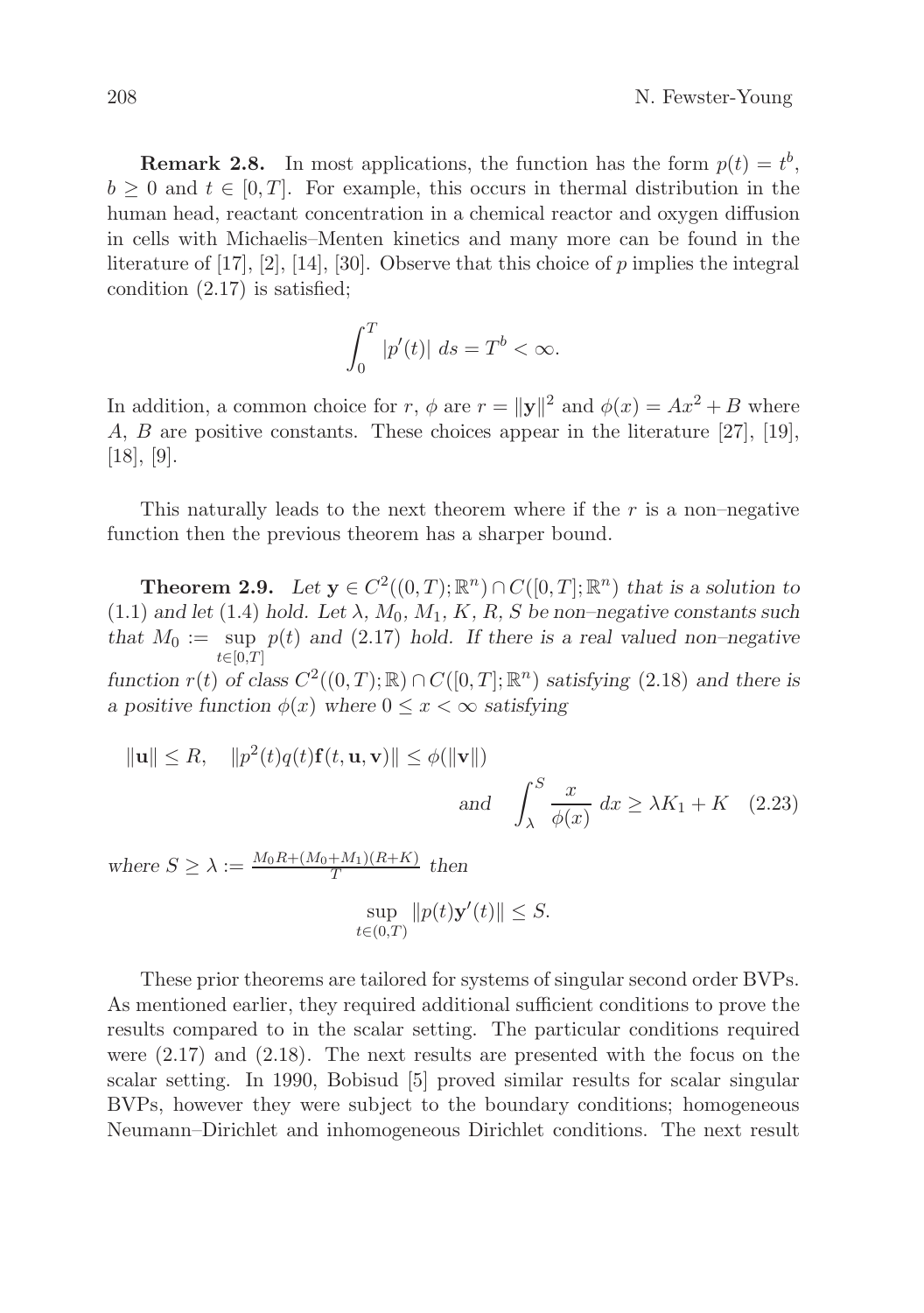was proven by Hartman [18] for the non–singular case in 1960 and our proof is adapted to the singular case.

**Theorem 2.10.** *Let*  $n = 1$ ,  $y \in C^2((0,T);\mathbb{R}^n) \cap C([0,T];\mathbb{R}^n)$  *that is a solution to* (1.1) *and let* (1.4) *hold.* Let  $M_0$  *be a non–negative constant such that*  $M_0 := \sup_{t \in [0,T]} p(t)$ *. If*  $R \geq 0$ *,*  $S \geq 0$ *,*  $0 < \eta \leq T$  *and*  $\phi(x)$  *is a positive*  $t\in [0,T]$ *function where*  $0 \leq x < \infty$  *satisfying* 

$$
|y| \le R, \quad |p^2(t)q(t)f(t,y,v)| \le \phi(|v|) \quad \text{and} \quad \int_{\lambda}^{S} \frac{x}{\phi(x)} dx \ge 2R \qquad (2.24)
$$

where  $S \geq \lambda := \frac{2RM_0}{\eta}$  then

$$
\sup_{t \in (0,T)} |p(t)y'(t)| \le S.
$$

*Proof.* Suppose that  $|p(t)y'(t)|$  assumes its maximum value at  $t = z$  where  $0 \leq z \leq T$  and  $|p(z)y'(z)| > \lambda$ . See that there is a point  $s \in (0, T)$  such that  $|p(s)y'(s)| \leq \lambda$  since

$$
|p(s)y'(s)| = \left| \frac{p(s)y(T) - p(s)y(0)}{T} \right| \le \frac{2M_0R}{T} \le \frac{2M_0R}{\eta}.
$$

Let  $t = w$  be the nearest point to  $t = z$  where  $|p(t)y'(t)| = \lambda$ . We now suppose  $y'(z) > 0$  and  $z > w$  otherwise y is replaced by  $-y$ . If we consider (2.24) and multiply by  $p(t)y'(t) > 0$  then integrating from w to z gives

$$
\left| \int_w^z \frac{p(t)y'(t)(p(t)y'(t))'}{\phi(py'(t))} dt \right| \leq \int_w^z y'(t) dt \leq 2R.
$$

By a formal change of variables with  $x = p(t)y'(t)$ , this yields

$$
\int_{\lambda}^{\lim_{s \to z} p(s)y'(s)} \frac{x}{\phi(x)} \, dt \le 2R.
$$

This implies that  $|\lim_{t\to z} p(t)y'(t)| \leq S$  and thus the result follows since  $\lim_{t\to z} p(t)y'(t) = \max |p(t)y'(t)|$  for  $t \in [0, T]$ .

It is possible to deduce variations of the above theorem, this is motivated by the work done by Bobisud [5].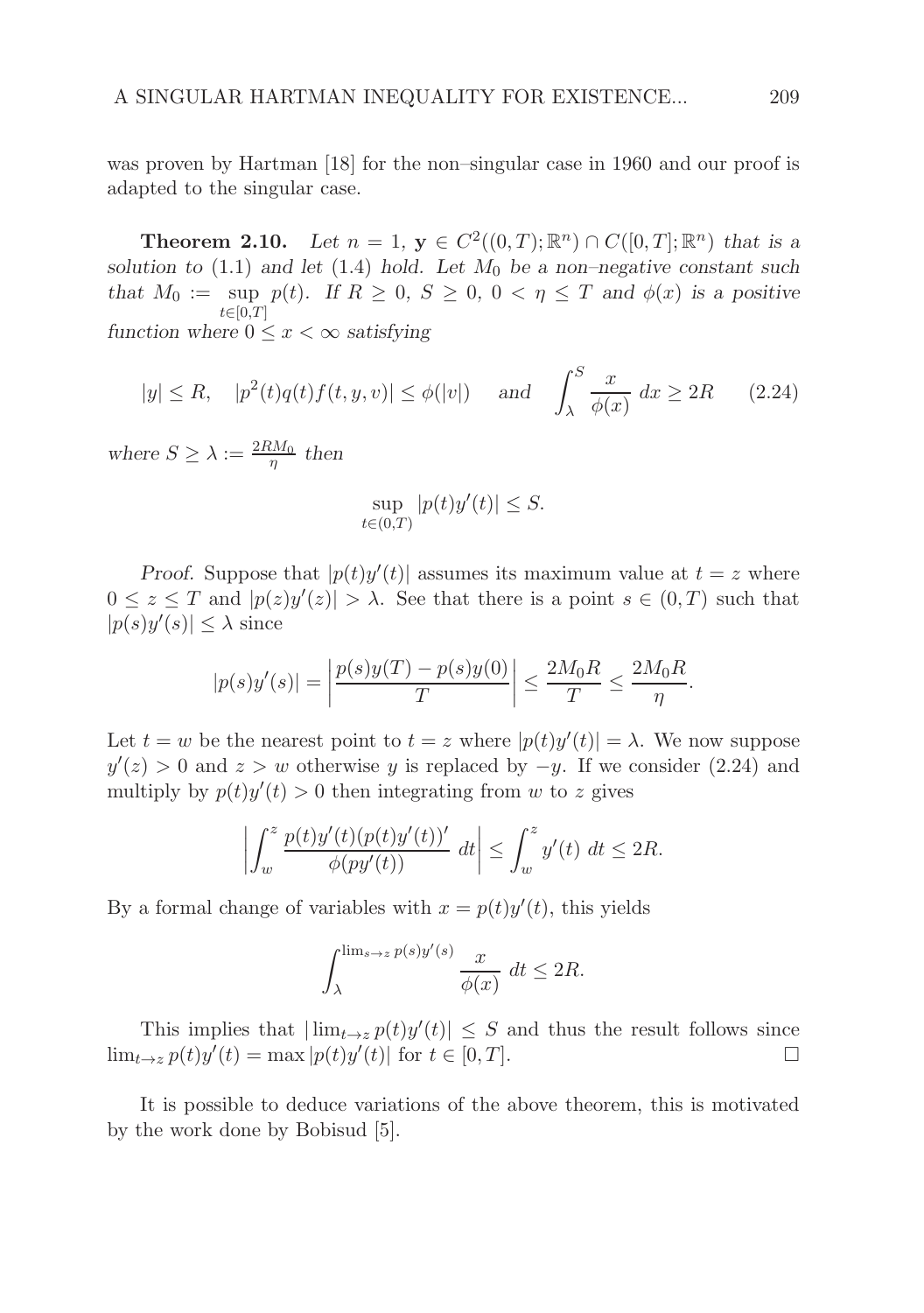**Theorem 2.11.** *Let*  $n = 1$ ,  $y \in C^2((0, T); \mathbb{R}^n) \cap C([0, T]; \mathbb{R}^n)$  *that is a solution to* (1.1) *and let* (1.4) *hold.* If  $R \ge 0$ ,  $S \ge 0$ ,  $0 \le r < 1$ ,  $0 < \eta \le T$  *and*  $\phi(x)$  *is a positive function where*  $0 \leq x < \infty$  *satisfying* 

$$
|u| \le R, \quad |f(t, u, v)| \le \phi(|v|)
$$

*and*

$$
\int_{\lambda}^{S} \frac{x^r}{\phi(x)} dx \ge (2R)^r \left( \int_0^T (p^{r+1}(t)q(t))^{\frac{1}{1-r}} dt \right)^{1-r}
$$
(2.25)

where  $S \geq \lambda := \frac{2RM_0}{\eta}$  then

$$
\sup_{t \in (0,T)} |p(t)y'(t)| \le S.
$$

*Proof.* The proof follows the same approach as the previous result. Suppose that  $|p(t)y'(t)|$  assumes its maximum value at  $t = z$  where  $0 \le z \le T$  and  $|p(z)y'(z)| > \lambda$ . Let  $t = w$  be the nearest point to  $t = z$  where  $|p(t)y'(t)| = \lambda$ . If we consider (2.25) and multiply by  $[p(t)y'(t)]^r > 0$  then integrating from w to z gives

$$
\left| \int_w^z \frac{[p(t)y'(t)]^r (p(t)y'(t))'}{\phi(py'(t))} dt \right| \leq \int_w^z p^{r+1}(t) q(t) [y'(t)]^r dt.
$$

By using Holder's inequality [8]

$$
\int_w^z p^{r+1}(t)q(t)[y'(t)]^r dt \le \left(\int_w^z (p^{r+1}(t)q(t))^{\frac{1}{r-1}} dt\right)^{1-r} \left(\int_w^z ([y'(t)]^r)^{1/r} dt\right)^r.
$$

Furthermore, this gives

$$
\int_w^z p^{r+1}(t)q(t)[y'(t)]^r dt \le (2R)^r \left( \int_0^T (p^{r+1}(t)q(t))^{\frac{1}{1-r}} dt \right)^{1-r}.
$$

The change of variables with  $x = p(t)y'(t)$  yields

$$
\int_{\lambda}^{\lim_{s \to z} p(s)y'(s)} \frac{x^r}{\phi(x)} dt \le (2R)^r \left( \int_0^T (p^{r+1}(t)q(t))^{\frac{1}{1-r}} dt \right)^{1-r}.
$$

This implies that  $|\lim_{t\to z} p(t)y'(t)| \leq S$  and thus the result follows since  $\lim_{t\to z} p(t)y'(t) = \max |p(t)y'(t)|$  for  $t \in [0, T]$ .

The next result is related to a simple inequality that was used by Tisdell & Tan [33] to yield a *priori* bounds on the derivative of a non-singular system of second order BVPs. The result builds on their inequality with more relaxed conditions and the singular case investigated.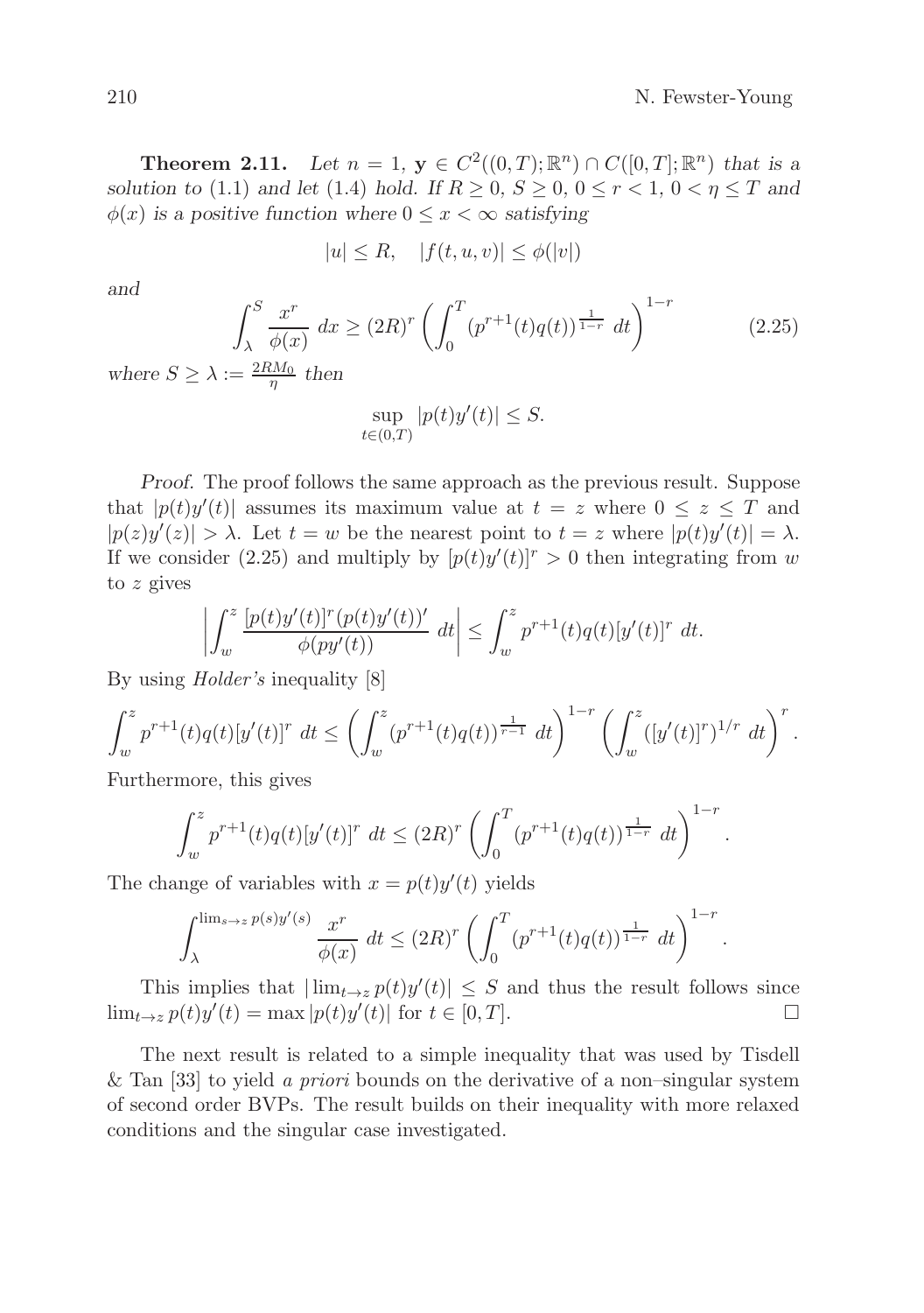**Theorem 2.12.** Let  $f \in C([0, T] \times \mathbb{R}^{2n}; \mathbb{R}^{n})$ ,  $R, S > 0, \delta \neq 0$ ,  $g_1, g_2$  be *continuous and bounded on*  $\mathbb{R}^{2n}$  *by constants*  $\Theta_1$ ,  $\Theta_2$  *respectively, and* 

$$
S \ge \frac{\Theta_2 + |\gamma|R}{\delta}.\tag{2.26}
$$

If  $\max_{t\in[0,T]} \|\mathbf{y}(t)\| \leq R$  for all possible solutions to (1.1)*,* (1.2)*,* (1.3) and **f** has one  $t \in [0,T]$ *of the following properties:*

$$
\langle \mathbf{v}, \mathbf{f}(t, \mathbf{u}, \mathbf{v}) \rangle \ge 0, \quad \text{for} \quad t \in (0, T), \ \|\mathbf{u}\| \le R, \ \|\mathbf{v}\| \ge S,
$$
 (2.27)

*or if there exists non–negative constants*  $V_2$ ,  $W_2$  *such that* 

$$
\|\mathbf{f}(t,\mathbf{u},\mathbf{v})\| \le V_2 \langle \mathbf{v}, \mathbf{f}(t,\mathbf{u},\mathbf{v}) \rangle + W_2, \quad \text{for} \quad t \in (0,T), \ \|\mathbf{u}\| \le R, \ \mathbf{v} \in \mathbb{R}^n, \tag{2.28}
$$

*then all possible solutions to*  $(1.1)$ ,  $(1.2)$ ,  $(1.3)$  *satisfy* 

$$
\sup_{t \in (0,T)} \|p(t)\mathbf{y}'(t)\| \le S. \tag{2.29}
$$

*Proof.* Let  $w(t) := ||p(t)y'(t)||^2$ . By contradiction, suppose there is a point  $t_0 \in (0,T)$  such that  $w(t_0) > S$ . By rearranging the boundary condition (1.3), we have

$$
\|\lim_{t\to T^-} p(t)\mathbf{y}'(t)\| \le \frac{\|\mathbf{g}_2(\mathbf{y}(T), \ \lim_{t\to T^-} p(t)\mathbf{y}'(t))\| + |\gamma|\|\mathbf{y}(T)\|}{\delta} \le S.
$$

This implies there is a  $s \in (t_0, T)$  such that  $w(s) > S^2$  and  $w'(s) < 0$ . However, for any  $t \in (0, T)$  such that  $w(t) \geq S^2$ ; the inequality  $(2.27)$  implies that

$$
w'(t) = \langle p(t)\mathbf{y}'(t), (p(t)\mathbf{y}'(t))'\rangle = \langle p(t)\mathbf{y}'(t), p(t)q(t)\mathbf{f}(t, \mathbf{y}(t), p(t)\mathbf{y}'(t))\rangle \ge 0.
$$

This gives a contradiction and (2.29) holds.

To prove the result when (2.28) is satisfied, consider the equivalent integral representation of the differential equation (1.1); that is

$$
p(t)\mathbf{y}'(t) = \lim_{t \to T^{-}} p(t)\mathbf{y}'(t) - \int_{t}^{T} p(s)q(s)\mathbf{f}(t, \mathbf{y}(s), p(s)\mathbf{y}'(s)) ds, \text{ for } t \in [0, T].
$$
\n(2.30)

By estimating  $(2.30)$  and using  $(2.28)$ ,  $(1.3)$ , we have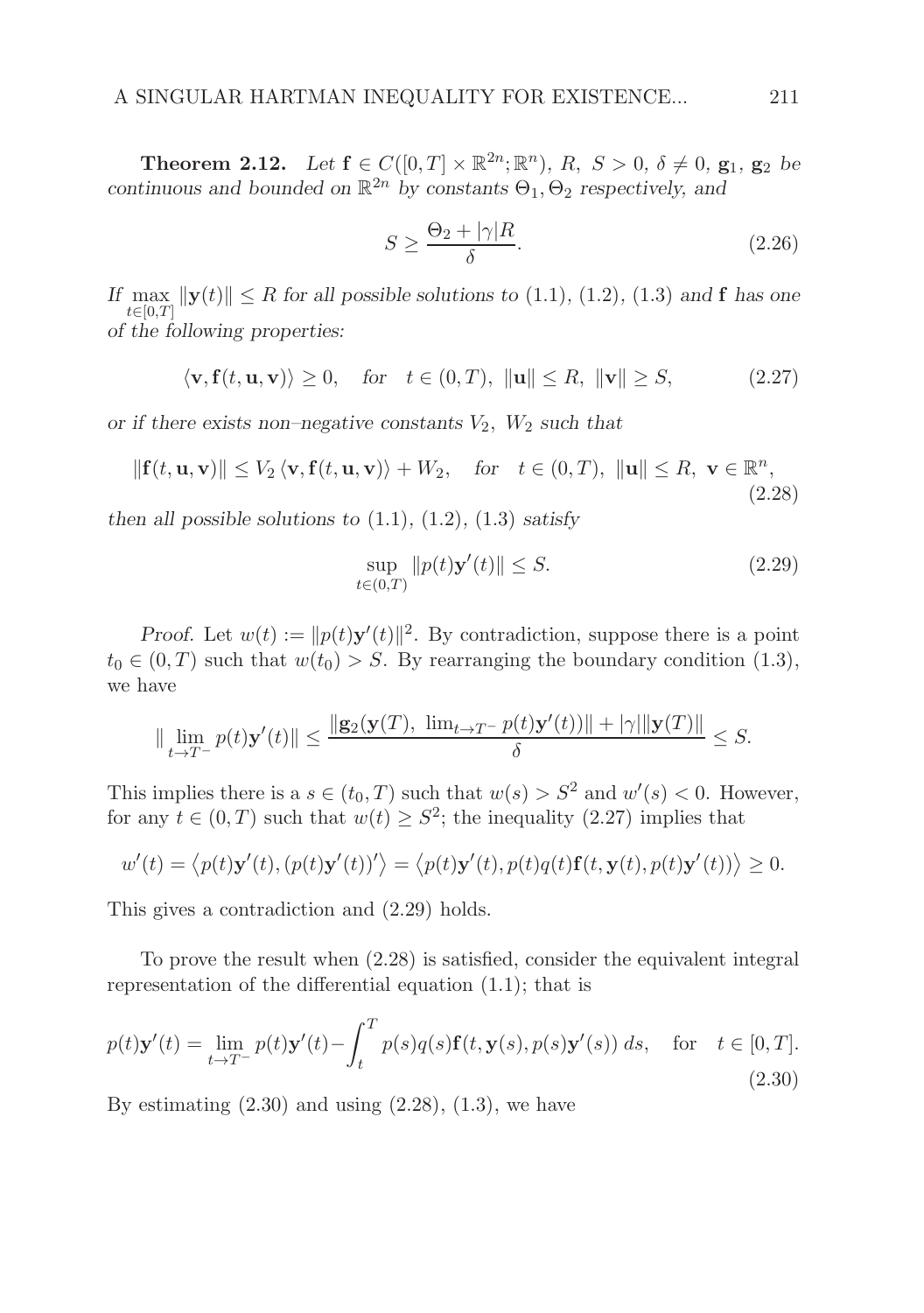212 N. Fewster-Young

$$
||p(t)\mathbf{y}'(t)|| \leq \frac{\Theta_2 + |\gamma| ||\mathbf{y}(T)||}{\delta}
$$
  
+ 
$$
\int_t^T V_2 \langle p(s)\mathbf{y}'(s), p(s)q(s)\mathbf{f}(t, \mathbf{y}(s), p(s)\mathbf{y}'(s)) \rangle + W_2 p(s)q(s) ds
$$

for  $t \in [0, T]$ . Notice that

$$
w'(t) = 2 \langle p(s) \mathbf{y}'(s), (p(s) \mathbf{y}'(s))' \rangle = 2 \langle p(s) \mathbf{y}'(s), p(s) q(s) \mathbf{f}(t, \mathbf{y}(s), p(s) \mathbf{y}'(s)) \rangle,
$$
  
where  $w(t) = ||p(t) \mathbf{y}'(t)||^2$ . This implies that

$$
||p(t)\mathbf{y}'(t)|| \leq \frac{\Theta_2 + |\gamma| ||\mathbf{y}(T)||}{\delta} + \int_t^T \frac{V_2}{2} w'(s) + W_2 p(s) q(s) \, ds
$$
  

$$
\leq \frac{\Theta_2 + |\gamma| ||\mathbf{y}(T)||}{\delta} + \frac{V_2}{2} (w(T) - w(t)) + K_2 W_2
$$

for all  $t \in [0, T]$ . Thus, this gives the desired bound since  $w \ge 0$  on  $(0, T)$ , that is

$$
\sup_{t \in (0,T)} \|p(t)\mathbf{y}'(t)\| \le \frac{\Theta_2 + |\gamma|R}{\delta} + \frac{V_2}{2} (\frac{\Theta_2 + |\gamma|R}{\delta})^2 + K_2 W_2.
$$

**Remark 2.13.** If the inequality condition (2.27) is reversed with  $\beta \neq 0$  in (1.2) or  $V_2$  is replaced with  $-V_2$  in (2.28) then it can be shown there exists an *a priori* bound on  $\|p\mathbf{y}'\|$ .

### 3. Existence Results

This section is devoted to providing existence results to the BVP  $(1.1), (1.2)$ and (1.3) using the previous theorems in Section 2. A key element compared to the previous section is the function  $f$  is only assumed to be continuous on the set  $\Omega_R$ . The methods are based on topological transversality of Granas et al. [17]. In addition, the differential inequalities (2.1), (2.27), (2.28) introduced in the previous section to yield a *priori* bounds on solutions to  $(1.1)$  with various boundary conditions are relaxed. The main inequality (2.1) is weaken to the following;

$$
\langle \mathbf{u}, p^2(t)q(t)\mathbf{f}(t, \mathbf{u}, \mathbf{v}) \rangle + ||\mathbf{v}||^2 \ge 0
$$
, when  $\langle \mathbf{u}, \mathbf{v} \rangle = 0$  and  $||\mathbf{u}|| = R$ , (3.1)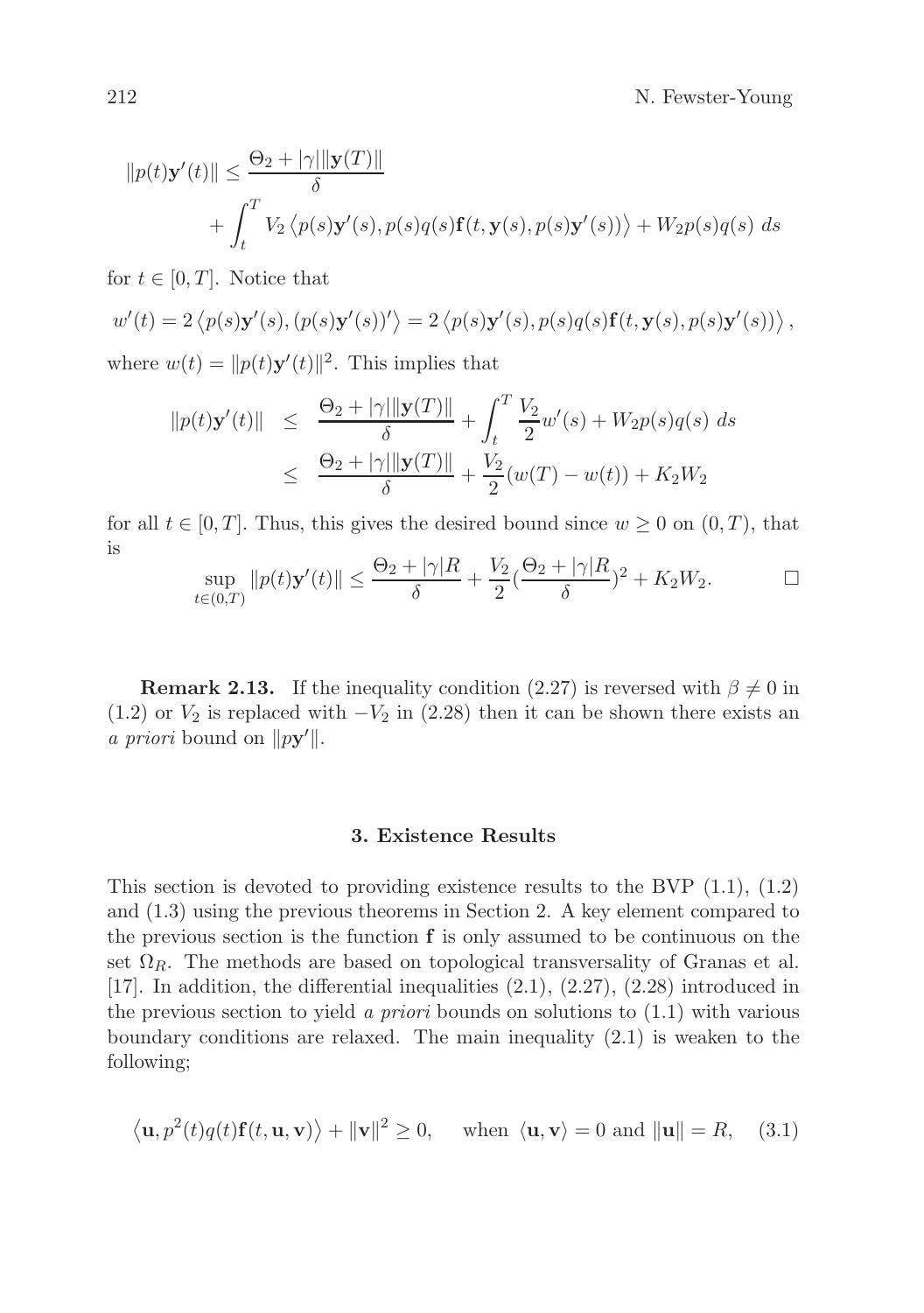and the inequalities on  $\mathbf{G}_i$ 's are relaxed to

$$
\langle \mathbf{r}, \mathbf{g}_1(\mathbf{r}, \mathbf{s}) \rangle \ge -\alpha ||\mathbf{r}||^2
$$
,  $\langle \mathbf{r}, \mathbf{g}_2(\mathbf{r}, \mathbf{s}) \rangle \le \gamma ||\mathbf{r}||^2$  when  $||\mathbf{r}|| > R$ . (3.2)

By relaxing inequality (2.1), we can tackle problems with  $f(t, y, py') = y(y^2 4(y+2)+py'$  where as (2.1) fails for this choice of f. The only draw back is we need to introduce the original *Nagumo–Bernstein* condition instead of  $(2.19)$ : let  $\phi(s)$  be a positive continuous function where  $0 \leq s < \infty$  satisfying  $\|\mathbf{u}\| \leq R$ ,

$$
\|\mathbf{u}\| \le R, \quad \|p^2 q \mathbf{f}(t, \mathbf{u}, \mathbf{v})\| \le \phi(\|\mathbf{v}\|) \quad \text{and } \int_{}^{\infty} \frac{x}{\phi(x)} dx = \infty.
$$
 (3.3)

The reason lies in the proofs when we consider a modified BVP of  $(1.1)$ .

A general existence is presented next that will be used in the proceeding results. The theorem is abstract and assumes the existence of a priori bounds. Consider the problem:

$$
L\mathbf{y} = p(t)\mathbf{f}(t, \mathbf{y}, p\mathbf{y}')
$$
\n(3.4)

where  $L\mathbf{y} := \frac{1}{q(t)}((p(t)\mathbf{y}'))' + \kappa(t)p(t)\mathbf{y}' + r(t)p(t)\mathbf{y}), \kappa$  and r are continuous functions on  $[0, T]$  with the general nonlinear boundary conditions

$$
-\alpha \mathbf{y}(0) + \beta \lim_{t \to 0^+} p(t) \mathbf{y}'(t) = G_1(\mathbf{y}(0), \lim_{t \to 0^+} p(t) \mathbf{y}'(t), \mathbf{y}(T), \lim_{t \to T^-} p(t) \mathbf{y}'(t)),
$$
\n(3.5)

$$
\gamma \mathbf{y}(T) + \delta \lim_{t \to T^{-}} p(t) \mathbf{y}'(t) = G_2(\mathbf{y}(0), \lim_{t \to 0^{+}} p(t) \mathbf{y}'(t), \mathbf{y}(T), \lim_{t \to T^{-}} p(t) \mathbf{y}'(t)).
$$
\n(3.6)

The constants  $\alpha, \beta, \gamma, \delta$  have the restriction  $\alpha^2 + \beta^2 > 0$ ,  $\gamma^2 + \delta^2 > 0$  and the functions  $G_i : \mathbb{R}^{2n} \to \mathbb{R}^n$  for  $i = 1, 2$  are continuous functions. Consider the following Banach spaces:

$$
X := \{ \mathbf{u} \in C^2((0,T); \mathbb{R}^n) \cap C([0,T]; \mathbb{R}^n) \text{ and } p\mathbf{u}' \in C^1([0,T]; \mathbb{R}^n) \} \qquad (3.7)
$$

and

$$
X_{\mathfrak{B}} := \{ \mathbf{u} \in X \; : \; -\alpha \mathbf{u}(0) + \beta \lim_{t \to 0^+} p(t) \mathbf{u}'(t) = \gamma \mathbf{u}(T) + \delta \lim_{t \to T^-} p(t) \mathbf{u}'(t) = \mathbf{0} \}
$$
(3.8)

which are equipped with the norm defined by

$$
\|\mathbf{u}\|^* := \max\left\{\max_{t \in [0,T]} \|\mathbf{u}(t)\|, \sup_{t \in (0,T)} \|p(t)\mathbf{u}'(t)\|, \sup_{t \in (0,T)} \left\|\frac{(p(t)\mathbf{u}'(t))'}{q(t)}\right\|\right\}.
$$
 (3.9)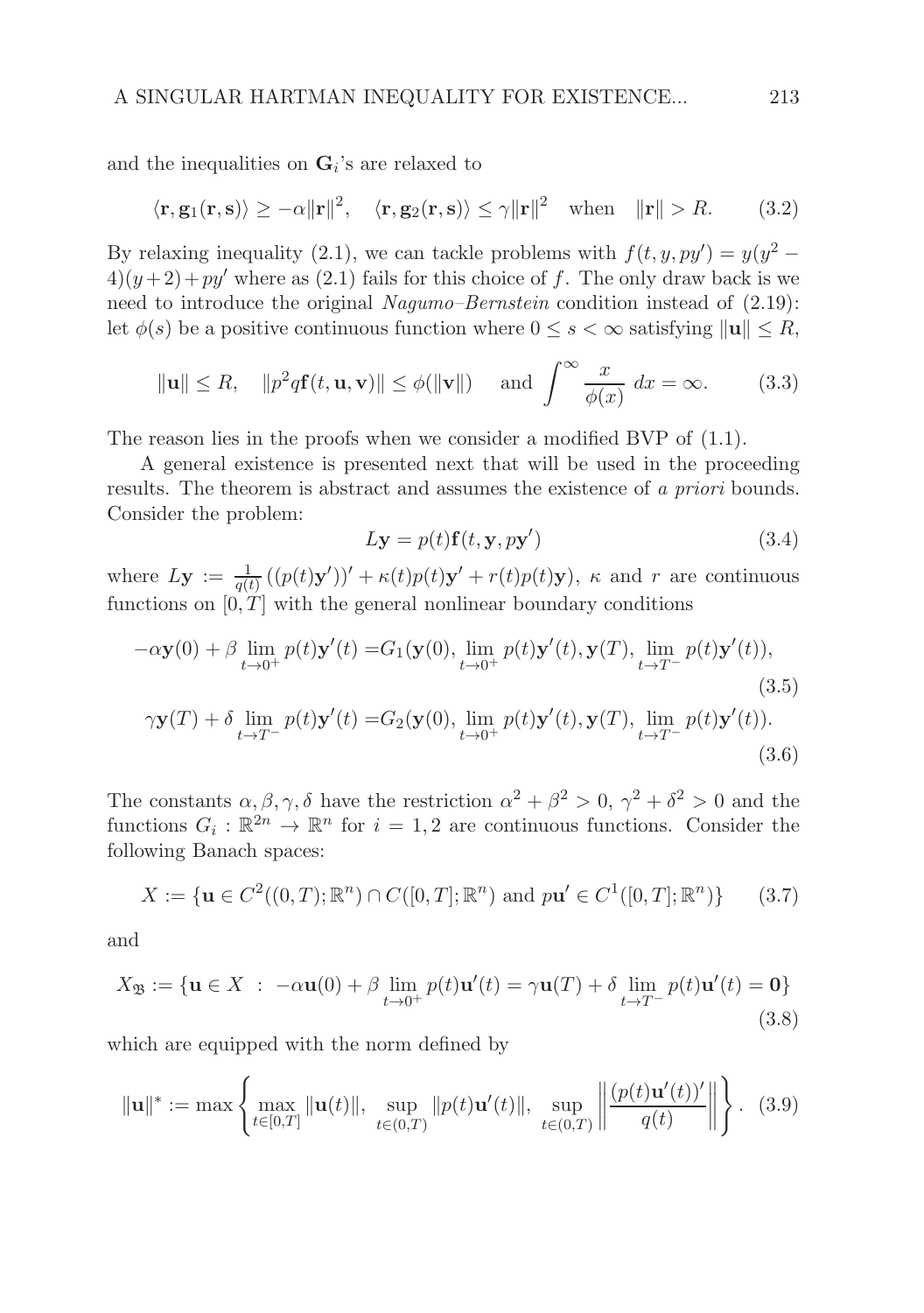**Theorem 3.1.** Let  $f : [0, T] \times \mathbb{R}^n \times \mathbb{R}^n \to \mathbb{R}^n$  be continuous. If L:  $X_{\mathfrak{B}} \to C((0,T); \mathbb{R}^n)$  is one-to-one and there are non-negative constants R, S *independent of*  $\lambda \in [0, 1]$  *such that* 

$$
\max_{t \in [0,T]} \|\mathbf{y}(t)\| \le R \quad \text{and} \quad \sup_{t \in (0,T)} \|p(t)\mathbf{y}'(t)\| \le S
$$

*for all possible solutions*  $y = y(t)$  *to the problem* 

$$
L\mathbf{y} = \lambda p(t)\mathbf{f}(t, \mathbf{y}, p(t)\mathbf{y}') \tag{3.10}
$$
  

$$
-\alpha \mathbf{y}(0) + \beta \lim_{t \to 0^+} p(t)\mathbf{y}'(t) = \lambda G_1(\mathbf{y}(0), \lim_{t \to 0^+} p(t)\mathbf{y}'(t), \mathbf{y}(T), \lim_{t \to T^-} p(t)\mathbf{y}'(t)),
$$
  
(3.11)

$$
\gamma \mathbf{y}(T) + \delta \lim_{t \to T^{-}} p(t) \mathbf{y}'(t) = \lambda G_2(\mathbf{y}(0), \lim_{t \to 0^{+}} p(t) \mathbf{y}'(t), \mathbf{y}(T), \lim_{t \to T^{-}} p(t) \mathbf{y}'(t)).
$$
\n(3.12)

*then the nonlinear singular BVP* (3.4)*–*(3.6) *has at least one solution.*

*Proof.* In light of the assumption

$$
\max_{t \in [0,T]} \|\mathbf{y}(t)\| \le R \quad \text{and} \quad \sup_{t \in (0,T)} \|p(t)\mathbf{y}'(t)\| \le S,
$$

consider the compact set

$$
\Omega_{R,S} := \{ (t, \mathbf{y}, p\mathbf{y}') \in [0,T] \times \mathbb{R}^{2n} : \max_{t \in [0,T]} \|\mathbf{y}(t)\| \le R, \sup_{t \in (0,T)} \|p(t)\mathbf{y}'(t)\| \le S \}.
$$

Since  $p(t)$ **f** $(t, y, py')$  is continuous function then there is a non-negative constant M such that

$$
\sup_{t \in (0,T)} \left\| \frac{(p(t)\mathbf{y}'(t))'}{q(t)} \right\|
$$
  
 
$$
\leq \max \|p(t)\mathbf{f}(t, \mathbf{y}, p\mathbf{y}') + \frac{1}{q(t)} \left( \kappa(t)p(t)\mathbf{y}' + r(t)p(t)\mathbf{y} \right) \| \leq M
$$

where the maximum is computed over  $\Omega_{R,S}$ . This means that all possible solutions to  $(3.4)$ – $(3.6)$  in X satisfying

$$
\|\mathbf{y}\|^* < 1 + \max\{R, S, M\} =: \tilde{M}.
$$

Let

$$
W_1(\mathbf{y}) \quad := \quad -\alpha \mathbf{y}(0) + \beta \lim_{t \to 0^+} p(t) \mathbf{y}'(t), \quad W_2(\mathbf{y}) := \gamma \mathbf{y}(T) + \delta \lim_{t \to T^-} p(t) \mathbf{y}'(t),
$$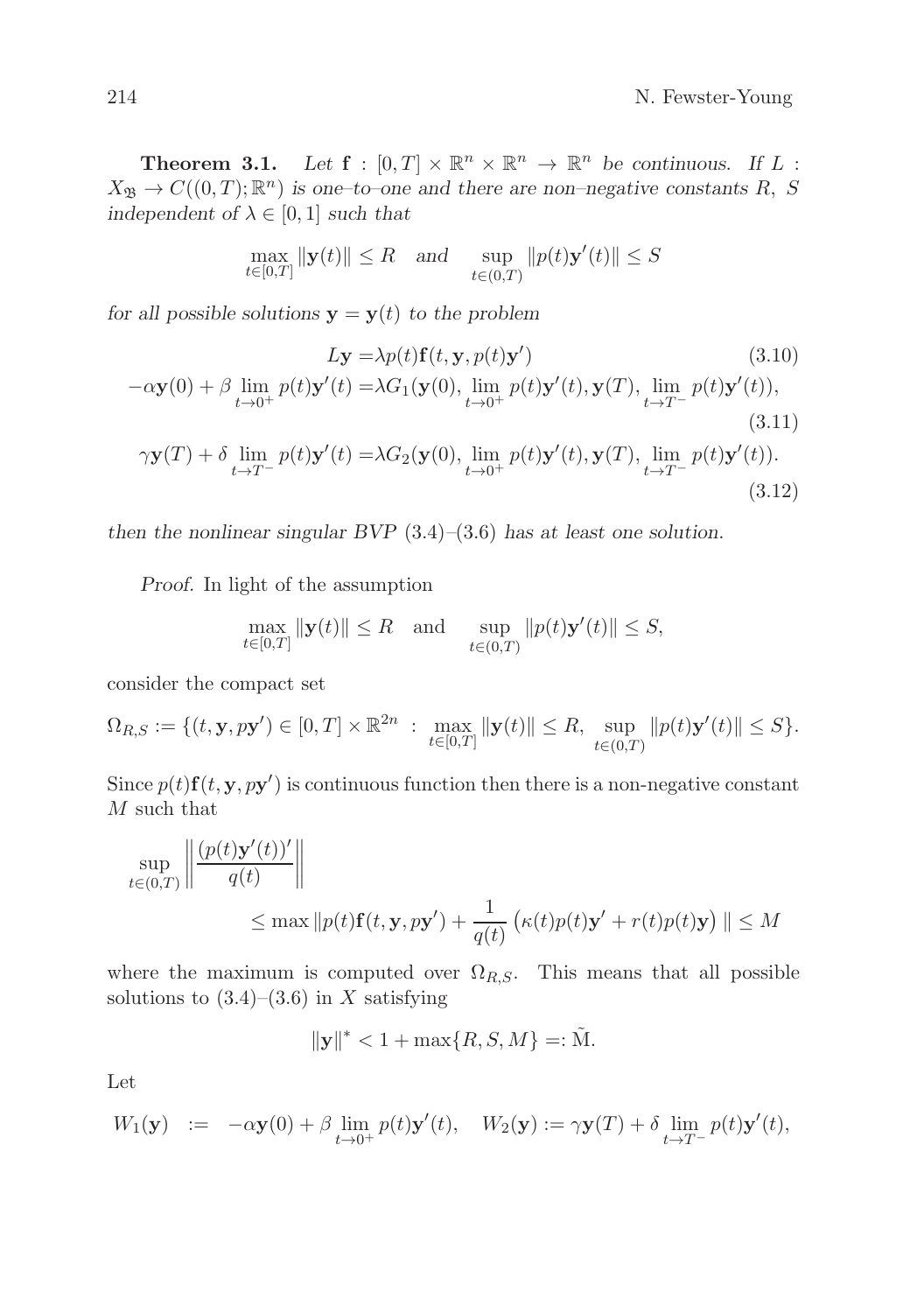$$
V_i(\mathbf{y}) \ := \ G_i(\mathbf{y}(0), \lim_{t \to 0^+} p(t)\mathbf{y}'(t), \mathbf{y}(T), \lim_{t \to T^-} p(t)\mathbf{y}'(t)), \quad \text{for} \quad i = 1, 2.
$$

Consider the Banach space

$$
Z := \{ \mathbf{u} \in C([0, T]; \mathbb{R}^n) \text{ and } p\mathbf{u}' \in C^1([0, T]; \mathbb{R}^n) \}. \tag{3.13}
$$

In the same nature as Granas et al. [17], define the continuous maps  $\tilde{L}: X \rightarrow$  $C((0,T);\mathbb{R}^n) \times \mathbb{R}^{2n}$  and  $F: Z \to C((0,T);\mathbb{R}^n) \times \mathbb{R}^{2n}$  by

$$
\mathbf{\tilde{L}}\mathbf{u} = (L\mathbf{u}, W_1(\mathbf{u}), W_2(\mathbf{u}))
$$

and

$$
F\mathbf{v} = (p(t)\mathbf{f}(t,\mathbf{v},p\mathbf{v}'), V_1(\mathbf{v}), V_2(\mathbf{v})).
$$

Also, let  $j : X \to Z$  be the natural completely continuous embedding map. See that the map  $\tilde{L}$  is linear, continuous and bounded and by the hypothesis is one–to–one, this implies  $\tilde{L}$  has a continuous, bounded inverse,  $\tilde{L}^{-1}$ . Now, define the subspace U of X with norm  $(3.9)$  as

$$
U:=\{\mathbf{u}\in X\ :\ \|\mathbf{u}\|^*<\tilde{\mathbf{M}}\}.
$$

Define the compact homotopy  $H : \bar{U} \times [0, 1] \to X$  by

$$
H(\mathbf{u}, \lambda) := H_{\lambda}(\mathbf{u}) = \lambda \tilde{\mathbf{L}}^{-1} F j(\mathbf{u}).
$$

The verification of H being compact is a standard argument and can be found in [17], [5]. It is important to notice that the fixed points of  $H_{\lambda}$  are precisely the possible solutions to (3.10)–(3.12). Now see that on the set  $\partial U$  for all  $\lambda[0,1], H_\lambda$ has no fixed points since a possible solution/fixed point satisfies  $||\mathbf{y}||^* \leq M^*$ , so there is no function  $y \in X$  with the property that  $H_{\lambda}(y) = y$  and  $||y^*|| = M^*$ . This means that the compact homotopy  $H_{\lambda}$  is admissible. Now, see that the map  $H_0 = 0$  is an essential map. This implies by the Topological Transversality theorem that  $H_1 = \tilde{L}^{-1}Fj$  is an essential map. This implies that the map  $H_1$ has a fixed point  $\mathbf{u} \in U$ . Therefore, there is at least one solution to the nonlinear singular BVP (3.4)–(3.6). singular BVP  $(3.4)–(3.6)$ .

The previous result applies to non–invertible and invertible problems by being able to choose functions  $r$ ,  $\kappa$ . If the BVP is invertible then the functions  $r \equiv 0 \equiv \kappa$  are sufficient and this simplifies the map L. In addition, when dealing with just Sturm–Liouville boundary conditions ( $\alpha \neq 0 \neq \gamma$ ) to secure invertibility of the map  $L$  the following condition is used:

$$
K_1 \neq -\left[\frac{\beta}{\alpha} + \frac{\delta}{\gamma}\right].\tag{3.14}
$$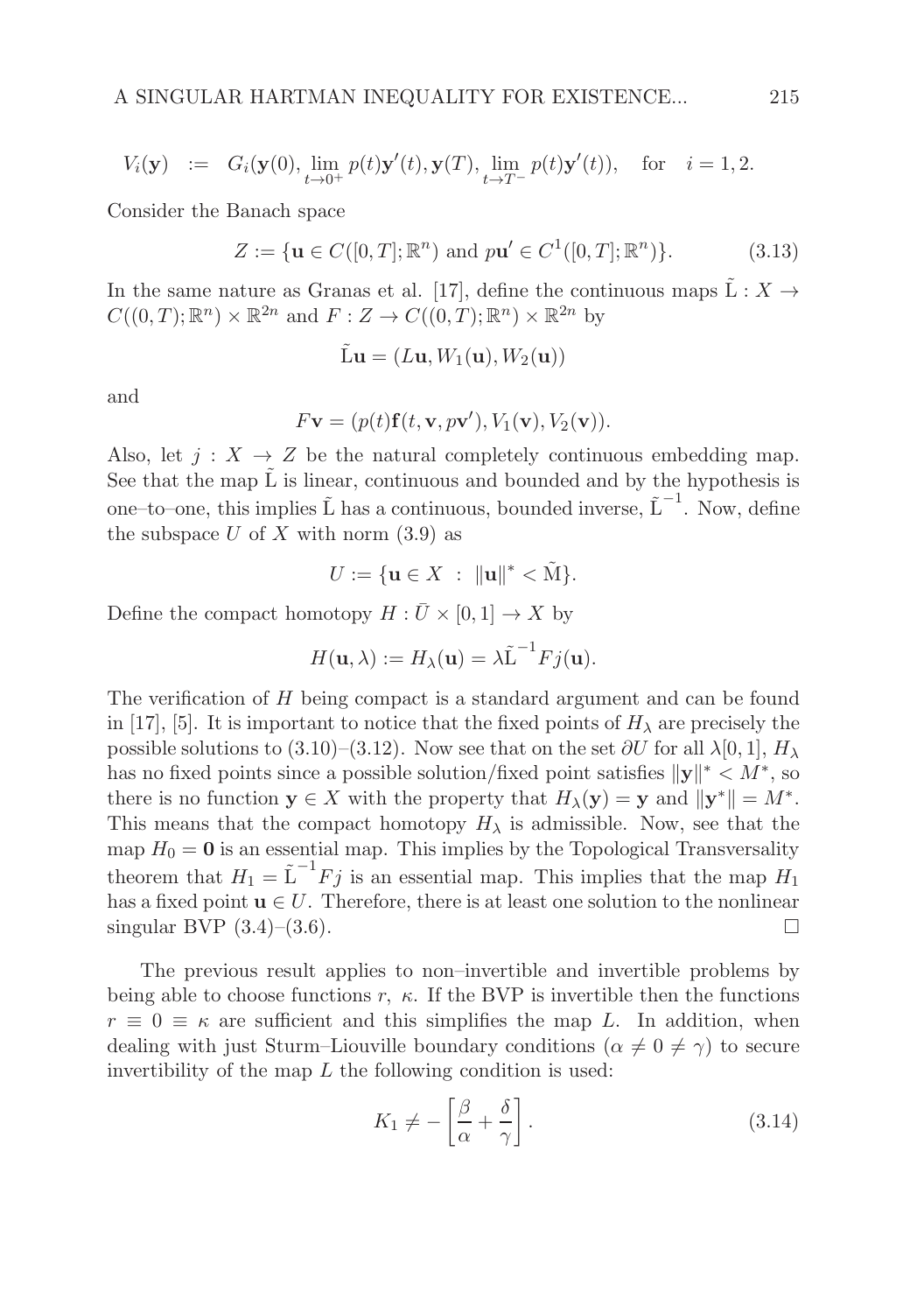The next main existence result presented using the previous theorem, the relaxed differential inequality  $(3.1)$  and where  $f$  is assumed only to be continuous on  $\Omega_R$ . Note that in all of the proceeding theorems, the boundary condition (3.2) may be replaced with the aforementioned condition (2.7) to yield the existence results.

**Theorem 3.2.** Let  $f: \Omega_R \to \mathbb{R}^n$  be continuous where

$$
\Omega_R := \{ (t, \mathbf{y}, \mathbf{v}) \in [0, T] \times \mathbb{R}^{2n} : ||\mathbf{y}|| \leq R, \ \mathbf{v} \in \mathbb{R}^n \}.
$$

*Let* (1.4)*,* (1.5)*,* (2.8) *and* (3.14) *hold. If the inequalities* (3.1)*,* (3.2) *and Theorem 2.7 with* (3.3) *are satisfied then there exists at least one solution to the BVP* (1.1) *with boundary conditions* (1.2) *and* (1.3)*.*

*Proof.* Let  $\epsilon > 0$  and  $\tau := Re$ . In view of (3.3), it is sufficient to assume that

$$
\int_{\mu+2\tau}^{S} \frac{x}{\phi(x)+\tau} \, dx \ge \frac{\mu T}{2} + 2K + 4\tau,\tag{3.15}
$$

where  $\mu := \frac{2R(2M_0 + M_1) + 4K}{T}$  $\frac{f^{(m)}(m+1)+4K}{T}$  and  $S \geq \mu + 2\tau$ . Consider the family of modified BVPs;

$$
\frac{1}{p}(py')' = \lambda q(\mathbf{f}^*(t, \mathbf{y}, py') + \epsilon \mathbf{y}) =: q\mathbf{g}_{\lambda}(t, \mathbf{y}, py'),
$$
  

$$
0 < t < T, \quad 0 < \lambda < 1; \quad (3.16)
$$

with boundary conditions

$$
-\alpha \mathbf{y}(0) + \beta \lim_{t \to 0^+} p(t) \mathbf{y}'(t) = \lambda \left( \mathbf{g}_1(\mathbf{y}(0), \lim_{t \to 0^+} p(t) \mathbf{y}'(t)) + \frac{\epsilon \mathbf{y}(0)}{R} \right), \quad (3.17)
$$

$$
\gamma \mathbf{y}(T) + \delta \lim_{t \to T^{-}} p(t) \mathbf{y}'(t) = \lambda \left( \mathbf{g}_2(\mathbf{y}(T), \lim_{t \to T^{-}} p(t) \mathbf{y}'(t)) - \frac{\epsilon \mathbf{y}(T)}{R} \right), \quad (3.18)
$$

where

$$
\mathbf{f}^*(t, \mathbf{u}, \mathbf{v}) := \begin{cases} \mathbf{f}(t, \mathbf{u}, \mathbf{v}), & \text{on } \Omega_R; \\ \frac{R}{\|\mathbf{u}\|} \mathbf{f}\left(t, \frac{R\mathbf{u}}{\|\mathbf{u}\|}, \mathbf{v}\right), & \text{for } \|\mathbf{u}\| > R. \end{cases}
$$
(3.19)

in addition, notice that the function **g** is a continuous function on  $[0.T] \times$  $\mathbb{R}^{2n}$ . The first component of the proof is to show that the constants R, S are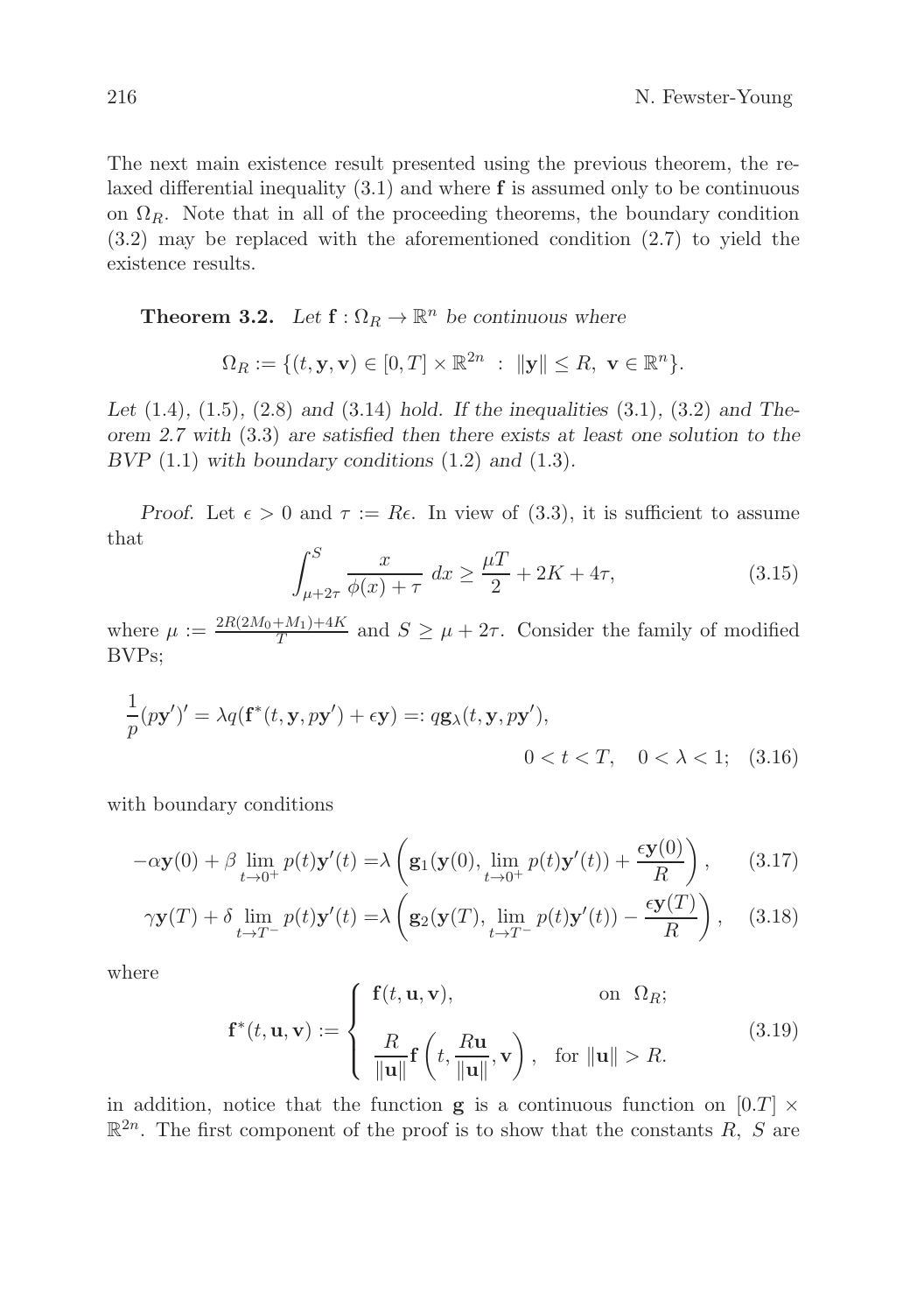independent of  $\lambda$  and  $\epsilon$  such that every solution to BVP (3.16) satisfies

$$
\max_{t \in [0,T]} \|\mathbf{y}(t)\| \le R \quad \text{and} \quad \sup_{t \in (0,T)} \|p(t)\mathbf{y}'(t)\| \le S. \tag{3.20}
$$

The second part follows naturally from the existence result, Theorem 3.1 and the Arzela-Ascoli theorem.

See that  $(3.1)$  implies that **g** satisfies condition  $(2.1)$  in Theorem 2.1 since

$$
\langle \mathbf{u}, p^2 q \mathbf{g}_{\lambda}(t, \mathbf{u}, \mathbf{v}) \rangle + ||\mathbf{v}||^2 = \lambda \langle \langle \mathbf{u}, p^2 q \mathbf{f}^*(t, \mathbf{u}, \mathbf{v}) \rangle + \epsilon p^2 q ||\mathbf{u}||^2) + ||\mathbf{v}||^2
$$
  
>  $\lambda \left( \langle \frac{R \mathbf{u}}{||\mathbf{u}||}, p^2 q \mathbf{f}(t, \frac{R \mathbf{u}}{||\mathbf{u}||}, \mathbf{v}) \rangle + ||\mathbf{v}||^2 \right) > 0$ 

when  $\langle \mathbf{u}, \mathbf{v} \rangle = 0$  and  $\|\mathbf{u}\| \geq R$ . In addition, the boundary conditions satisfy (2.2) since

$$
\left\langle \mathbf{r},\mathbf{g}_{1}(\mathbf{r},\mathbf{s})+\frac{\epsilon\mathbf{r}}{R}\right\rangle >\left\langle \mathbf{r},\mathbf{g}_{1}(\mathbf{r},\mathbf{s})\right\rangle >-\alpha\Vert\mathbf{r}\Vert^{2}
$$

and

$$
\left\langle \mathbf{r},\mathbf{g}_{2}(\mathbf{r},\mathbf{s})-\frac{\epsilon\mathbf{r}}{R}\right\rangle <\left\langle \mathbf{r},\mathbf{g}_{2}(\mathbf{r},\mathbf{s})\right\rangle <\gamma\Vert\mathbf{r}\Vert^{2}
$$

when  $\|\mathbf{r}\| > R$  and  $\mathbf{v} \in \mathbb{R}^n$ . Hence, Theorem 2.1 implies that all solutions to the BVP  $(3.16)$  with  $(3.17)$ ,  $(3.18)$  satisfy

$$
\max_{t \in [0,T]} \|\mathbf{y}(t)\| \le R.
$$

To obtain the second part of  $(3.20)$ , note that Theorem 2.7 is satisfied for  $(1.1)$ . Therefore, it follows that Theorem 2.7 is satisfied for (3.16) with  $\rho$ ,  $\phi$  and K replaced by  $\rho + \tau$ ,  $\phi + \tau$  and  $K + \tau$  respectively with condition (3.15). This implies that there is  $S > 0$  such that (3.20) is true and independent of  $\epsilon$  and  $\lambda$ .

To employ Theorem 3.1, it suffices to show that the map  $L$  is invertible. For brevity; in case the problem is non–invertible  $(\alpha = 0 = \gamma)$ , let  $Ly :=$ 1  $\frac{1}{q(t)}((p(t)\mathbf{y}'))' - r(t)p(t)\mathbf{y})$  where  $r(t) > 0$ . It follows the only solution to  $L\mathbf{y} =$ 0 is the trivial solution,  $y(t) = 0$  for  $t \in [0, T]$ . To see this, suppose  $y \neq 0$ ; this implies

$$
\int_0^T p(t)r(t) \|\mathbf{y}(t)\|^2 + p(t) \|\mathbf{y}'(t)\|^2 dt > 0.
$$

However, if  $Ly = 0$  then this is false since

$$
\int_0^T p(t)r(t) \|\mathbf{y}(t)\|^2 + p(t) \|\mathbf{y}'(t)\|^2 dt = \int_0^T \langle \mathbf{y}(t), (p(t)\mathbf{y}'(t))'\rangle + p(t) \|\mathbf{y}'(t)\|^2 dt
$$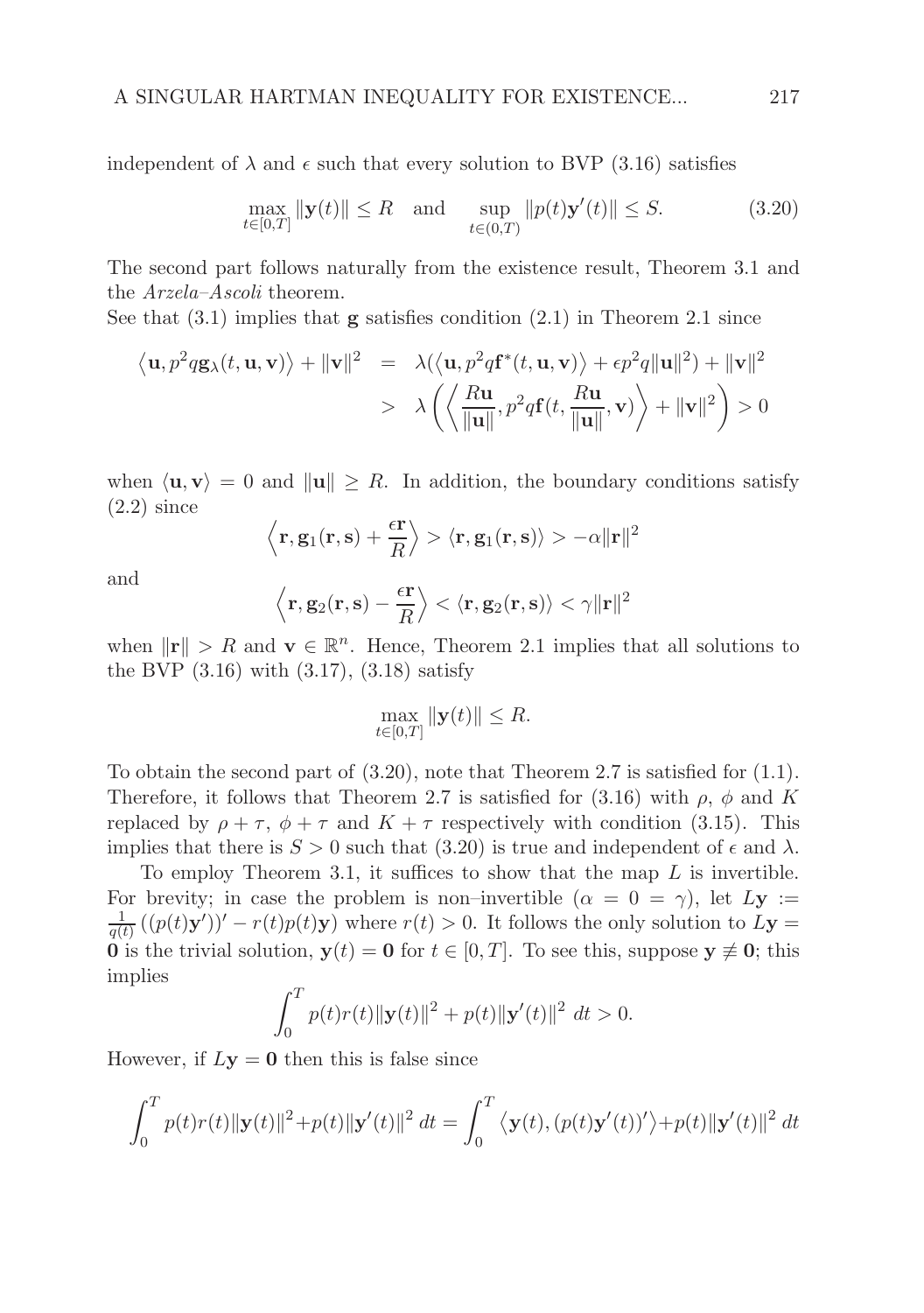218 N. Fewster-Young

$$
= \left\langle \mathbf{y}(T), \lim_{t \to T^-} p(t)\mathbf{y}'(t) \right\rangle - \left\langle \mathbf{y}(0), \lim_{t \to 0^+} p(t)\mathbf{y}'(t) \right\rangle \le 0.
$$

If the problem is invertible  $(\alpha \neq 0 \text{ or } \gamma \neq 0)$  then  $r = 0$  on  $[0, T]$  is sufficient and the conditions (2.8) and (3.14) imply  $Ly = 0$  has only the trivial solution. By Theorem 3.1 there exists at least one solution  $y = y_{\epsilon}(t)$  for each  $\lambda \in [0, 1]$ to  $(3.16)$ ,  $(3.17)$  and  $(3.18)$  satisfying  $(3.20)$ . The solutions we seek exist are in the scenario when  $\lambda = 1$ . Let  $N := \max \| \mathbf{f}^*(t, \mathbf{y}, p\mathbf{y}') \| + R$  where the maximum is computed over  $\Omega_R$ . Notice that the bounds on the solutions  $y_\epsilon(t)$  and their derivatives are independent of  $\epsilon$  and satisfy (3.20). Now, see that the family of functions  $\mathbf{y}_{\epsilon}(t)$ ,  $p(t)\mathbf{y}'_{\epsilon}(t)$  are uniformly bounded and equicontinuous. By the Arzela–Ascoli theorem, there is a decreasing sequence  $1 > \epsilon_1 > \epsilon_2 > \cdots$  such that  $\epsilon_n \to 0$  as  $n \to \infty$  yielding

$$
\mathbf{y}(t) = \lim_{\epsilon \to 0} \mathbf{y}_{\epsilon}(t), \quad p(t)\mathbf{y}'(t) = \lim_{\epsilon \to 0} p(t)\mathbf{y}'_{\epsilon}(t)
$$

for all  $t \in [0,T]$  where  $\mathbf{y} \in C([0,T];\mathbb{R}^n)$ ,  $p\mathbf{y}' \in C^1([0,T];\mathbb{R}^n)$  and satisfying (3.20). Also,  $y_{\epsilon}$  satisfies the integral equation,

$$
\mathbf{y}_{\epsilon}(t) = \mathbf{y}_{\epsilon}(0) + \mathbf{A}_{\epsilon} \int_0^t \frac{ds}{p(s)} + \int_0^t \frac{1}{p(s)} \int_0^s p(x)q(x) \mathbf{f}^*(x, \mathbf{y}_{\epsilon}(x), p(x) \mathbf{y}_{\epsilon}'(x)) dx ds,
$$

for all  $t \in [0, T)$  where

$$
\mathbf{A}_{\epsilon} := \frac{R\mathbf{g}_1(\mathbf{y}_{\epsilon}(0), \lim_{t \to 0^+} p(t)\mathbf{y}_{\epsilon}'(t)) + (\alpha R + \epsilon)\mathbf{y}_{\epsilon}(0)}{\beta R}.
$$

For  $t \in [0, T)$ ,  $s \in [0, t]$  and  $x \in [0, s]$ , we have

$$
\mathbf{f}^*(x, \mathbf{y}_{\epsilon}, p(x)\mathbf{y}_{\epsilon}'(x)) \to \mathbf{f}^*(x, \mathbf{y}, p(x)\mathbf{y}'(x))
$$

and

$$
\mathbf{g}_1(\mathbf{y}_{\epsilon}(0), \lim_{t \to 0^+} p(t)\mathbf{y}_{\epsilon}'(t)) \to \mathbf{g}_1(\mathbf{y}(0), \lim_{t \to 0^+} p(t)\mathbf{y}'(t))
$$

uniformly since f,  $\mathbf{g}_1$  are uniformly continuous on compact subsets of  $\Omega_R$ . Thus letting  $\epsilon \to 0$  obtains

$$
\mathbf{y}(t) = \mathbf{y}(0) + \mathbf{A} \int_0^t \frac{ds}{p(s)} + \int_0^t \frac{1}{p(s)} \int_0^s p(x)q(x)\mathbf{f}^*(x,\mathbf{y}(x),p(x)\mathbf{y}'(x)) dx ds
$$

for all  $t \in [0, T)$  where

$$
\mathbf{A} = \frac{\mathbf{g}_1(\mathbf{y}(0), \lim_{t \to 0^+} p(t)\mathbf{y}'(t)) + \alpha \mathbf{y}(0)}{\beta}.
$$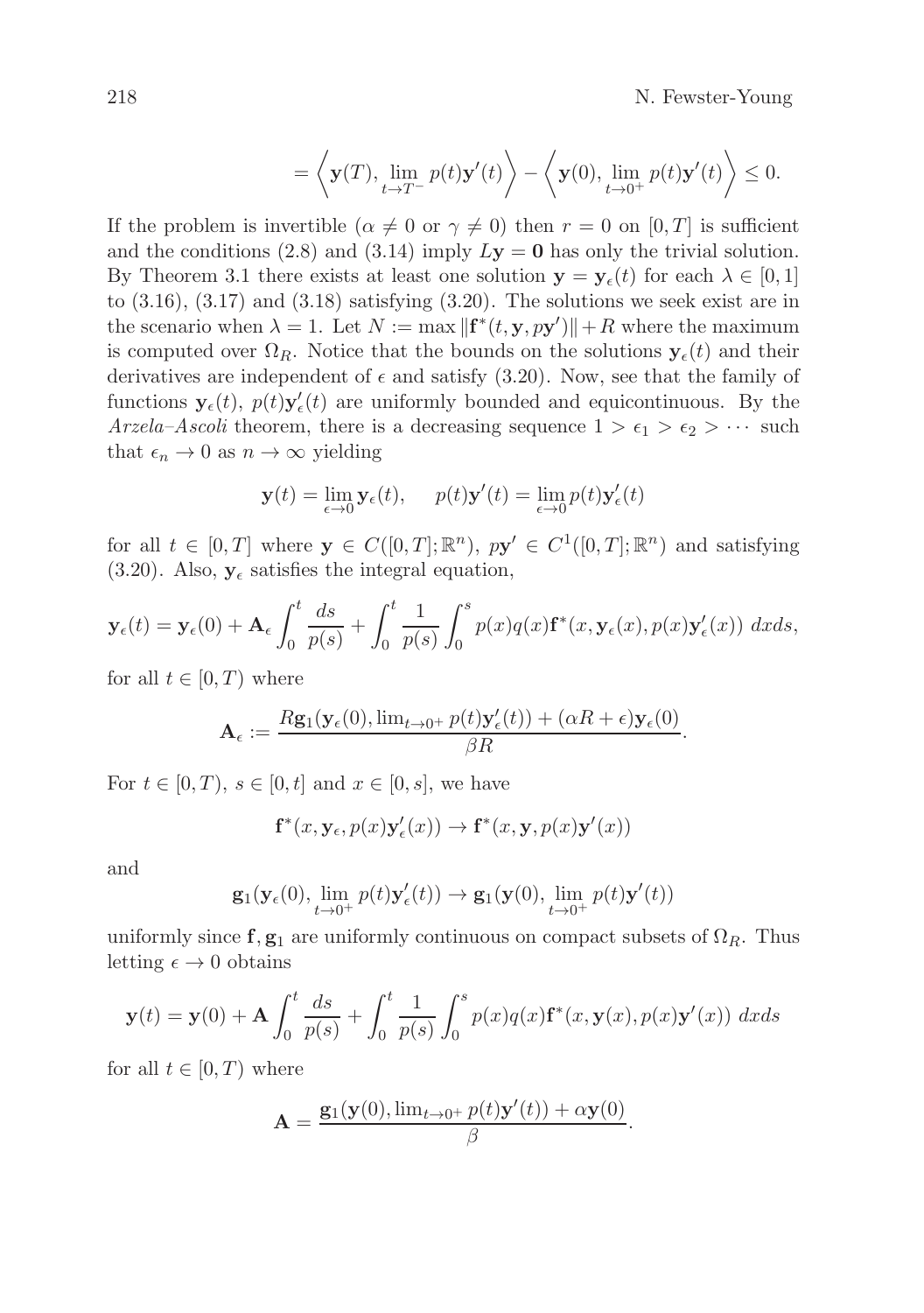In addition, the identical ideas can be applied for  $t \in (0, T]$  to show that the same y satisfies

$$
\mathbf{y}(t) = \mathbf{y}(T) - \mathbf{B} \int_t^T \frac{ds}{p(s)} + \int_t^T \frac{1}{p(s)} \int_s^T p(x)q(x)\mathbf{f}^*(x, \mathbf{y}(x), p(x)\mathbf{y}'(x)) dx ds
$$

where

$$
\mathbf{B} = \frac{\mathbf{g}_2(\mathbf{y}(T), \lim_{t \to T^-} p(t)\mathbf{y}'(t)) - \gamma \mathbf{y}(T)}{\delta}.
$$

From the integral representation, we see that this particular function  $y \in$  $C^2((0,T);\mathbb{R}^n)$  and is a solution to the BVP (3.16), (3.17) and (3.18) when  $\lambda = 1$  and  $\epsilon = 0$ . We now see that all possible solutions to (3.16), (3.17), (3.18) when  $\epsilon = 0$  are solutions to the following BVP since the solutions are bounded by (3.20) and (3.19),

$$
(p(t)\mathbf{y}'(t))' = p(t)q(t)\mathbf{f}(t,\mathbf{y}(t),p(t)\mathbf{y}'(t)), \quad 0 < t < T
$$
\n(3.21)

with  $(1.2)$ ,  $(1.3)$ . This proves the result.

**Corollary 3.3.** *Let*  $R > 0$ ,  $f : [0, T] \times [-R, R] \times \mathbb{R} \to \mathbb{R}$  *be continuous and* (1.4)*,* (1.5)*,* (3.14) *and* (2.8) *hold. If* (3.1)*,* (3.2) *and Theorem 2.10 are satisfied with* (3.3) *when*  $n = 1$  *then there exists at least one solution to* (1.2)*,* (1.3)*.*

*Proof.* Let  $\epsilon > 0$  and  $\nu := Re$ . The proof is identical to the vector case, it is noteworthy to mention that in view of (3.3), it is just sufficient to have

$$
\int_{\frac{2R}{\tau}}^{S} \frac{x}{\phi(x) + \nu} dx \ge 2R.
$$

The next result uses the ideas of Theorem  $(2.12)$  where the inequalities (2.27) and (2.28) are relaxed to the following:

$$
\langle \mathbf{v}, \mathbf{f}(t, \mathbf{u}, \mathbf{v}) \rangle \ge 0, \quad \text{for} \quad t \in (0, T), \ \|\mathbf{u}\| \le R, \ \|\mathbf{v}\| = S,\tag{3.22}
$$

or if there exists non-negative constants  $V_2$ ,  $W_2$  such that

$$
\|\mathbf{f}(t,\mathbf{u},\mathbf{v})\| \le V_2 \langle \mathbf{v}, \mathbf{f}(t,\mathbf{u},\mathbf{v}) \rangle + W_2, \text{ for } t \in (0,T), \ \|\mathbf{u}\| \le R, \ \mathbf{v} \in \mathbb{R}^n. \tag{3.23}
$$

$$
\qquad \qquad \Box
$$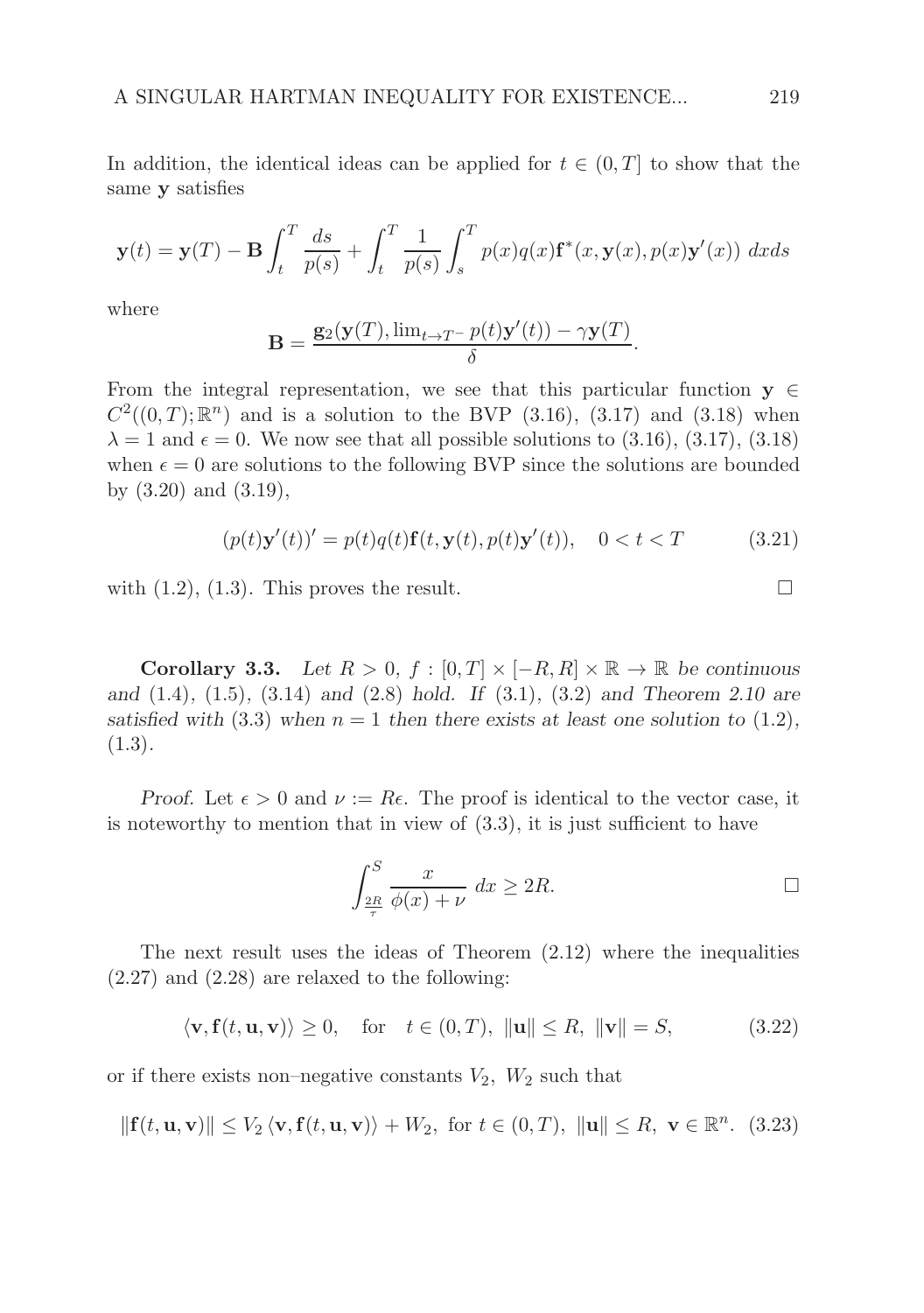**Theorem 3.4.** *Let*  $f : \Omega_R \to \mathbb{R}^n$  *be continuous, let* (1.4)*,* (1.5)*,* (2.8*),* (3.2) *and* (3.14) *hold. If*

$$
\langle \mathbf{u}, p^2(t)q(t)\mathbf{f}(t, \mathbf{u}, \mathbf{v}) \rangle + ||\mathbf{v}||^2 > 0
$$
, when  $\langle \mathbf{u}, \mathbf{v} \rangle = 0$  and  $||\mathbf{u}|| = R$ , (3.24)

*and one of the following inequalities* (3.22) *or* (3.23) *are satisfied then there exists at least one solution to the BVP* (1.1) *with boundary conditions* (1.2) *and* (1.3) *with*  $\delta \neq 0$ *.* 

*Proof.* Consider the following family of modified BVP

$$
\frac{1}{p}(p\mathbf{y}')' = q\lambda \mathbf{F}(t, \mathbf{y}, p\mathbf{y}'), \quad 0 < t < T, \quad 0 < \lambda < 1,\tag{3.25}
$$

$$
\alpha \mathbf{y}(0) + \beta \lim_{t \to 0^+} p(t) \mathbf{y}'(t) = \mathbf{g}_1(\mathbf{y}(0), \lim_{t \to 0^+} p(t) \mathbf{y}'(t)) + \frac{\epsilon \mathbf{y}(0)}{R},
$$
\n(3.26)

$$
\gamma \mathbf{y}(T) + \delta \lim_{t \to T^{-}} p(t) \mathbf{y}'(t) = \mathbf{g}_2(\mathbf{y}(T), \lim_{t \to T^{-}} p(t) \mathbf{y}'(t)) - \frac{\epsilon \mathbf{y}(T)}{R}, \quad \delta \neq 0 \quad (3.27)
$$

where

$$
\mathbf{F}(t, \mathbf{u}, \mathbf{v}) := \begin{cases} \mathbf{f}^*(t, \mathbf{u}, \mathbf{v}), & \text{for} \quad \|\mathbf{v}\| \leq S; \\ \frac{S}{\|\mathbf{v}\|} \mathbf{f}^*\left(t, \mathbf{u}, \frac{S\mathbf{v}}{\|\mathbf{v}\|}\right), & \text{for} \quad \|\mathbf{v}\| > S. \end{cases}
$$
(3.28)

To prove that all solutions satisfy max  $\max_{t\in[0,T]} \|\mathbf{y}(t)\| \leq R$ , it suffices to show that **F** satisfies the condition (2.1) in Theorem 2.1. In the proof of Theorem 2.1, it was proved that

$$
\langle \mathbf{u}, p^2(t)q(t)\mathbf{f}(t, \mathbf{u}, \mathbf{v}) \rangle + ||\mathbf{v}||^2 > 0
$$
, when  $\langle \mathbf{u}, \mathbf{v} \rangle = 0$  and  $||\mathbf{u}|| = R$ . (3.29)

For the case, when  $t \in (0, T)$  and  $||\mathbf{v}|| \leq S$ , we have  $\lambda \mathbf{F}(\mathbf{t}, \mathbf{u}, \mathbf{v}) = \lambda \mathbf{f}^*(t, \mathbf{u}, \mathbf{v})$ , so by (3.29)

$$
\langle \mathbf{u}, p^2(t)q(t)\lambda \mathbf{F}(t, \mathbf{u}, \mathbf{v}) \rangle + ||\mathbf{v}||^2
$$
  
=  $\lambda (\langle \mathbf{u}, p^2(t)q(t)\mathbf{f}^*(t, \mathbf{u}, \mathbf{v}) \rangle + ||\mathbf{v}||^2) + ||\mathbf{v}||^2(1 - \lambda) > 0$ 

and thus satisfies (2.1). For the other case, when  $t \in (0, T)$  and  $\|\mathbf{v}\| > S$ ,

$$
\lambda \mathbf{F}(\mathbf{t}, \mathbf{u}, \mathbf{v}) = \frac{\lambda S}{\|\mathbf{v}\|} \mathbf{f}^*(t, \mathbf{u}, \frac{S\mathbf{v}}{\|\mathbf{v}\|}).
$$

Let  $\mathbf{z} = S\mathbf{v}/\|\mathbf{v}\|$  and by using (3.29), we have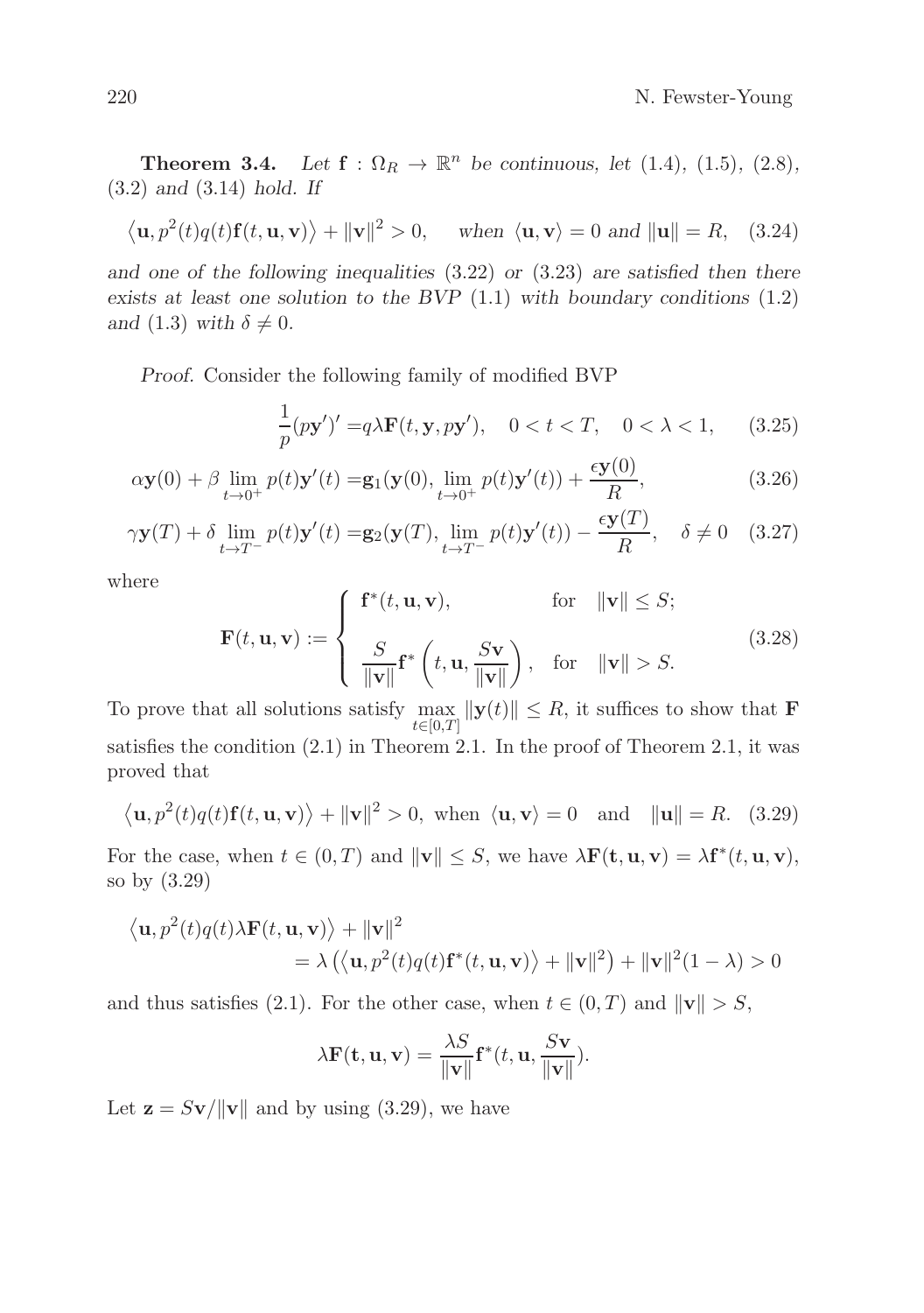$$
\langle \mathbf{u}, p^2(t)q(t)\lambda \mathbf{F}(t, \mathbf{u}, \mathbf{v}) \rangle + ||\mathbf{v}||^2
$$
  
= 
$$
\frac{\lambda S}{||\mathbf{v}||} (\langle \mathbf{u}, p^2(t)q(t)\mathbf{f}^*(t, \mathbf{u}, \mathbf{z}) \rangle + ||\mathbf{z}||^2) + \frac{||\mathbf{v}||^3 - \lambda S^3}{||\mathbf{v}||} > 0
$$

for  $\|\mathbf{v}\| > S$ . In addition, the boundary conditions satisfy (2.2) since

$$
\left\langle \mathbf{r},\mathbf{g}_{1}(\mathbf{r},\mathbf{s})+\frac{\epsilon\mathbf{r}}{R}\right\rangle >\left\langle \mathbf{r},\mathbf{g}_{1}(\mathbf{r},\mathbf{s})\right\rangle >-\alpha\Vert\mathbf{r}\Vert^{2}
$$

and

$$
\left\langle \mathbf{r},\mathbf{g}_{2}(\mathbf{r},\mathbf{s})-\frac{\epsilon\mathbf{r}}{R}\right\rangle <\left\langle \mathbf{r},\mathbf{g}_{2}(\mathbf{r},\mathbf{s})\right\rangle <\gamma\Vert\mathbf{r}\Vert^{2}
$$

when  $\|\mathbf{r}\| > R$  and  $\mathbf{v} \in \mathbb{R}^n$ . Thus, the condition (2.1) holds for  $\lambda \mathbf{F}$  and hence Theorem 2.1 yields all possible solutions to  $(3.25)-(3.27)$  satisfy

$$
\max_{t \in [0,T]} \|\mathbf{y}(t)\| \le R.
$$

To prove that all solutions to  $(3.25)-(3.27)$  satisfy

$$
\sup_{t \in (0,T)} \|p(t)\mathbf{y}'(t)\| \le S,
$$

suffices to show that (2.27) or (2.28) holds for  $\lambda$ **F**. To show that (2.27) is satisfied then it suffices to prove the modified function (3.28) satisfies

 $\langle \mathbf{v}, \lambda \mathbf{F}(t, \mathbf{u}, \mathbf{v}) \rangle \ge 0$ , for  $t \in [0, T]$ ,  $\|\mathbf{u}\| \le R$ ,  $\|\mathbf{v}\| \ge S$ . (3.30)

Suppose  $t \in (0, T)$ ,  $\|\mathbf{u}\| \leq R$  and  $\|\mathbf{v}\| \geq S$  then by (3.19) and (3.22),

$$
\langle \mathbf{v}, \lambda \mathbf{F}(t, \mathbf{u}, \mathbf{v}) \rangle = \lambda \langle \mathbf{v}, \frac{S}{\|\mathbf{v}\|} \mathbf{f}^*(t, \mathbf{u}, \frac{S\mathbf{v}}{\|\mathbf{v}\|}) \rangle = \lambda \langle \frac{S\mathbf{v}}{\|\mathbf{v}\|}, \mathbf{f}(t, \mathbf{u}, \frac{S\mathbf{v}}{\|\mathbf{v}\|}) \rangle \ge 0.
$$

Thus,  $\lambda$ **F** satisfies (2.27). To show the other inequality (2.28) is satisfied; see that when  $t \in [0, T]$ ,  $\|\mathbf{u}\| \leq R$ ,  $\|\mathbf{v}\| \leq S$ , the function  $\mathbf{F} \equiv \mathbf{f}$  and so  $\lambda \mathbf{F}$  satisfies (2.28) since

$$
\|\lambda \mathbf{F}(\mathbf{t}, \mathbf{u}, \mathbf{v})\| \leq V_2 \langle \mathbf{v}, p(t) q(t) \lambda \mathbf{F}(t, \mathbf{u}, \mathbf{v}) \rangle + \lambda W_2
$$
  
\$\leq V\_2 \langle \mathbf{v}, p(t) q(t) \lambda \mathbf{F}(t, \mathbf{u}, \mathbf{v}) \rangle + W\_2\$.

Similarly, suppose  $t \in (0, T)$ ,  $\|\mathbf{u}\| \leq R$  and  $\|\mathbf{v}\| \geq S$  then by (3.19) and (3.23),

$$
V_2 \langle \mathbf{v}, \lambda \mathbf{F}(\mathbf{t}, \mathbf{u}, \mathbf{v}) \rangle + W_2 \geq \lambda \left( V_2 \left\langle \frac{S \mathbf{v}}{\|\mathbf{v}\|}, \mathbf{f}(t, \mathbf{u}, \frac{S \mathbf{v}}{\|\mathbf{v}\|}) \right\rangle + W_2 \right)
$$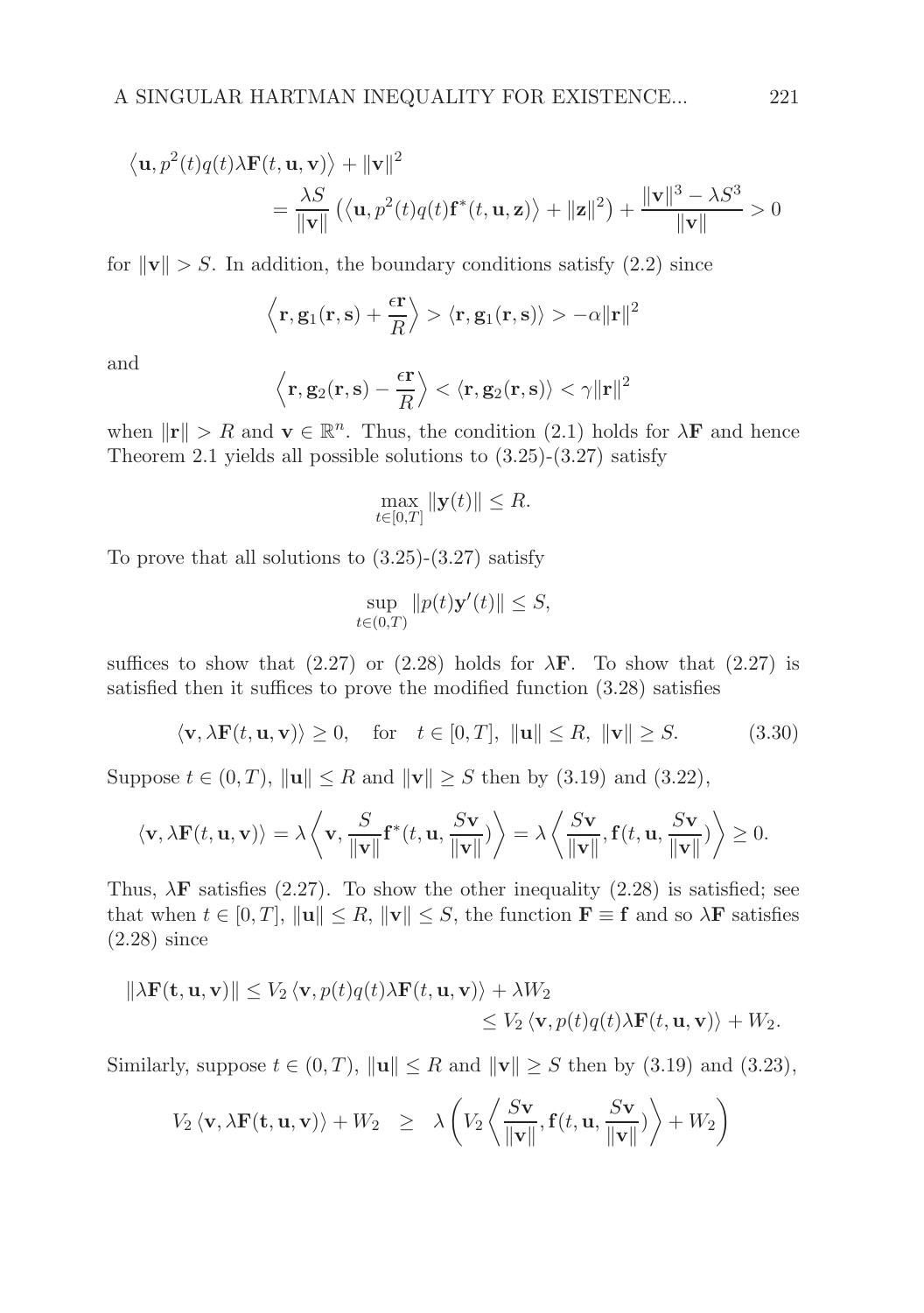$$
\geq \|\lambda \mathbf{f}(t, \mathbf{u}, \frac{S\mathbf{v}}{\|\mathbf{v}\|})\|
$$
  
= 
$$
\frac{\|\mathbf{v}\|}{S}\|\lambda \mathbf{F}(t, \mathbf{u}, \mathbf{v})\| \geq \|\lambda \mathbf{F}(t, \mathbf{u}, \mathbf{v})\|.
$$

This implies

$$
\|\mathbf{F}(t,\mathbf{u},\mathbf{v})\| \le V_2 \langle \mathbf{v}, \mathbf{F}(t,\mathbf{u},\mathbf{v}) \rangle + W_2, \quad \text{for} \quad t \in (0,T), \ \|\mathbf{u}\| \le R.
$$

Furthermore, by the same approach; it follows from the inequality that

$$
\|\mathbf{F}(t,\mathbf{u},\mathbf{v})\| \le V_2 \langle \mathbf{v}, \mathbf{F}(t,\mathbf{u},\mathbf{v}) \rangle + W_2, \quad \text{for} \quad t \in (0,T). \tag{3.31}
$$

Thus, Theorem 2.12 implies that all solutions to  $(3.25)-(3.27)$  satisfy

$$
\sup_{t\in(0,T)}\|p(t)\mathbf{y}'(t)\| \leq S.
$$

By choosing the same invertible map as in the proof of Theorem 3.2, we now apply Theorem 3.1 to (3.25)-(3.27). This proves that there exists at least one solution to (3.25)-(3.27) for each  $\lambda \in [0, 1]$  and each  $\epsilon > 0$  satisfying a priori bounds

$$
\max_{t \in [0,T]} \|\mathbf{y}(t)\| \le R, \quad \sup_{t \in (0,T)} \|p(t)\mathbf{y}'(t)\| \le S. \tag{3.32}
$$

For each  $\lambda \in [0, 1]$ , we see that each solution to  $(3.25) - (3.27)$  is a solution to

$$
(p\mathbf{y}')' = pq\lambda \mathbf{f}(t, \mathbf{y}, p\mathbf{y}'), \quad 0 < t < T, \quad 0 \le \lambda \le 1,\tag{3.33}
$$

with  $(3.26)$ ,  $(3.27)$ . By taking the scenario when  $\lambda = 1$ , there exists at least one solution to  $(3.25)-(3.27)$  when  $\lambda = 1$  and for each  $\epsilon > 0$  satisfying  $(3.32)$ . Employing the same argument as the previous theorem, the Arzela–Ascoli theorem implies that there is a solution to  $(3.25)-(3.27)$  as  $\epsilon \to 0$  when  $\lambda = 1$ . This yields that there is at least one solution to  $(1.1)$ – $(1.3)$  with  $\delta \neq 0$  satisfying  $(3.32)$ .  $(3.32).$ 

The final existence result accompanies the a priori results to Theorems 2.4, 2.6 and Corollary 2.5. The condition  $(3.35)$  gives a value for R such that the set  $\Omega_R$  is a sufficient set to yield existence of solutions. If f is continuous everywhere on  $[0, T] \times \mathbb{R}^{2n}$  then the condition (3.35) becomes redundant.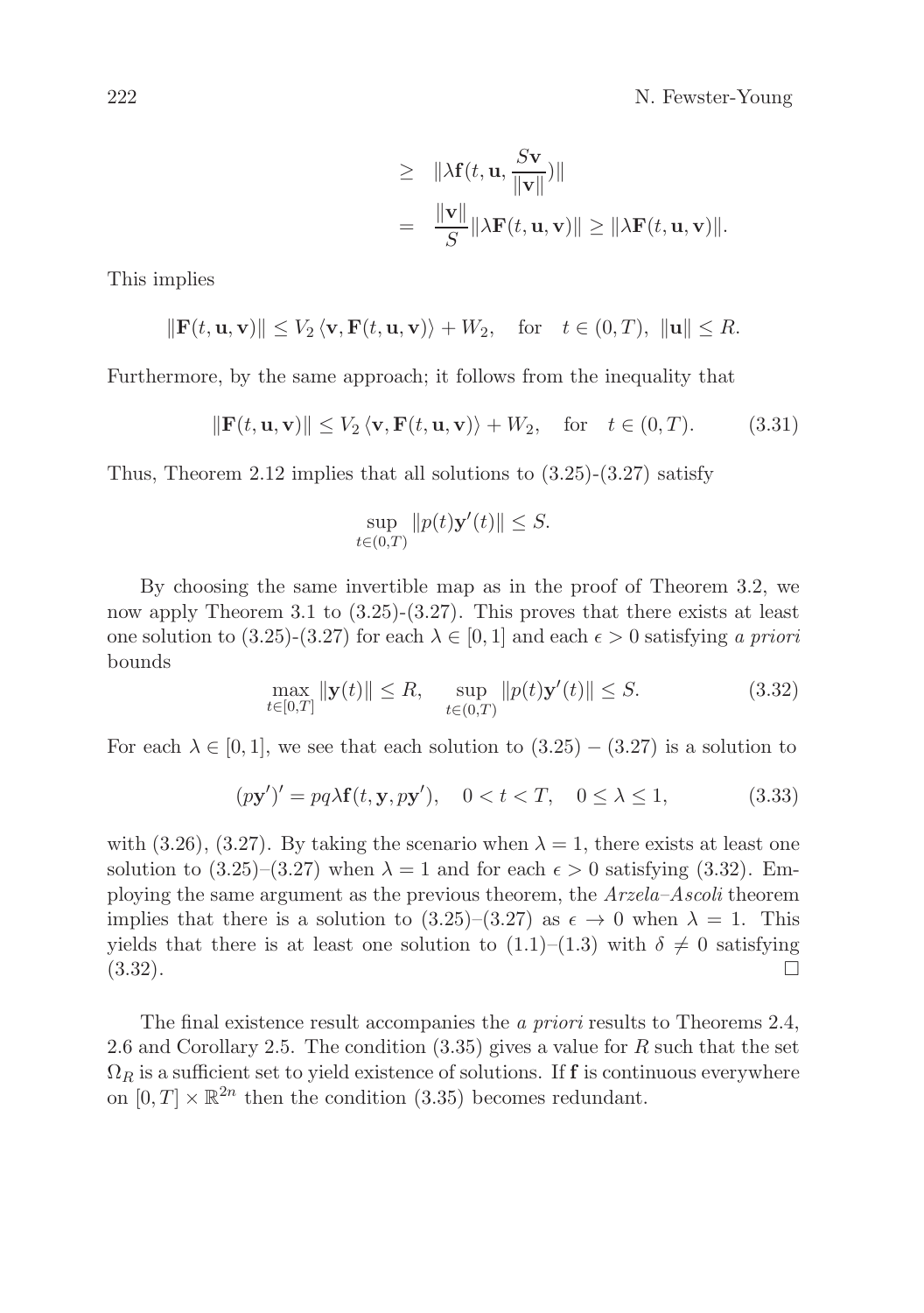**Theorem 3.5.** Let  $f: \Omega_R \to \mathbb{R}^n$  be continuous, let (1.4), (1.5),  $p^2q \leq M$ *on* [0, *T*], (2.14), (2.8) *and* (3.14)*. Suppose*  $\mathbf{g}_1 \equiv \mathbf{c}$ ,  $\mathbf{g}_2 \equiv \mathbf{d}$  *where*  $\mathbf{c}, \mathbf{d} \in \mathbb{R}^n$ *. If there are constants* V, W *such that*

$$
\|\mathbf{f}(t,\mathbf{u},\mathbf{v})\| \le 2V(\langle \mathbf{u}, \mathbf{f}(t,\mathbf{u},\mathbf{v}) \rangle + \|\mathbf{v}\|^2) + W, \quad \text{for} \quad (t,\mathbf{u},\mathbf{v}) \in \Omega_R \tag{3.34}
$$

*and*

$$
R \ge \frac{\|\mathbf{c}\|}{|\alpha|} + \left(\left|\frac{\beta}{\alpha}\right| + K_1\right) \left(\frac{\|(\gamma \mathbf{c} + \alpha \mathbf{d}\| + |\gamma|(|\alpha|K_1 + |\beta|)\eta}{\left|\alpha(\gamma \int_0^T \frac{ds}{p(s)} + \delta) + \gamma \beta\right|} + \eta\right) \tag{3.35}
$$

*where*  $\eta := 2VN + WK_2$  *are satisfied then the singular BVP* (1.1)*,* (1.2*),* (1.3*) with*  $\alpha \neq 0$  *has at least one solution satisfying* (2.15) *and* (2.16)*.* 

*Proof.* The proof of this result is similar to the previous existence results. The aim is to prove that all solutions to the family of BVPs,

$$
(p(t)\mathbf{y}'(t))' = p(t)q(t)\lambda \mathbf{f}^*(t, \mathbf{y}(t), p(t)\mathbf{y}'(t)), \quad 0 < t < T, \quad 0 < \lambda < 1,\tag{3.36}
$$

with  $(1.2)$ ,  $(1.3)$  satisfy

$$
\max_{t \in [0,T]} \|\mathbf{y}(t)\| \le R, \quad \sup_{t \in (0,T)} \|p(t)\mathbf{y}'(t)\| \le S. \tag{3.37}
$$

If this is true then by Theorem 3.1, we have that there exists at least one solution to  $(3.36)$ ,  $(1.2)$ ,  $(1.3)$ . By Theorem 2.6, it just suffices to show that (2.9) is satisfied for  $\lambda f^*$ . Since (2.9) holds for f then we have for  $(t, \mathbf{u}, \mathbf{v}) \in \Omega_R$ ,

$$
\|\lambda \mathbf{f}(t, \mathbf{u}, \mathbf{v})\| \leq \lambda \left[ 2V\left( \langle \mathbf{u}, \mathbf{f}(t, \mathbf{u}, \mathbf{v}) \rangle + \frac{\|\mathbf{v}\|^2}{M} \right) + W \right] \leq 2V\left( \langle \mathbf{u}, \lambda \mathbf{f}(t, \mathbf{u}, \mathbf{v}) \rangle + \frac{\|\mathbf{v}\|^2}{M} \right) + W.
$$

In addition, when  $\|\mathbf{u}\| > R$ ,

$$
2V(\langle \mathbf{u}, \lambda \mathbf{f}^*(t, \mathbf{u}, \mathbf{v}) \rangle + \|\mathbf{v}\|^2) + W = 2V\left(\left\langle \frac{R\mathbf{u}}{\|\mathbf{u}\|}, \lambda \mathbf{f}(t, \frac{R\mathbf{u}}{\|\mathbf{u}\|}, \mathbf{v}) \right\rangle + \frac{\|\mathbf{v}\|^2}{M}\right) + W
$$
  
\n
$$
\geq 2V\left(\left\langle \frac{R\mathbf{u}}{\|\mathbf{u}\|}, \lambda \mathbf{f}(t, \frac{R\mathbf{u}}{\|\mathbf{u}\|}, \mathbf{v}) \right\rangle + \frac{\|\mathbf{v}\|^2}{M}\right) + W
$$
  
\n
$$
\geq \|\lambda \mathbf{f}^*(t, \mathbf{u}, \mathbf{v})\|.
$$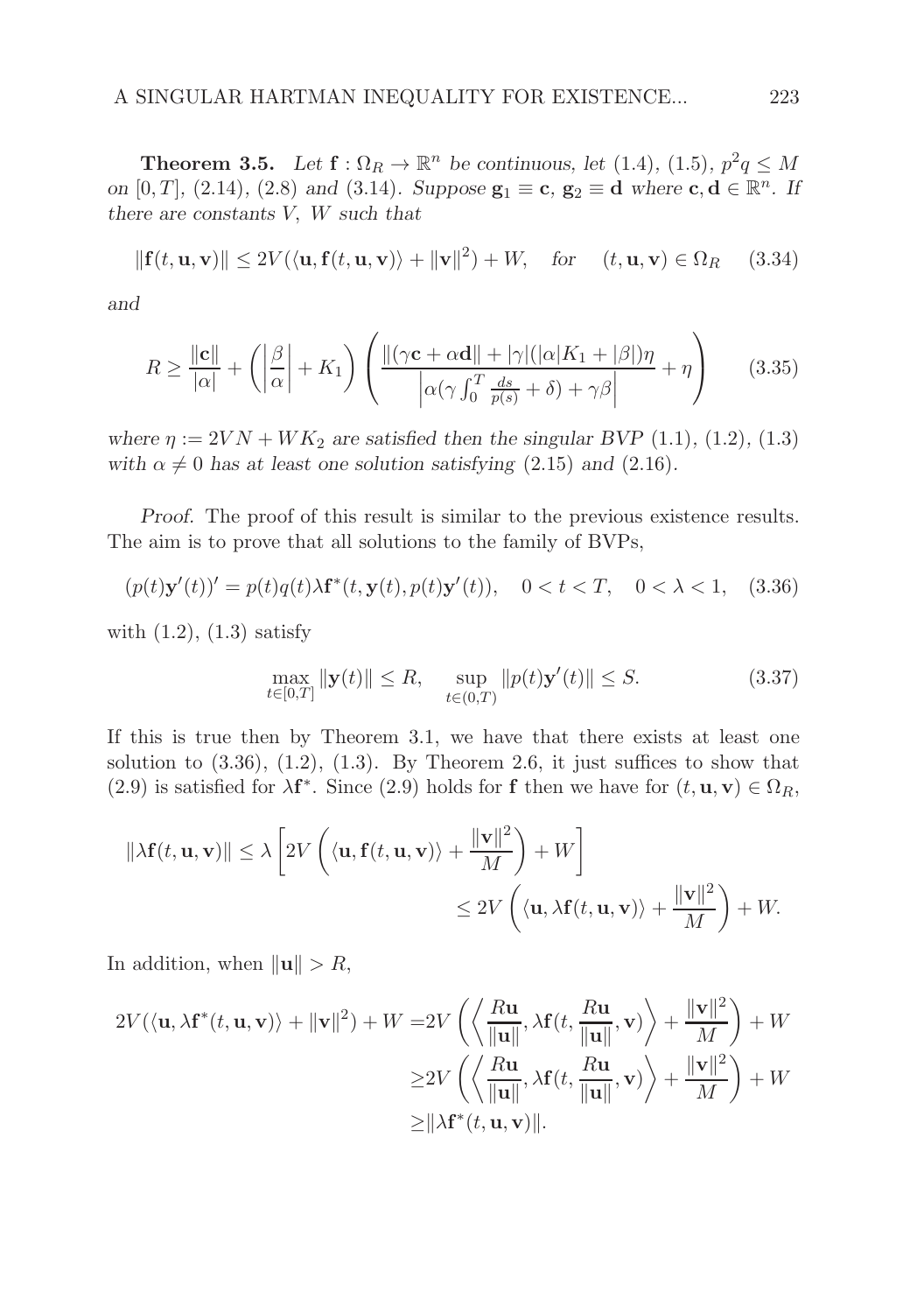Note that in the inequality above, we used  $2V \|\mathbf{v}\|^2 (1-\lambda) \geq 0$  for  $\mathbf{v} \in \mathbb{R}^n$ ,  $V \geq 0$ and  $\lambda \in [0, 1]$ . Thus, Theorem 2.6 proves that all solutions  $(3.36)$ ,  $(1.2)$ ,  $(1.3)$ satisfy (3.37) with  $R, S$  independent of  $\lambda$ . By using the Theorem 3.1 where the map  $Ly := \frac{(py')'}{a(t)}$  $\frac{py}{q(t)}$  now proves that there exists at least one solution to  $(3.36)$ , (1.2), (1.3) for each  $\lambda \in [0,1]$ . Note that the map L is one–to–one since the only solution to  $Ly = 0$  is  $y = 0$ . This is true by directly solving  $Ly = 0$  with conditions (2.8) and (3.14). Considering the scenario when  $\lambda = 1$  then implies that the original BVP,  $(1.1)$ ,  $(1.2)$ ,  $(1.3)$  has at least one solution satisfying  $(2.15)$  and  $(2.16)$ .

#### 4. An Example

We conclude the paper with an example that exhibits all the properties in the introduction.

Example 4.1. Consider the following singular system;

$$
(\sqrt{t}\mathbf{y}')' = \frac{1}{\sqrt{t}} \left(\frac{y_1 e^{y_2}}{2 - y_1}, \frac{y_2 t y_2'^2}{2 - y_1}\right)^T, \tag{4.1}
$$

$$
\lim_{t \to 0^{+}} p(t) \mathbf{y}'(t) = \mathbf{0},
$$
\n
$$
\mathbf{y}(2) + \lim_{t \to 2^{-}} p(t) \mathbf{y}'(t) = \begin{pmatrix} y_1(2)e^{-[y_2(2)]^2} \\ -[y_2(2)]^3[\lim_{t \to 2^{-}} p(t)y_2'(t)]^2 \end{pmatrix}.
$$
\n(4.2)

In (4.1), we have  $p(t) = \sqrt{t}$ ,  $q(t) = 1/t$ ,

$$
\mathbf{f}(t, u_1, u_2, v_1, v_2) = \left(\frac{u_1 e^{u_2}}{2 - u_1}, \frac{u_2 v_2^2}{2 - u_1}\right) \quad \text{for} \quad (t, u_1, u_2, v_1, v_2) \in [0, 2] \times \mathbb{R}^4
$$

and

$$
g_1(r,s) = 0
$$
,  $g_2(r,s) = (r_1e^{-[r_2]^2}, -[r_2]^3[s_2]^2)$ .

The objective is to show that the BVP  $(4.1)$ ,  $(4.2)$  has at least one solution. The boundary conditions indicate the applicability of Theorem 3.2. See that the boundary conditions satisfy (3.2) since  $\langle \mathbf{r}, \mathbf{g}_1(\mathbf{r}, \mathbf{s}) \rangle = 0$  and

$$
\langle \mathbf{r}, \mathbf{g}_2(\mathbf{r}, \mathbf{s}) \rangle = [r_1]^2 e^{-[r_2]^2} - [r_2]^4 [s_2]^2 \le [r_1]^2 \le ||\mathbf{r}||^2, \quad ||\mathbf{r}|| > 0.
$$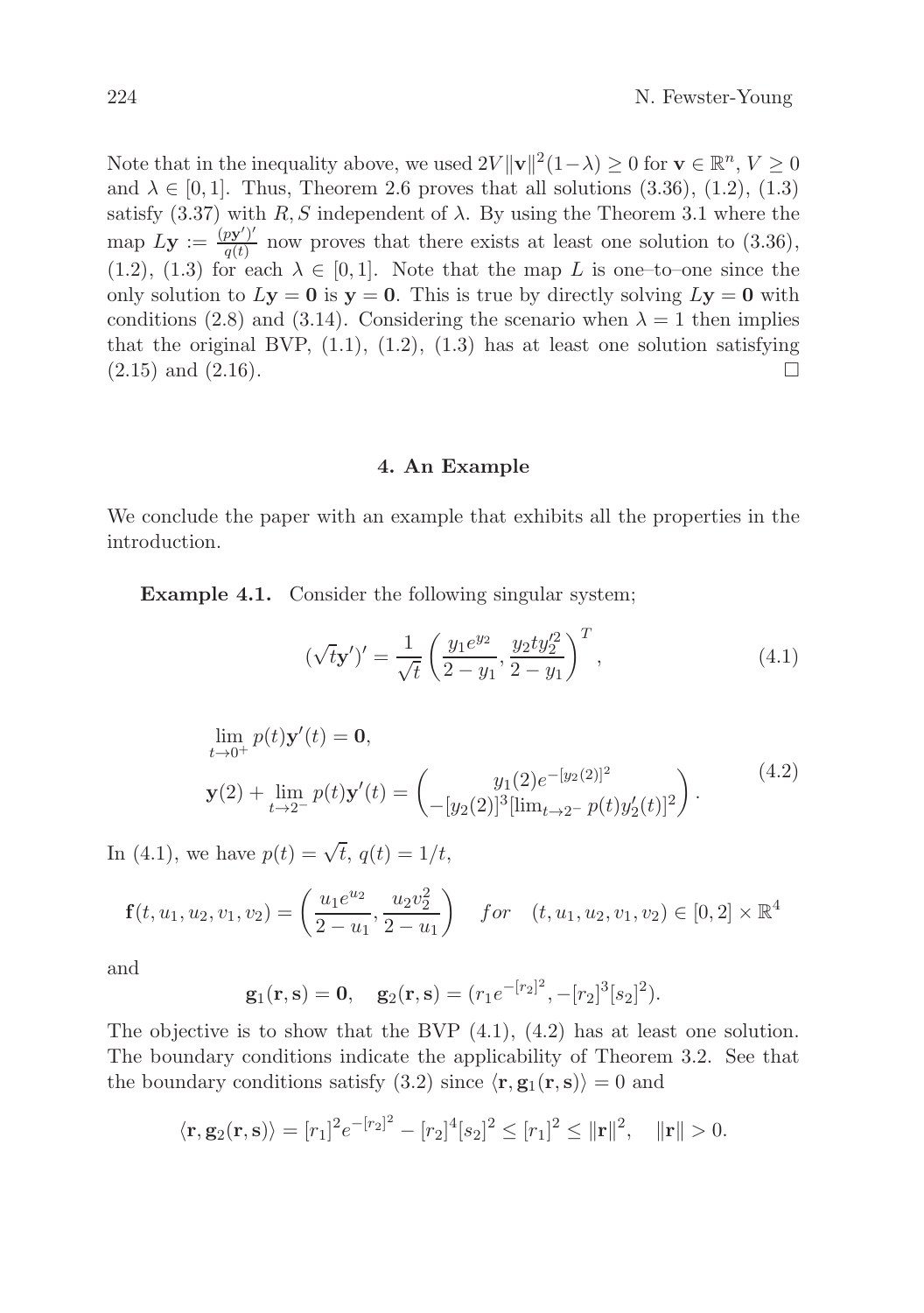We now see that the conditions (1.4), (1.5) and (2.8) are satisfied with  $K_1 =$  $2\sqrt{2} = K_2$ . To show that (3.1) is satisfied, choose  $R = \sqrt{3}$  and see that when  $||\mathbf{y}|| = \sqrt{3},$ 

$$
\langle \mathbf{y}, p^2 q \mathbf{f}(t, \mathbf{y}, p\mathbf{y}') \rangle + ||p\mathbf{y}'||^2 = \left[ \frac{y_1^2 e^{y_2}}{2 - y_1} + \frac{y_2^2 t y_2'^2}{2 - y_1} \right] + t(y_1'^2 + y_2'^2)
$$
  
= 
$$
\left[ \frac{y_1^2 (e^{y_2} + t y_1'^2)}{2 - y_1} \right] + t(y_1'^2 + y_2'^2) \ge 0.
$$

This implies that all solutions are bounded by the constant  $R = \sqrt{3}$ . Next, let V, W be non–negative constants and choose the function

$$
r(t) := V ||\mathbf{y}(t)||^2 + W \int_0^t \frac{1}{p(s)} \int_0^s p(x) q(x) \ dx ds.
$$

Furthermore, if we choose  $V=\frac{1}{2}$  $\frac{1}{2}$  and  $W = \frac{e^{\sqrt{3}}}{4(2-\sqrt{3})}$  $\frac{e^{i\theta}}{4(2-\sqrt{3})}$  then (2.18) is satisfied since

$$
||(py')'|| = ||\frac{1}{\sqrt{t}}\mathbf{f}(t, \mathbf{y}, py')|| = \frac{1}{\sqrt{t}} \left\| \left( \frac{y_1 e^{y_2}}{2 - y_1}, \frac{y_2 t y_2'^2}{2 - y_1} \right) \right\|
$$
  
\n
$$
\leq \frac{1}{\sqrt{t}} \left[ \frac{|y_1| e^{y_2}}{|2 - y_1|} + \frac{|y_2| t y_2'^2}{|2 - u_1|} \right]
$$
  
\n
$$
\leq \frac{1}{\sqrt{t}} \left[ \frac{|y_1|^2 e^{y_2}}{|2 - y_1|} + \frac{e^{y_2}}{4|2 - y_1|} + \frac{|y_2|^2 t y_2'^2}{|2 - y_1|} + \frac{t y_2'^2}{4|2 - y_1|} \right]
$$
  
\n
$$
\leq \frac{1}{\sqrt{t}} \left[ \frac{y_1^2 e^{y_2}}{2 - y_1} + \frac{y_2^2 y_2'^2}{2 - y_1} + \frac{e^{\sqrt{3}}}{4|2 - \sqrt{3}|} + t y_1'^2 + t y_2'^2 \right]
$$
  
\n
$$
= \left\langle \mathbf{y}, \frac{1}{\sqrt{t}} \mathbf{f}(t, \mathbf{y}, py') \right\rangle + \sqrt{t} ||\mathbf{y}'||^2 + \frac{W}{\sqrt{t}}
$$
  
\n
$$
\leq 2V(\left\langle \mathbf{y}, (py'\right)'\right\rangle + p ||\mathbf{y}'||^2) + Wpq = (pr')'(t).
$$

In addition, notice that for  $\|\mathbf{u}\| \leq \sqrt{3}$ ,

$$
||p^{2}(t)q(t)\mathbf{f}(t,\mathbf{u},\mathbf{v})|| = ||\mathbf{f}(t,\mathbf{u},\mathbf{v})|| \le \left|\frac{u_{1}}{2-u_{1}}\right| + \left|\frac{u_{2}v_{2}^{2}}{2-u_{1}}\right|
$$
  

$$
\le \frac{\sqrt{3}}{|2-u_{1}|}(1+v_{2}^{2}) \le \phi(||\mathbf{v}||)
$$

where  $\phi(\|\mathbf{v}\|) = \frac{\sqrt{3}}{|2-u|}$  $\frac{\sqrt{3}}{|2-u_1|}(||\mathbf{v}||^2+1)$ . This choice of  $\phi$  satisfies the integral condition  $(2.19)$  for some  $S > 0$  and thus Theorem 2.7 is satisfied. See that f is continuous on the set

$$
\Omega_R := \{ (t, \mathbf{u}, \mathbf{v}) \in [0, 2] \times \mathbb{R}^2 \times \mathbb{R}^2 \mid \|\mathbf{u}\| \le \sqrt{3} \}.
$$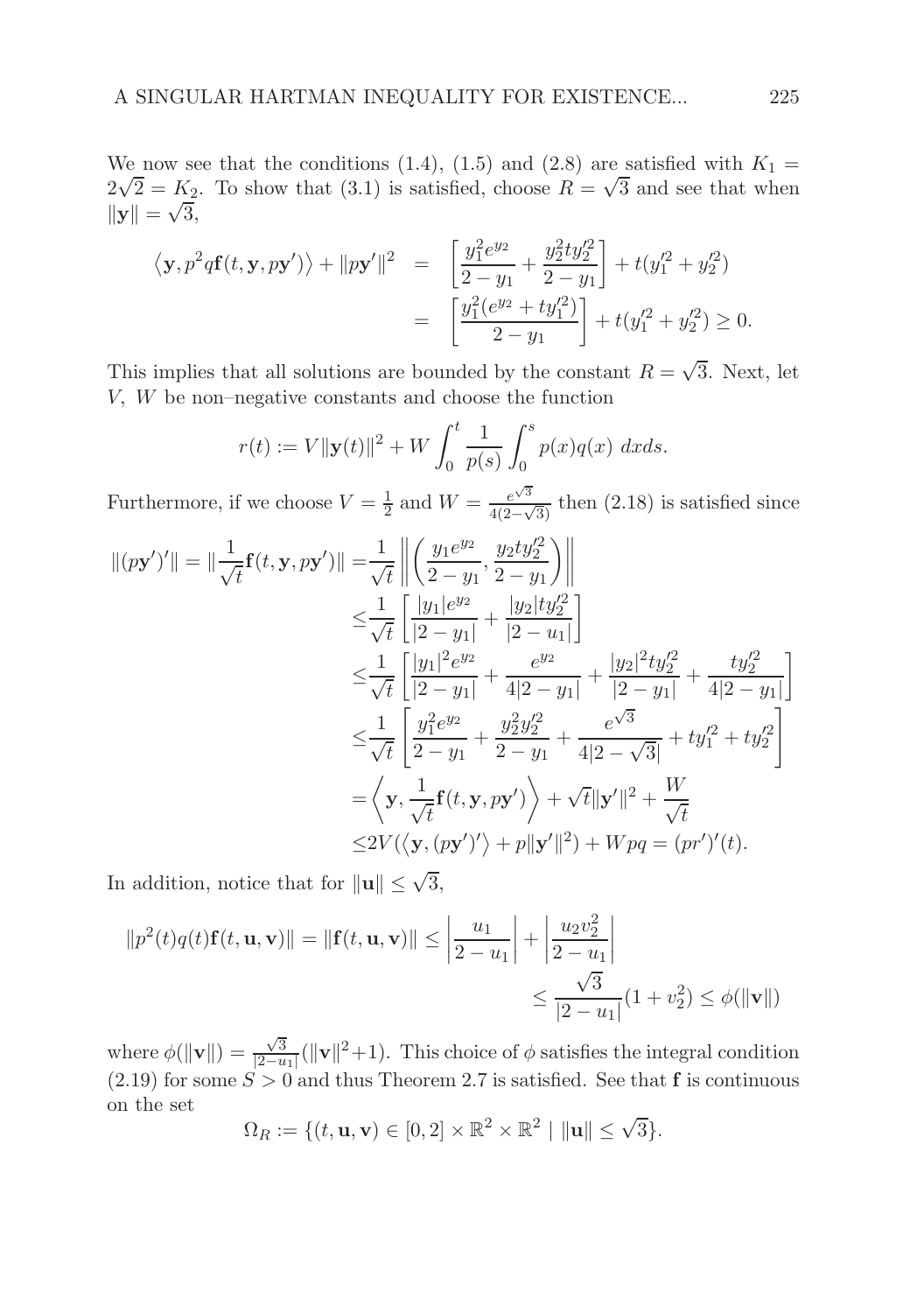All the conditions of Theorem 3.2 are satisfied and thus there exists at least one solution to  $(4.1)$ ,  $(4.2)$ .

## References

- [1] Agarwal, R. P.; O'Regan, D. Nonlinear Superlinear Singular and Nonsingular Second Order Boundary Value Problems, J. Differential Equations 143, 60–95 (1998).
- [2] Aris, R. Some characteristic nonlinearities of chemical reaction engineering. Nonlinear problems: present and future (Los Alamos, N.M., 1981), pp. 247–265, North-Holland Math. Stud., 61, North-Holland, Amsterdam-New York, 1982.
- [3] Arzela, C. Note on series of analytic functions. Ann. of Math. (2) 5 (1904), no. 2, 51–63.
- [4] Baxley, J. Existence theorem for nonlinear second Boundary value problems, J. Differential Equations 85, 125–150 (1990).
- [5] Bobisud, L. E. Existence of solutions for nonlinear singular boundary value problems., Applicable Analysis, 35:1-4, (1990) 43–57.
- [6] De Coster, C; Habets, P. Two-point boundary value problems: lower and upper solutions. Mathematics in Science and Engineering, 205. Elsevier B. V., Amsterdam, 2006.
- [7] Dunninger, D. R.; Kurtz, J. C. Existence of solutions for some nonlinear singular boundary value problems. J. Math. Anal. Appl. 115 (1986), no. 2, 396–405.
- [8] Evans, L. C. Partial differential equations, Providence, R. I. Amer. Math. Soc, 1998.
- [9] Fabry, C. Nagumo conditions for systems of second-order differential equations. J. Math. Anal. Appl. 107 (1985), no. 1, 132–143.
- [10] Fabry, Ch.; Habets, P. Existence of solutions to second order boundary value problems with nonlinear boundary conditions. Differential equations and applications, I, II (Russian) (Ruse, 1985), 639645, 'Angel Kanchev' Tech. Univ., Ruse, 1987.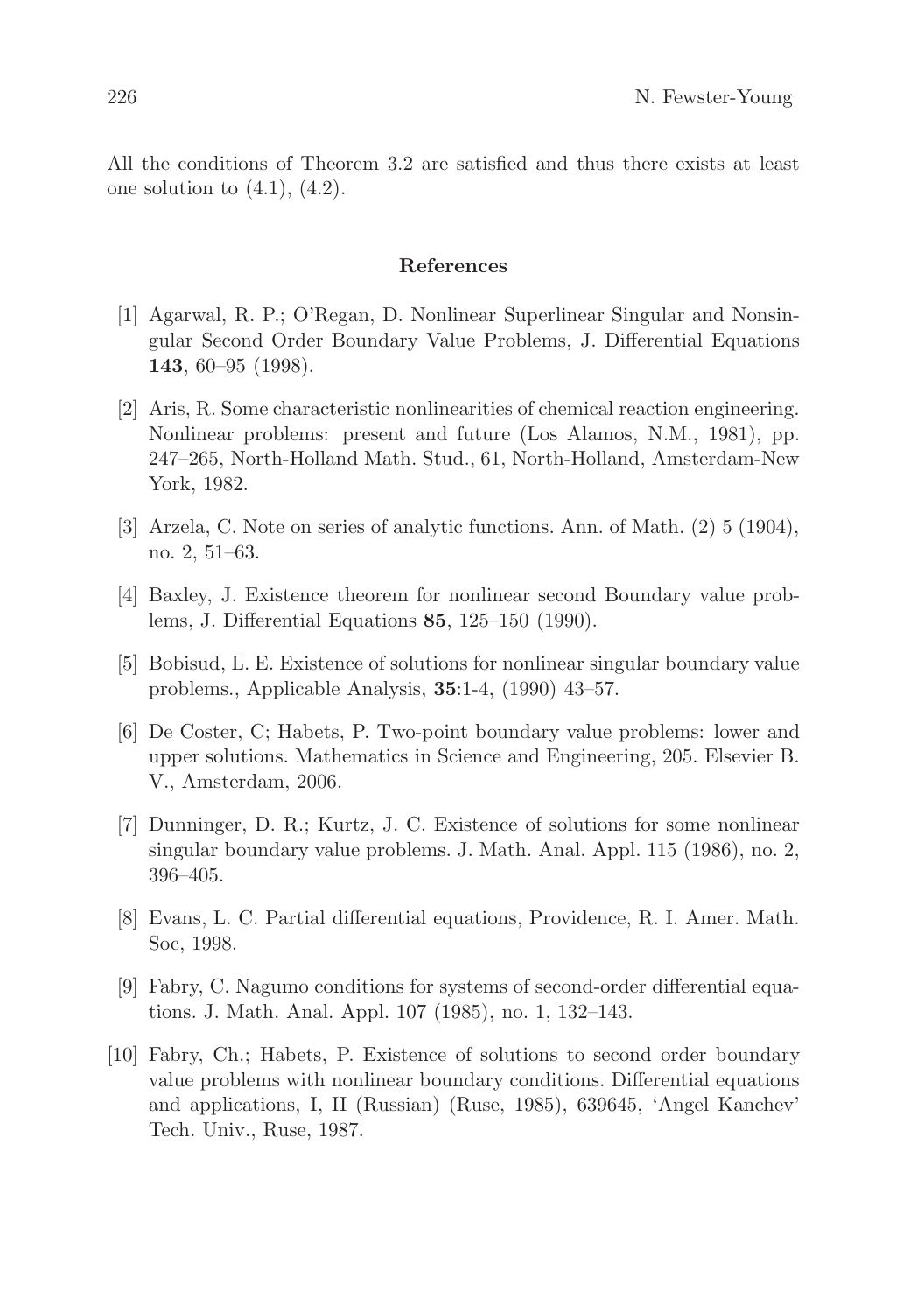- [11] Fabry, Ch.; Habets, P. The Picard boundary value problem for nonlinear second order vector differential equations. J. Differential Equations 42 (1981), no. 2, 186–198.
- [12] Fabry, Ch.; Habets, P. The Picard boundary value problem for nonlinear second order vector differential equations. J. Differential Equations 42 (1981), no. 2, 186–198.
- [13] Fewster-Young, N; Tisdell, C. C.; Existence of solutions to derivativedependent, nonlinear singular boundary value problems. Appl. Math. Lett. 28 (2014), 42–46.
- [14] Ford, W. F.; Pennline, J.A. Singular non–linear two–point boundary value problems: Existence and uniqueness, Nonlinear Analysis 71 (2009) 1059– 1072.
- [15] Gaines, R. E.; Mawhin, J. Ordinary differential equations with nonlinear boundary conditions. J. Differential Equations 26 (1977), no. 2, 200–222.
- [16] George, J. H.; York, R. J. Application of Liapunov theory to boundary value problems. II. Proc. Amer. Math. Soc. 37 (1973), 207–212.
- [17] Granas, A; Guenther, R; Lee, J. Nonlinear boundary value problems for ordinary differential equations. Dissertationes Math. (Rozprawy Mat.) 244 (1985), 128 pp.
- [18] Hartman, P. On boundary value problems for systems of ordinary, nonlinear, second order differential equations. Trans. Amer. Math. Soc. 96 1960 493–509
- [19] Hartman, P. Ordinary differential equations. John Wiley & Sons, Inc., New York, 1964.
- [20] Heinz, E. On certain nonlinear elliptic differential equations and univalent mappings. J. Analyse Math. 5 1956/1957 197272.
- [21] Jackson, L. K. Subfunctions and second-order ordinary differential inequalities. Advances in Math. 2 (1968) 307-363.
- [22] Kelley, W. G.; Peterson, A. C.The theory of differential equations. Classical and qualitative. Second edition. Universitext. Springer, New York, 2010.
- [23] Knobloch, H.W. On the existence of periodic solutions for second order vector differential equations. J. Differential Equations 9 1971 6785.